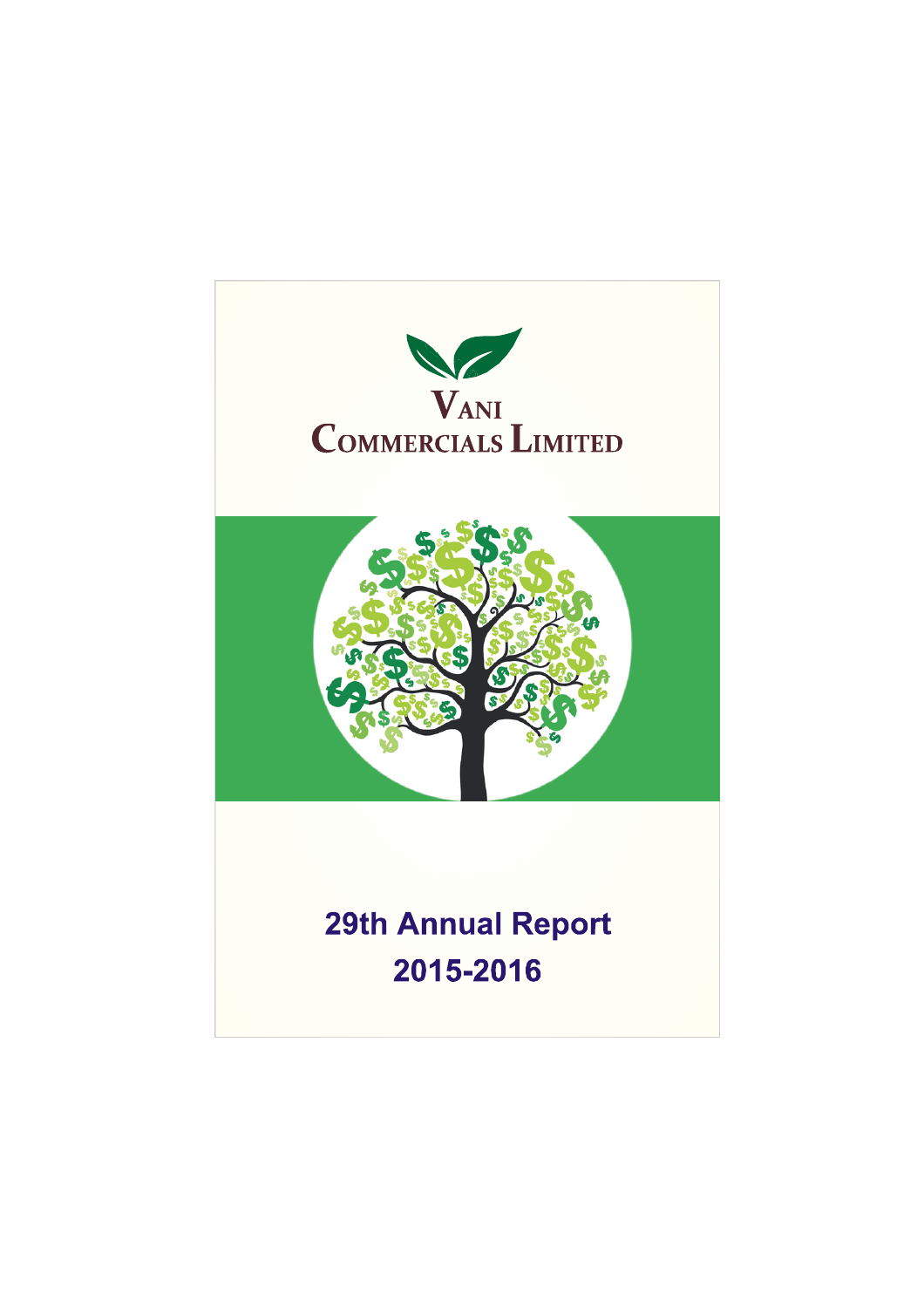# **CORPORATE INFORMATION**

| Chairman<br>$\ddot{\phantom{a}}$                                         | Mr. Vidya Sagar Bhatia (Independent)                                                                                                                                                                                               |
|--------------------------------------------------------------------------|------------------------------------------------------------------------------------------------------------------------------------------------------------------------------------------------------------------------------------|
| <b>Managing Director &amp; Fig. 3.</b><br><b>Chief Financial Officer</b> | Mr. Divesh Kumar Bajaj                                                                                                                                                                                                             |
| <b>Non Executive Directors:</b>                                          | Mr. Mukesh Kumar Sukhija<br>Ms. Pooja Bhatia<br>Mr. Gaurav Mutreja (Independent)                                                                                                                                                   |
| <b>Company Secretary</b><br>t.                                           | Mr. Praveen Kumar                                                                                                                                                                                                                  |
| <b>Auditors</b><br>÷                                                     | M/s Satyendra Mrinal & Associates<br><b>Chartered Accountants</b><br>New Delhi                                                                                                                                                     |
| <b>Registered Office</b><br>$\mathbb{R}^{\mathbb{Z}}$                    | 'AASTHA', LP-11C, Pitampura,<br>New Delhi - 110034<br>Ph. No. 011-27324080<br>Fax: 011-27324070<br>Website: www.vanicommercials.com<br>Email Id: info@vanicommercials.com                                                          |
| <b>Details of RTA</b><br>t.                                              | Skyline Financial Services Private Limited<br>D-153/A, 1st Floor, Okhla Industrial Area,<br>Phase - I, New Delhi - 110020<br>Ph. No. +91-(0) 11-6473 2681/6473 2682<br>Fax: +91-(0) 11-2681 2682<br>Email Id: admin@skylinerta.com |

The Equity Shares of the Company are listed at BSE Limited (BSE). (Gauhati Stock Exchange and Uttar Pradesh Stock Exchange since not functional.)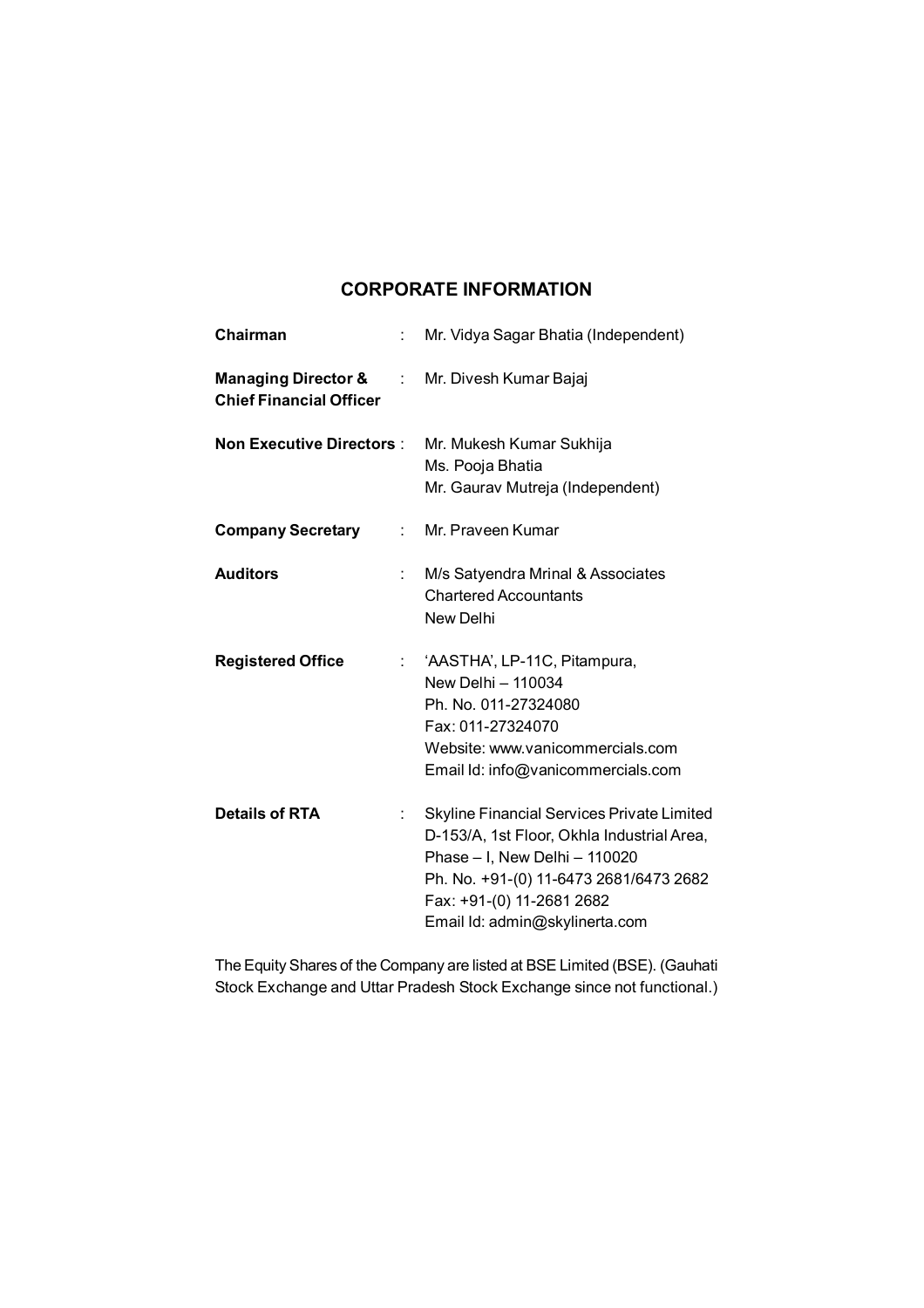# **CONTENTS**

|    |                                       | Page No. |
|----|---------------------------------------|----------|
| 1. | Notice of Annual General Meeting      | 1        |
| 2. | Director's Report                     | 12       |
| 3. | Auditor's Report                      | 39       |
| 4. | <b>Balance Sheet</b>                  | 47       |
| 5. | <b>Statement of Profit &amp; Loss</b> | 48       |
| 6. | <b>Cash Flow Statement</b>            | 49       |
| 7. | <b>Notes to Financial Statements</b>  | 50       |
| 8. | Attendance Slip and Proxy Form        | 60       |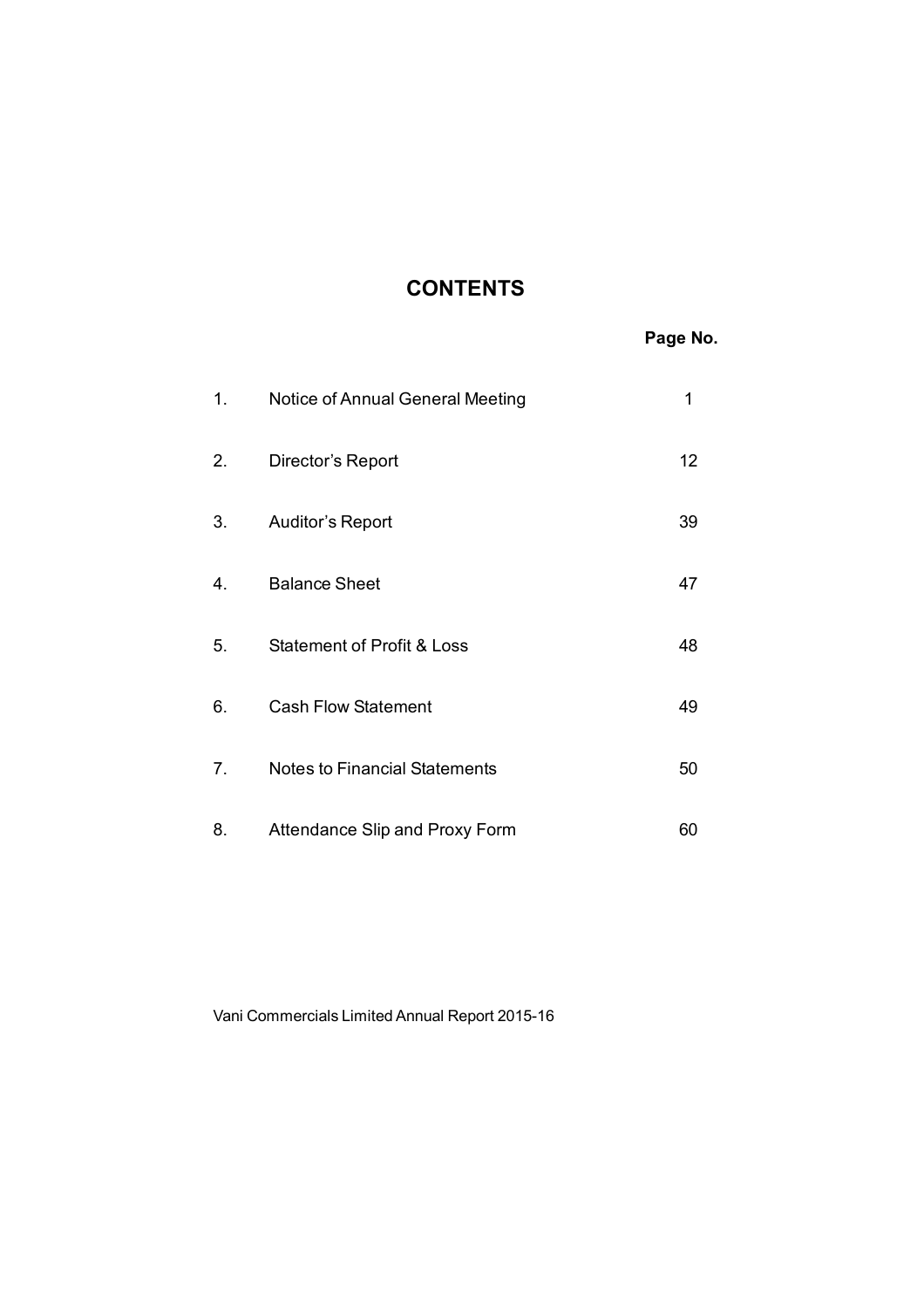## **NOTICE**

Notice is hereby given that the 29<sup>th</sup>Annual General Meeting of the Members of M/s Vani Commercials Limited will be held on Thursday, the 29<sup>th</sup> day of September, 2016 at 11:30 a.m. at Twist 'n' Turn Banquet, 226-227 Shop in Park Mall, Shalimar Bagh, New Delhi - 110088, to transact the following businesses:

#### **Ordinary Business:**

- **1.** To receive, consider and adopt the Audited Financial Statements for the Financial Year ended 31<sup>st</sup> March, 2016 including the Reports of the Auditors' and the Board of Directors' thereon.
- **2.** To appoint a Director in place of Mr. Divesh Kumar Bajaj (DIN: 01118288), who retires by rotation and being eligible, offers himself for re-appointment.
- **3.** Appointment of Auditors

## **To consider and if thought fit to pass the following resolution as an Ordinary Resolution:**

**"RESOLVED THAT** pursuant to the provisions of section 139 and other applicable provisions, if any, of the Companies Act, 2013 and the Rules framed there under, as amended from time to time, the Company hereby ratifies the appointment of M/s Satyendra Mrinal & Associates, Chartered Accountants, New Delhi, as Auditors of the Company to hold office from the conclusion of this Annual General Meeting (AGM) till the conclusion of the next AGM of the Company to be held in the year 2017 at such remuneration plus service tax, as may be mutually agreed between the Board of Directors of the Company and the Auditors."

> For and on Behalf of the Board For **Vani Commercials Limited**

**Place: New Delhi** 

**Divesh Kumar Bajaj Date: 12th August, 2016 Managing Director & CFO**

#### **Vani Commercials Limited**

Regd. Off.: 'AASTHA', LP – 11C, Pitampura, New Delhi – 110034 CIN: L74899DL1988PLC106425 Email ID:info@vanicommercials.com

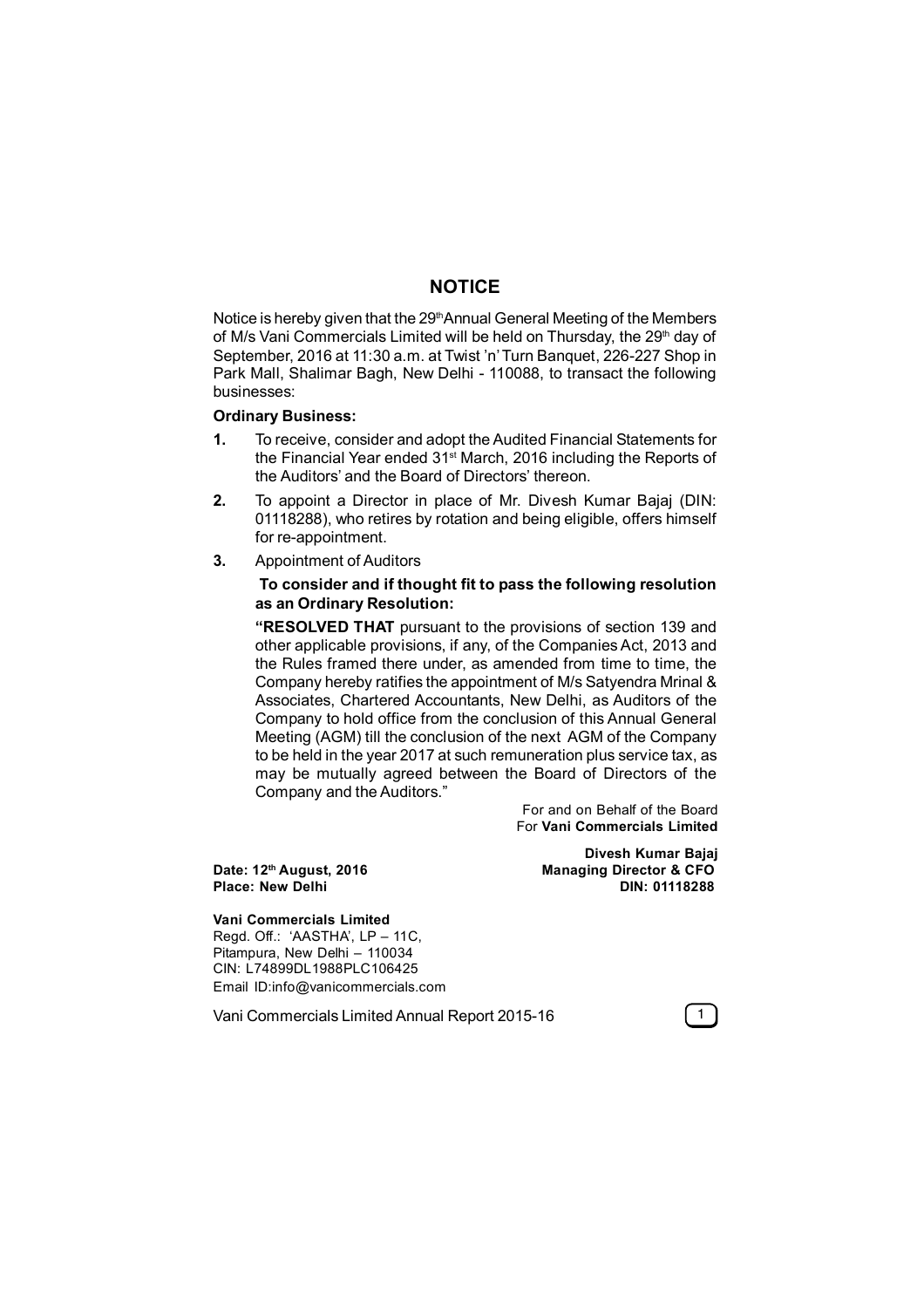### **Notes:**

- **1. A MEMBER ENTITLED TO ATTEND AND VOTE AT THE ANNUAL GENERAL MEETING (THE "MEETING") IS ENTITLED TO APPOINT A PROXY TO ATTEND AND VOTE INSTEAD OF HIMSELF/HERSELF AND THE PROXY NEED NOT BE A MEMBER OF THE COMPANY. THE PROXY FORM IN ORDER TO BE EFFECTIVE MUST BE DEPOSITED WITH THE COMPANY NOT LESS THAN 48 HOURS BEFORE THE TIME FIXED FOR COMMENCEMENT OF THE MEETING** i.e. upto 11:30 a.m. on 27<sup>th</sup> September, 2016.
- **2. A person can act as proxy on behalf of members not exceeding fifty and holding in aggregate not more than ten percent of the total share capital of the Company carrying voting rights. A member holding more than ten percent of the total share capital of the Company carrying voting rights may appoint a single person as proxy and such person shall not act as proxy for any other person or shareholder.**
- **3.** Corporate Members intending to send their authorised representatives are requested to send a duly certified copy of the Board Resolution authorizing the representatives to attend and vote on their behalf at the Meeting.
- **4.** The Register of Members and the Share Transfer Book of the Company shall remain closed from Thursday 29<sup>th</sup> September 2016 to Sunday 2<sup>nd</sup> October 2016 (both days inclusive).
- **5.** Details under Regulation 36(3) of the SEBI (Listing Obligations and Disclosure Requirements) Regulations, 2015 and SS-2 i.e. Secretarial Standards on General Meetings in respect of the Directors seeking appointment/reappointment at the Meeting is annexed to the Notice as **Annexure–A**.
- **6.** Notice of the Meeting of the Company, *inter alia,* indicating the process and manner of e–voting along with Attendance Slip and Proxy Form is being sent to the members, whose email ids are registered with the Company and Depository Participant(s) for communication purposes unless any member has requested for a hard copy of the same.

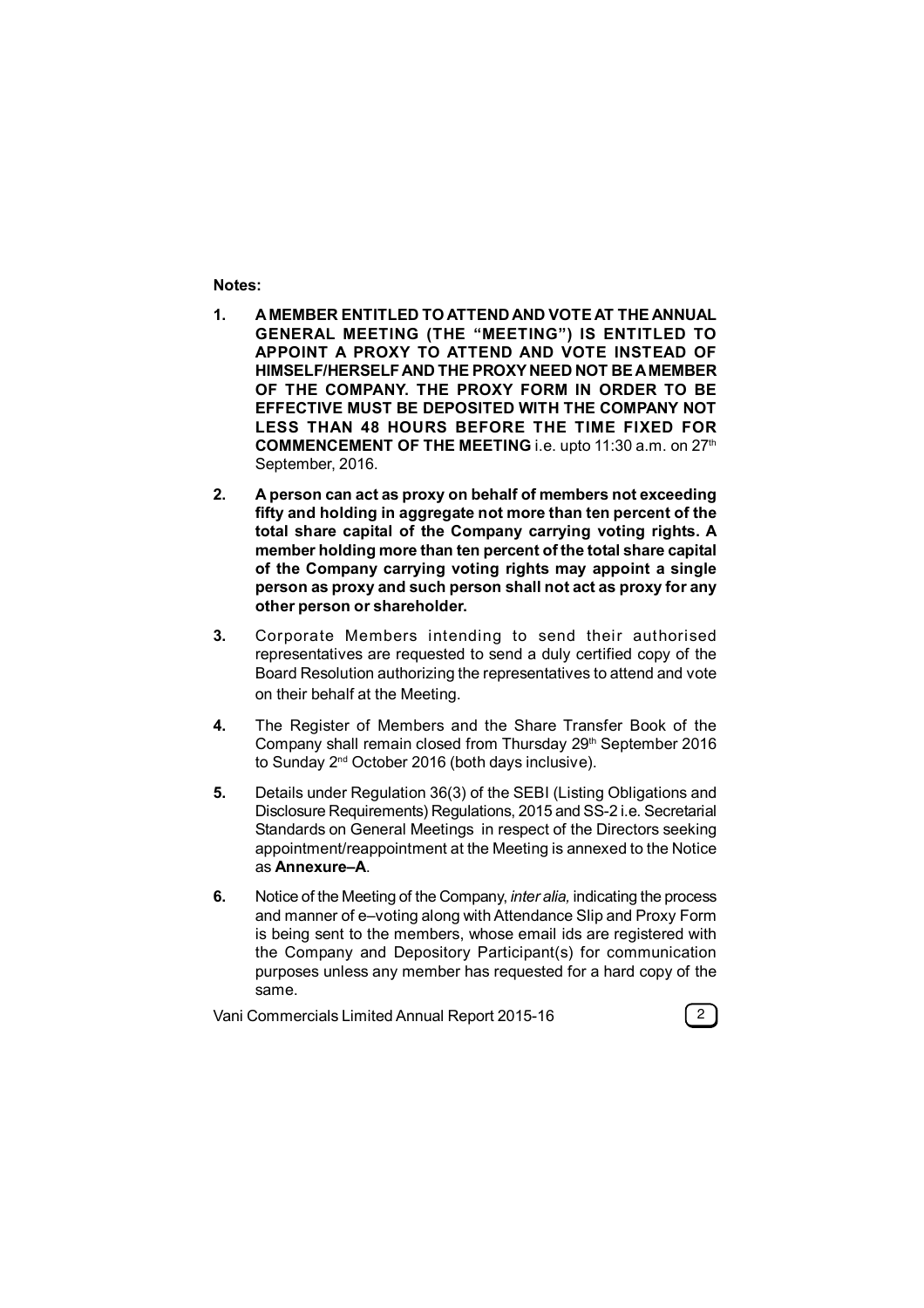- **7.** Members may also note that the Notice of the Meeting and the Annual Report will also be av ailable on the Company's website *www.vanicommercials.com* for download. The physical copies of the aforesaid documents will also be available at the Company's Registered Office for inspection at any time between 10:00 a.m. to 1:00 p.m. on any working day upto the date of Meeting. Even after registering for e-communication, members are entitled to receive such communication in physical form, upon making a request for the same, by post free of cost. For any communication, the shareholders may also send requests to the Company's investor email ID i.e., info@vanicommercials.com.
- **8. Members who have not registered their e-mail addresses so far are requested to register their e-mail address for receiving all communications including Annual Report, Circulars, etc. from the Company electronically.**

## **9. Voting through electronic means:**

(i) In compliance with provisions of section 108 of the Act and Rule 20 of The Companies [Management and Administration] Rules, 2014 and Regulation 44 of the SEBI (Listing Obligations & Disclosure Requirements) Regulations, 2015, the Company is providing e-voting facility as an alternative mode of voting which will enable the members to cast their votes electronically.

Necessary arrangements have been made by the Company with Central Depository Services [India] Limited [CDSL] to facilitate e-voting. The detailed process, instructions and manner for availing e-Voting facility is annexed to the Notice as **Annexure–B**.

- (ii) Ms. Anju Yadav, Practicing Company Secretary [Membership No. A32111] has been appointed as the Scrutinizer to scrutinize the voting and remote e-voting process in a fair and transparent manner.
- (iii) Members who have cast their vote by remote e-voting prior to the meeting may also attend the meeting but shall not be entitled to cast their vote again.

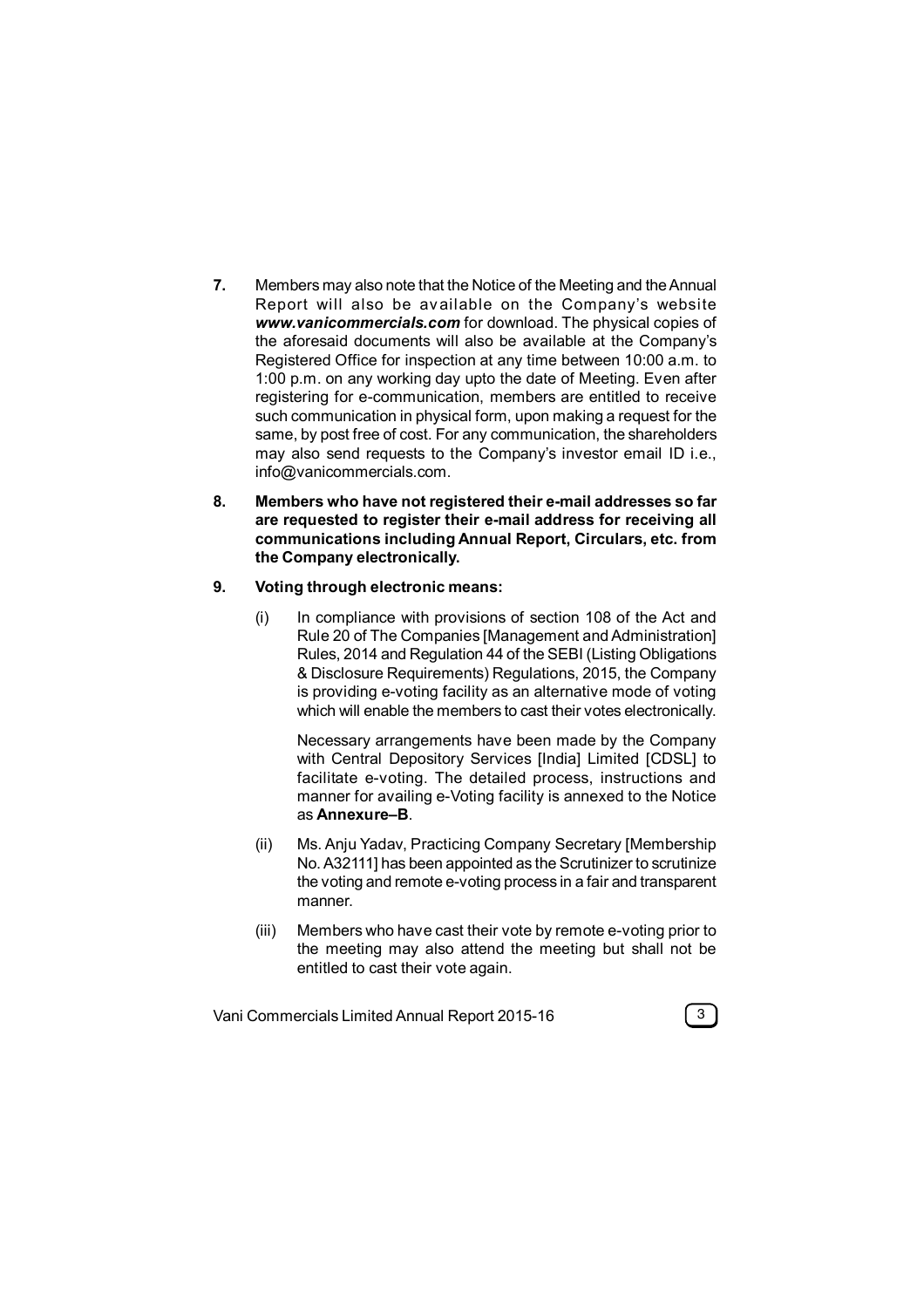- (iv) Members can opt for only one mode of voting i.e. either by evoting or poll paper. In case Members cast their votes through both the modes, voting done by e-voting shall prevail and votes cast through Poll Paper shall be treated as invalid.
- $(v)$  The e-voting period commences on Monday,  $26<sup>th</sup>$  September 2016 [9:00 a.m.] and ends on Wednesday, 28<sup>th</sup> September 2016 [5:00 p.m.]. During this period, Members holding shares either in physical form or demat form, as on 23rd September 2016 i.e. cut-off date, may cast their vote electronically. The evoting module shall be disabled for voting thereafter. Once the vote on a resolution is cast by the Member, he / she shall not be allowed to change it subsequently or cast vote again.
- (vi) The voting rights of members shall be in proportion to their shares in the paid up equity share capital of the Company as on cut-off date. A person, whose name is recorded in the register of members or in the register of beneficial owners maintained by the depositories as on cut-off date only shall be entitled to avail facility of remote e-voting and poll process at the venue of the meeting.
- (vii) Any person, who acquires shares of the Company and becomes a member of the Company after dispatch of the Notice and holding shares as on cut-off date, may cast vote after following the instructions for e-voting as provided in the Notice convening the Meeting, which is available on the website of the Company and CDSL. However, if you are already registered with CDSL for remote e-voting then you can use your existing User ID and password for casting vote.
- (viii) The Scrutinizer shall, immediately after the conclusion of voting at the meeting, would count the votes cast at the meeting, thereafter unblock the votes cast through remote e-voting in the presence of at least two witnesses not in the employment of the Company and make, not later than 48 hours from conclusion of the meeting, a consolidated Scrutinizer's Report of the total votes cast in favour or against, to the Chairman, who shall countersign the same.

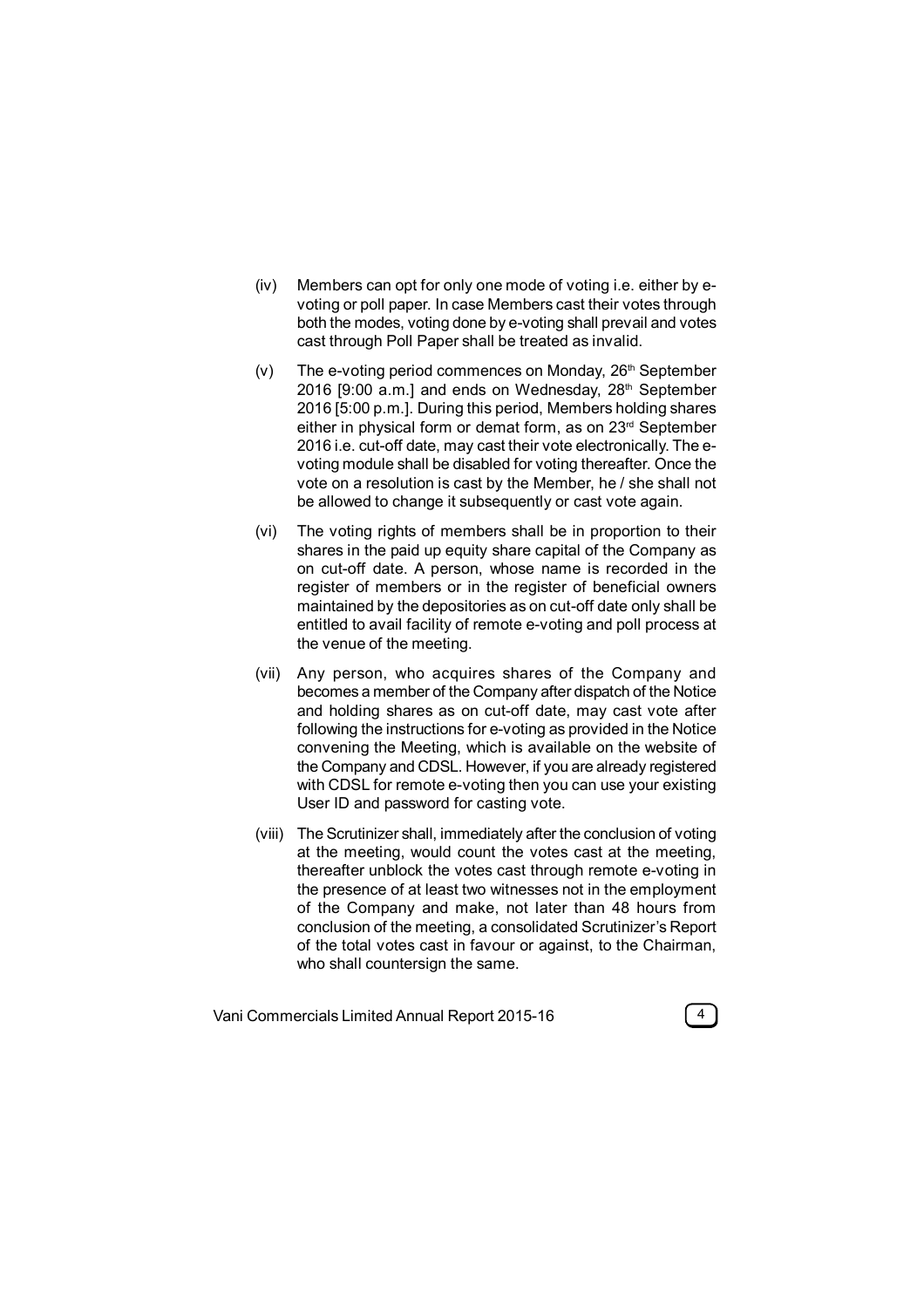- (ix) The results declared along with the Scrutinizer's Report shall be placed on the Company's website www.vanicommercials.com and on the website of CDSL i.e., www.evotingindia.com immediately after the result is declared. The Company shall simultaneously forward the results to BSE Limited [BSE], where the equity shares of the Company are listed.
- **10.** The route map giving the directions, to the venue of the AGM is annexed to the Notice as **Annexure–C**.

#### **11. REQUEST TO MEMBERS**

- (i) Members/Proxies attending the meeting are requested to bring their attendance slip along with their copy of Annual Report to the Meeting.
- (ii) Queries proposed to be raised at the Annual General Meeting may be sent to the Company at its registered office at least seven days prior to the date of AGM to enable the management to compile the relevant information to reply the same in the meeting.
- (iii) Members holding shares in demat form are requested to intimate all changes pertaining to their bank details, National Electronic Clearing Service [NECS], Electronic Clearing Services [ECS] mandates, nominations, power of attorneys, change in address, change of name, email address, contact numbers, etc. to their Depository Participant [DP]. Changes intimated to the DP will then be automatically reflected in the Company's records which will help the Company and the Company's Registrar and Transfer Agents to provide efficient and better services. Members holding shares in physical form are requested to intimate such changes to Registrar and Transfer Agents of the Company.
- (iv) In case of joint holders attending the Meeting, only such joint holder who is higher in the order of names will be entitled to vote. Members who hold shares in physical form in multiple folios in identical names or joint holding in the same order of names are requested to send the share certificates to Registrar, for consolidation into a single folio.

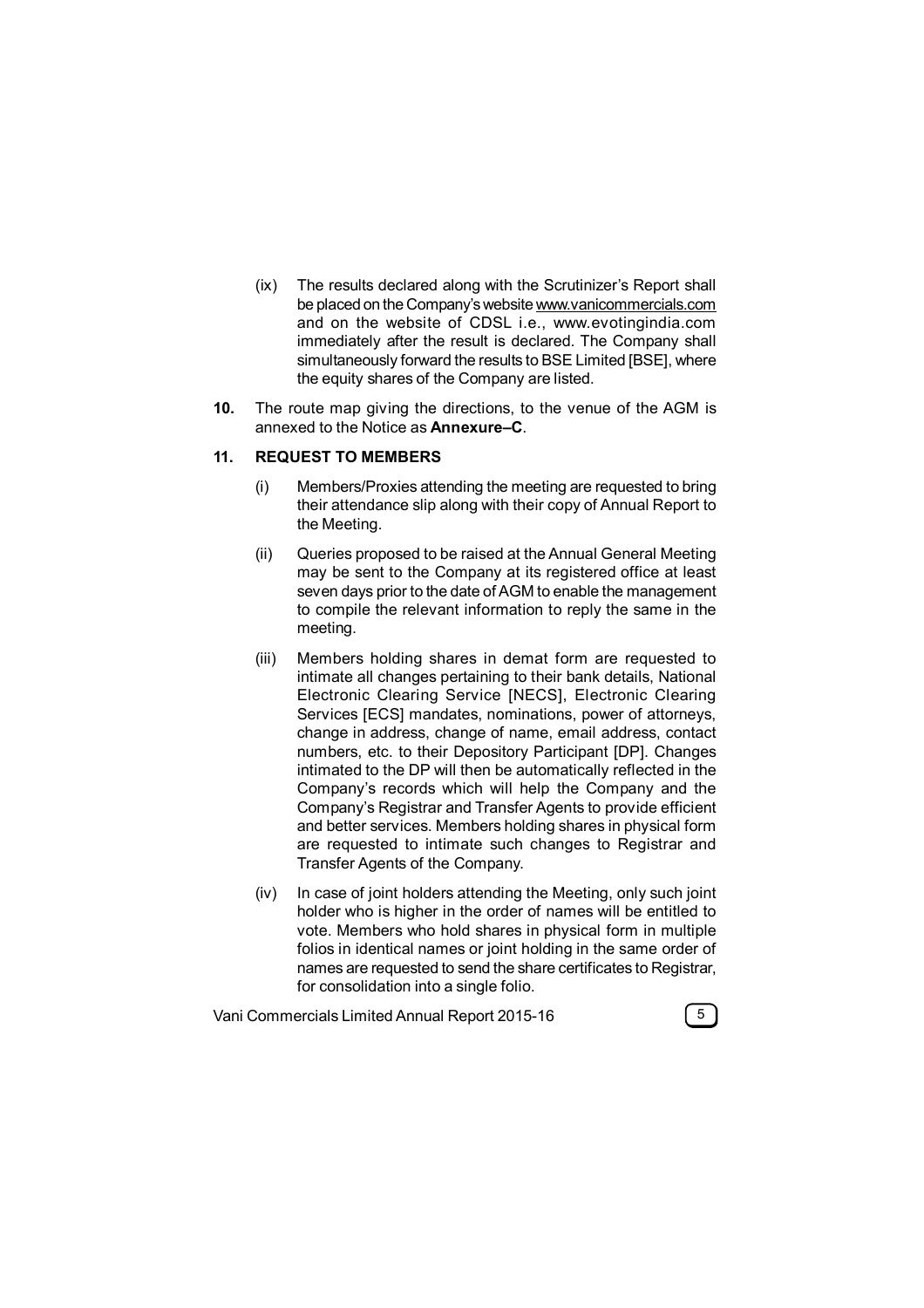(v) The Securities and Exchange Board of India (SEBI) has mandated the submission of Permanent Account Number (PAN) by every participant in securities market. Members holding shares in electronic form are, therefore, requested to submit their PAN to their Depository Participants with whom they are maintaining their demat accounts. Members holding shares in physical form can submit their PAN details to the Company / Registrar and Share Transfer Agents.

| Annexure-A to the Notice dated 12 <sup>th</sup> August, 2016- Details of Direc- |
|---------------------------------------------------------------------------------|
| tor seeking Appointment/ Reappointment                                          |

| Name of Director                                                                        | Divesh Kumar Bajaj                                                                                                                                                                             |  |  |  |
|-----------------------------------------------------------------------------------------|------------------------------------------------------------------------------------------------------------------------------------------------------------------------------------------------|--|--|--|
| Age                                                                                     | 47 years                                                                                                                                                                                       |  |  |  |
| Date of Appointment by the<br><b>Board of Directors</b>                                 | 14 <sup>th</sup> August, 2014                                                                                                                                                                  |  |  |  |
| Brief Resume and nature of<br>expertise in functional areas                             | He is a commerce graduate and<br>member of ICAI. He is having more than<br>15 years of experience in financing<br>services                                                                     |  |  |  |
| Disclosure of relationships<br>between directors inter-se                               | Not Any                                                                                                                                                                                        |  |  |  |
| Directorships held in other<br>listed Companies                                         | Omansh Enterprises Limited                                                                                                                                                                     |  |  |  |
| <b>Memberships / Chairmanships</b><br>of Committees of other listed<br><b>Companies</b> | Omansh Enterprises Limited - Audit<br>Committee (Member)<br>Enterprises Limited<br>Omansh<br>Shareholders/ Investor's Grievance<br>Committee (Member)<br>Omansh Enterprises Limited-Nomination |  |  |  |
|                                                                                         | and Remuneration Committee (Member)                                                                                                                                                            |  |  |  |
| Number of shares held in<br>the Company                                                 | Nil                                                                                                                                                                                            |  |  |  |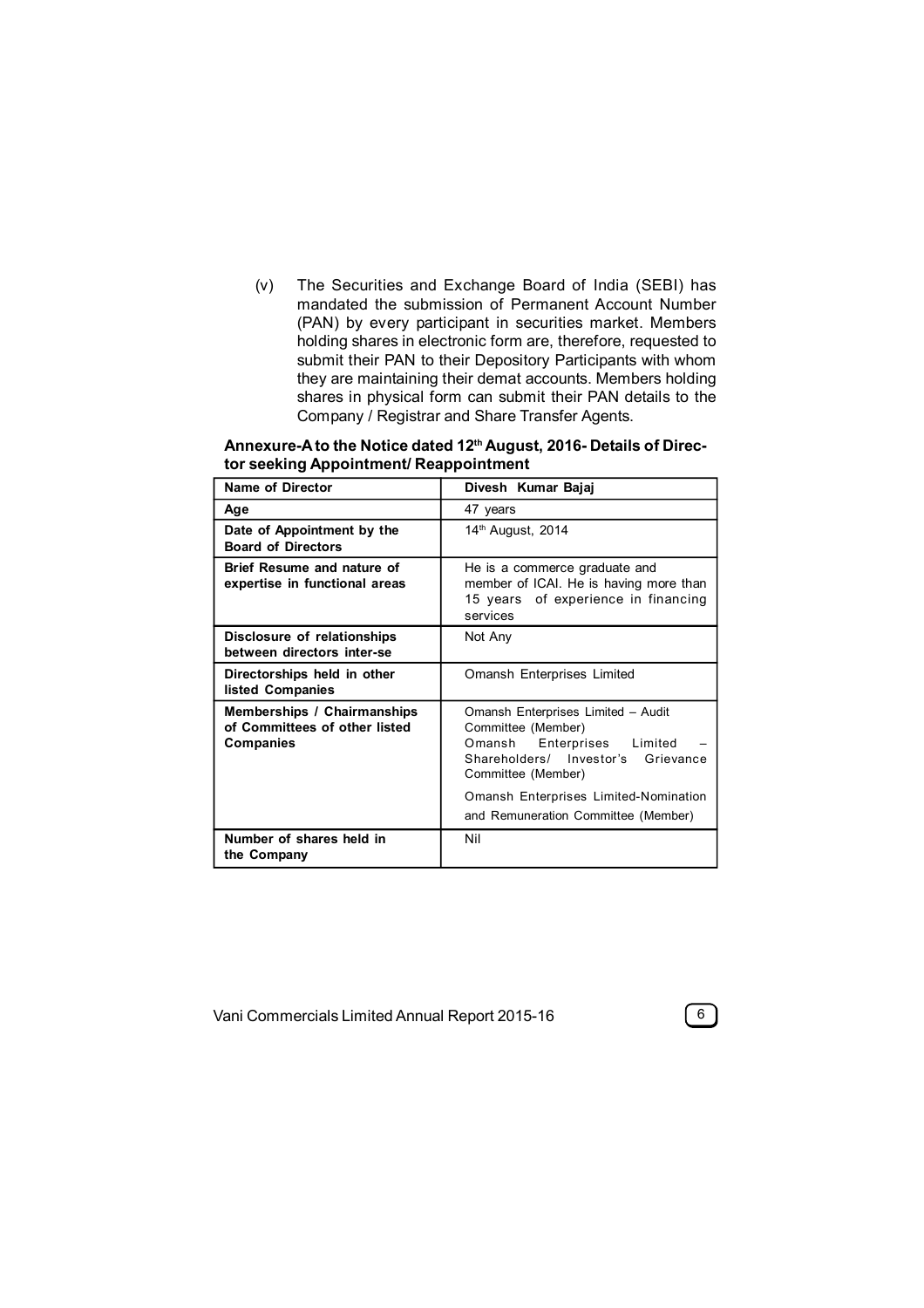## **Annexure-B to the Notice dated 12th August, 2016- Instructions for evoting. The instructions for members for voting electronically are as under:**

- (i) The voting period begins on Monday,  $26<sup>th</sup>$  September 2016 from 9:00 a.m. and ends on Wednesday, 28<sup>th</sup> September 2016 at 5:00 p.m. During this period shareholders of the Company, holding shares either in physical form or in dematerialized form, as on Friday the  $23<sup>rd</sup>$  day of September 2016, being the Cut-Off date may cast their vote electronically. The e-voting module shall be disabled by CDSL for voting thereafter.
- (ii) Shareholders who have already voted prior to the meeting date would not be entitled to vote at the meeting venue.
- (iii) The shareholders should log on to the e-voting website www.evotingindia.com.
- (iv) Click on Shareholders.
- (v) Now Enter your User ID
	- a. For CDSL : 16 digits beneficiary ID,
	- b. For NSDL : 8 Character DP ID followed by 8 Digits Client ID,
	- c. Members holding shares in Physical Form should enter Folio Number registered with the Company.
- (vi) Next enter the Image Verification as displayed and Click on Login.
- (vii) If you are holding shares in demat form and had logged on to www.evotingindia.com and voted on an earlier voting of any company, then your existing password is to be used.
- (viii) If you are a first time user follow the steps given below:

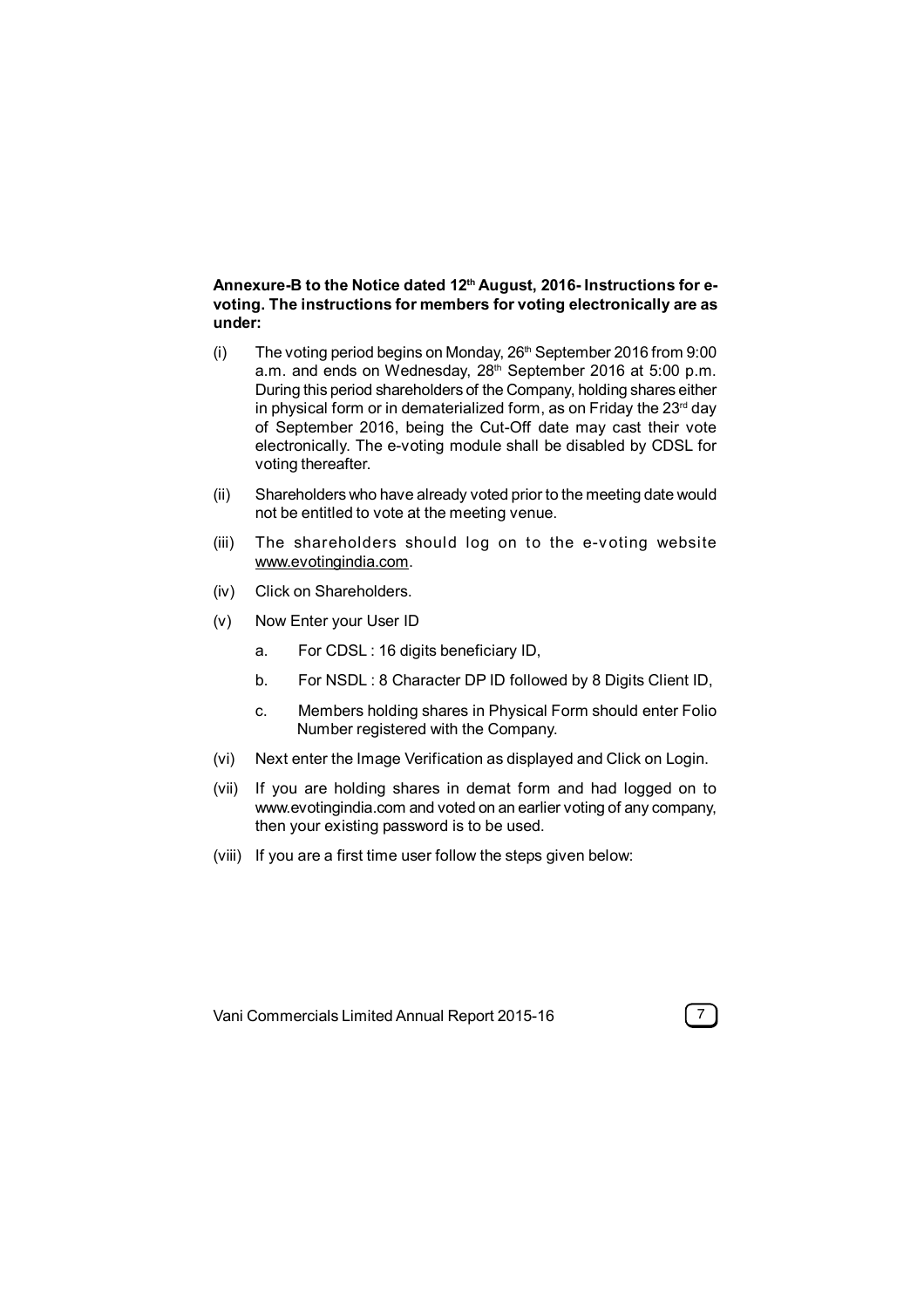| <b>PAN</b>                                                                                                                                                                             | Enter your 10 digit alpha-numeric *PAN issued<br>by Income Tax Department (Applicable for<br>both demat shareholders as well as physical<br>shareholders)                                                                                                                            |  |  |
|----------------------------------------------------------------------------------------------------------------------------------------------------------------------------------------|--------------------------------------------------------------------------------------------------------------------------------------------------------------------------------------------------------------------------------------------------------------------------------------|--|--|
|                                                                                                                                                                                        | Members who have not updated their PAN<br>with the Company/Depository Participant<br>are requested to use the first two letters<br>of their name and the 8 digits of the<br>sequence number in the PAN field.                                                                        |  |  |
|                                                                                                                                                                                        | In case the sequence number is less than<br>8 digits enter the applicable number 0's<br>before the number after the first two<br>characters of the name in CAPITAL<br>letters. Eg. If your name is Ramesh<br>Kumar with sequence number 1 then<br>enter RA00000001 in the PAN field. |  |  |
| Date of Birth (DOB)#                                                                                                                                                                   | Enter the Date of Birth as recorded in dd/mm/<br>yyyy format.                                                                                                                                                                                                                        |  |  |
| Dividend Bank Details #                                                                                                                                                                | Enter the Dividend Bank Details as recorded<br>in your demat account or in the company<br>records for said folio.                                                                                                                                                                    |  |  |
| If both the details are not recorded with the depository or company<br>please enter the member id/ folio number in the Dividend Bank details<br>field as mentioned in instruction (v). |                                                                                                                                                                                                                                                                                      |  |  |

## **For Members holding shares in Demat and Physical Form**

# Please enter the DOB or Dividend Bank Details in order to Login

- (ix) After entering these details appropriately, click on "SUBMIT" tab.
- (x) Members holding shares in physical form will then directly reach the Company selection screen. However, members holding shares in demat form will now reach 'Password Creation' menu wherein they are required to mandatorily enter their login password in the new password field. Kindly note that this password is to be also used by the demat holders for voting for resolutions of any other company on

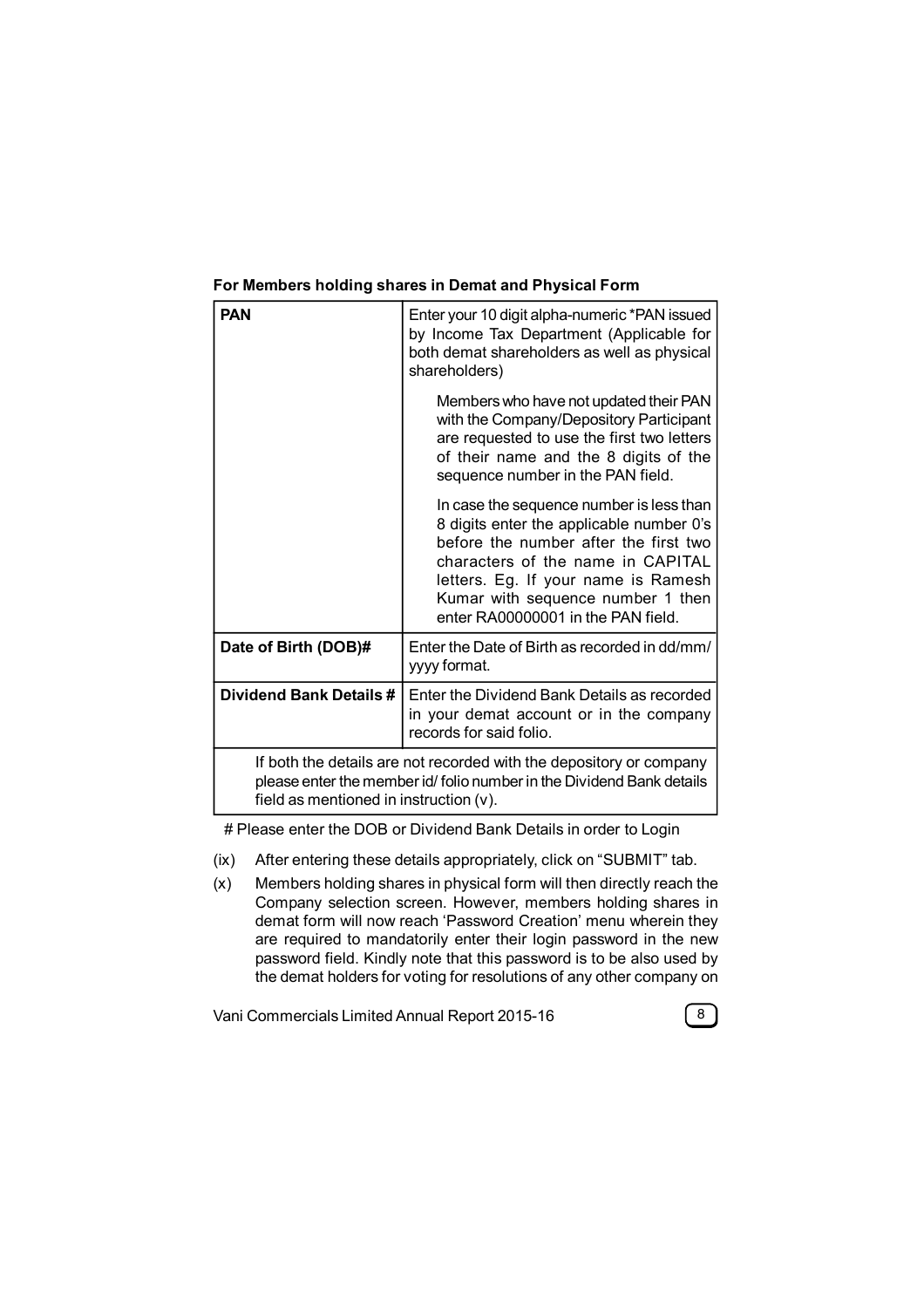which they are eligible to vote, provided that company opts for evoting through CDSL platform. It is strongly recommended not to share your password with any other person and take utmost care to keep your password confidential.

- (xi) For Members holding shares in physical form, the details can be used only for e-voting on the resolutions contained in this Notice.
- (xii) Click on the EVSN of VANI COMMERCIALS LIMITED on which you choose to vote.
- (xiii) On the voting page, you will see "RESOLUTION DESCRIPTION" and against the same the option "YES/NO" for voting. Select the option YES or NO as desired. The option YES implies that you assent to the Resolution and option NO implies that you dissent to the Resolution.
- (xiv) Click on the "RESOLUTIONS FILE LINK" if you wish to view the entire Resolution details.
- (xv) After selecting the resolution you have decided to vote on, click on "SUBMIT". A confirmation box will be displayed. If you wish to confirm your vote, click on "OK", else to change your vote, click on "CANCEL" and accordingly modify your vote.
- (xvi) Once you "CONFIRM" your vote on the resolution, you will not be allowed to modify your vote.
- (xvii) You can also take a print of the votes cast by clicking on "Click here to print" option on the Voting page.
- (xviii) If a demat account holder has forgotten the login password then Enter the User ID and the image verification code and click on Forgot Password & enter the details as prompted by the system.

## **(xix) Note for Non – Individual Shareholders and Custodians**

Non-Individual shareholders (i.e. other than Individuals, HUF, NRI etc.) and Custodian are required to log on to www.evotingindia.com and register themselves as Corporate.

A scanned copy of the Registration Form bearing the stamp and sign of the entity should be emailed to helpdesk.evoting@cdslindia.com.

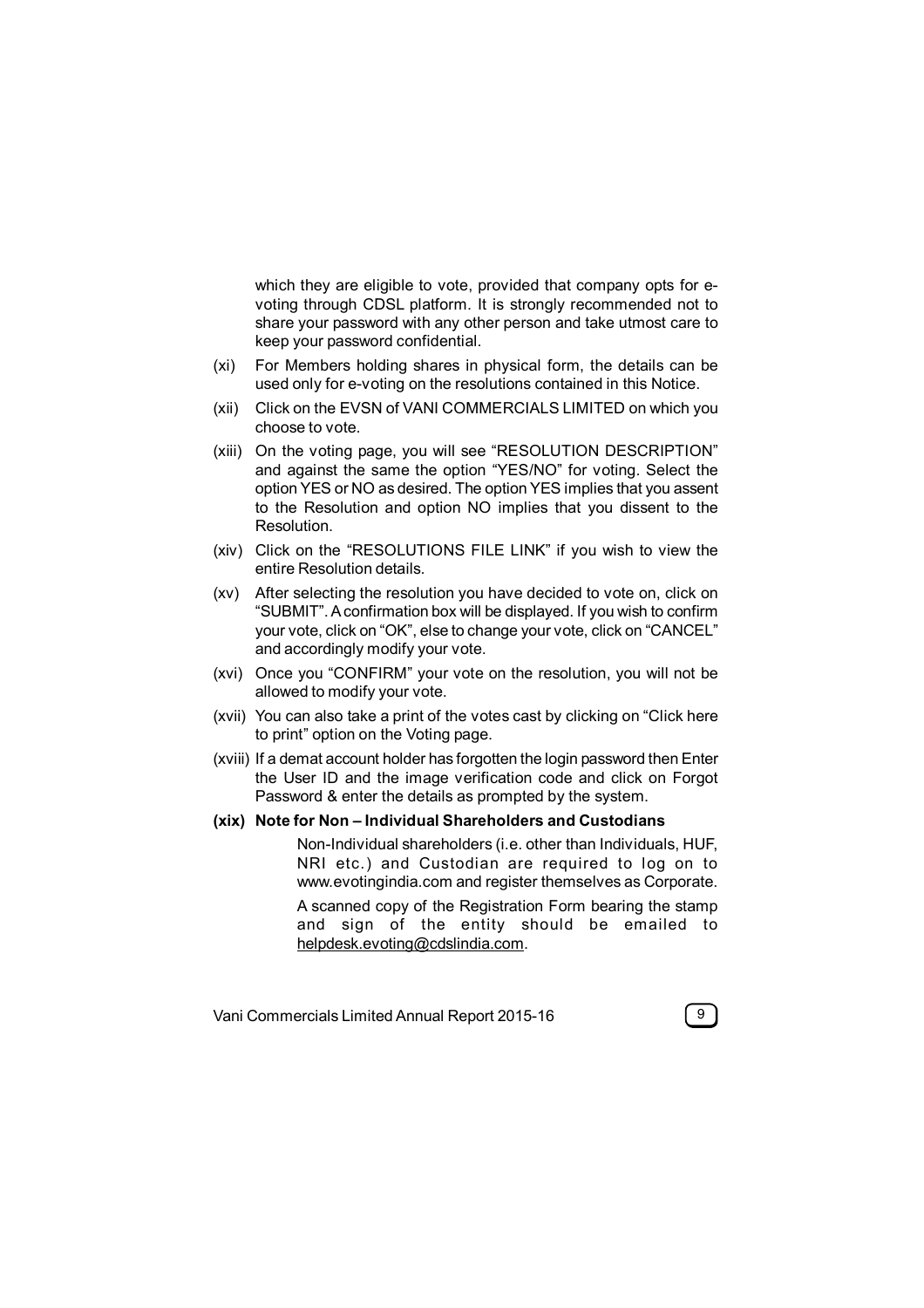After receiving the login details a Compliance User should be created using the admin login and password. The Compliance User would be able to link the account(s) for which they wish to vote on.

The list of accounts linked in the login should be mailed to helpdesk.evoting@cdslindia.com and on approval of the accounts they would be able to cast their vote.

A scanned copy of the Board Resolution and Power of Attorney (POA) which they have issued in favour of the Custodian, if any, should be uploaded in PDF format in the system for the scrutinizer to verify the same.

- (xx) Shareholders can also cast their vote using CDSL's mobile app m-Voting available for android based mobiles. The m-Voting app can be downloaded from Google Play Store. Please follow the instructions as prompted by the mobile app while voting on your mobile.
- (xxi) In case you have any queries or issues regarding e-voting, you may refer the Frequently Asked Questions ("FAQs") and e-voting manual available at www.evotingindia.com, under help section or write an email to helpdesk.evoting@cdslindia.com.

#### **Contact Details:**

Central Depository Services (India) Limited 17th Floor, P.J. Tower, Dalal Street, Fort, Mumbai-400001 Phone: +91-22-22723333/8588 E-mail id: helpdesk.evoting@cdslindia.com

> For and on Behalf of the Board For **Vani Commercials Limited**

**Divesh Kumar Bajaj Date: 12th August, 2016 Managing Director & CFO Place: New Delhi DIN: 01118288**

**Vani Commercials Limited** Regd. Off.: 'AASTHA', LP – 11C, Pitampura, New Delhi – 110034 CIN: L74899DL1988PLC106425 Email ID:info@vanicommercials.com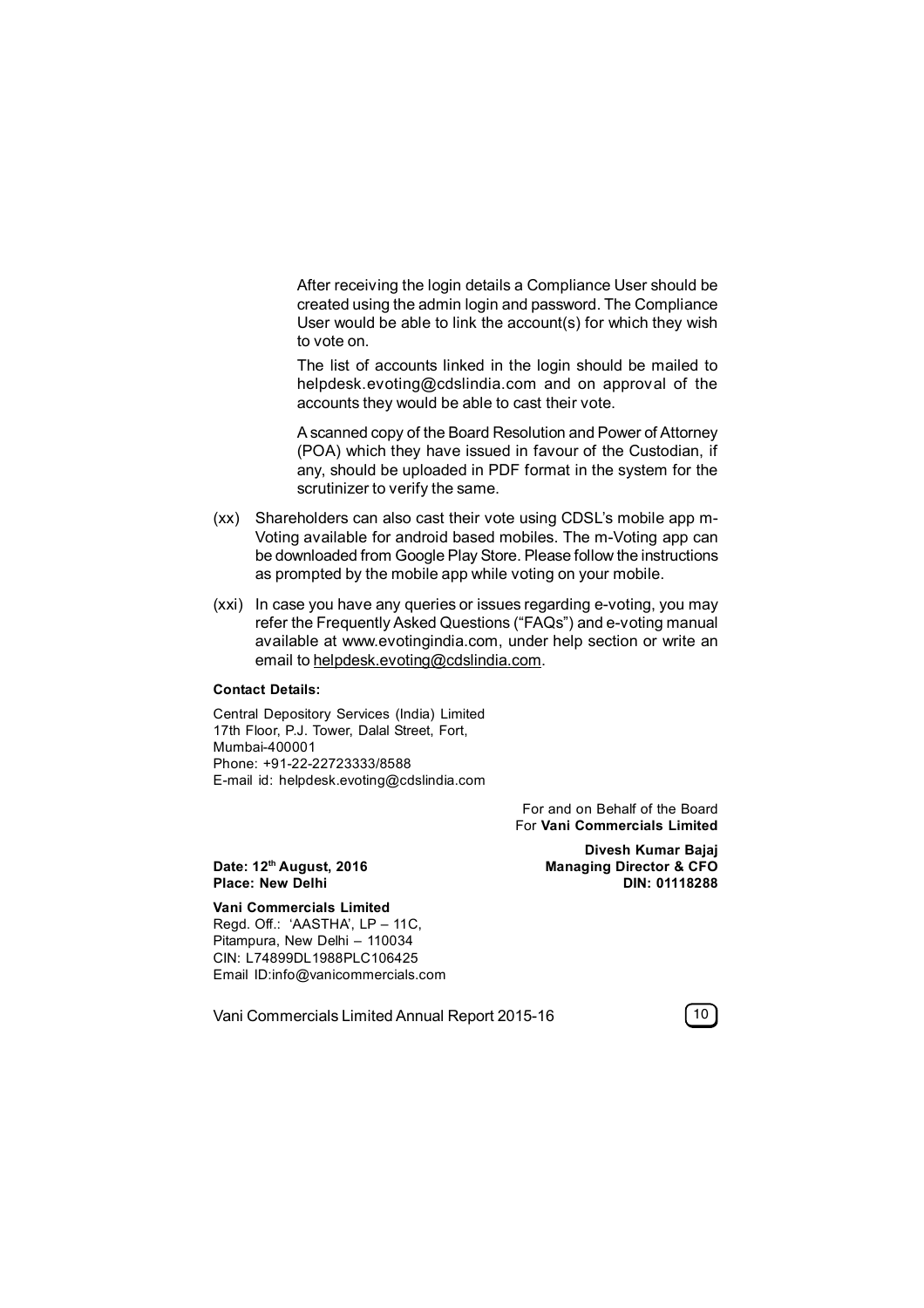

## **'Annexure -C' Route Map for Shop In Park Mall**

Vani Commercials Limited Annual Report 2015-16 **11**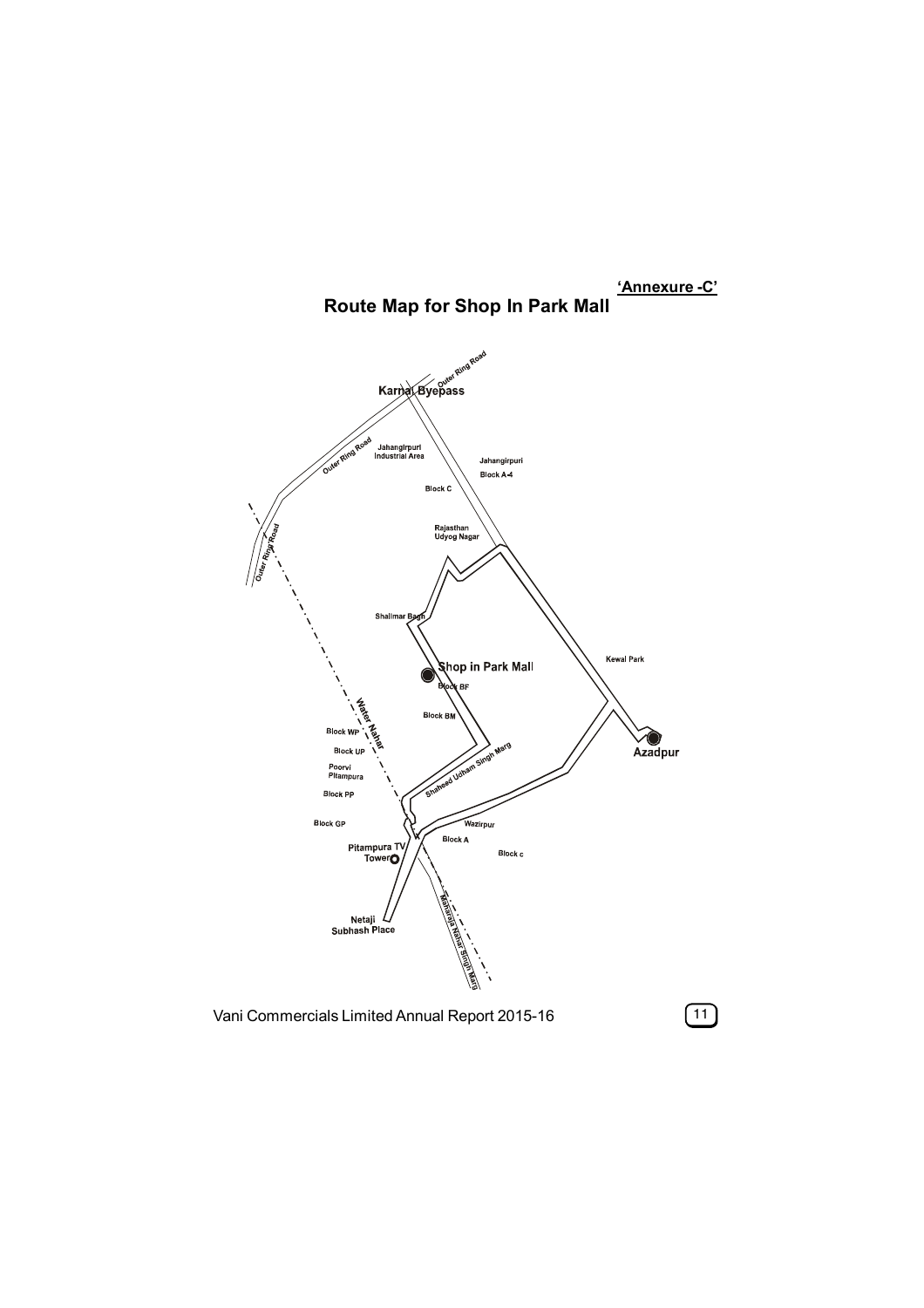#### **DIRECTOR'S REPORT**

To, The Members of Vani Commercials Limited

Your Directors have pleasure in presenting the 29<sup>th</sup> Director's Report of your Company together with the Audited Statement of Accounts and the Auditors' Report of your company for the financial year ended, 31<sup>st</sup> March, 2016.

## **1. FINANCIAL HIGHLIGHTS AND STATE OF COMPANY'S AFFAIRS**

| (Amount in $\overline{\tau}$ )<br>(a)    |                     |                      |  |  |
|------------------------------------------|---------------------|----------------------|--|--|
| <b>Particulars</b>                       | <b>Current year</b> | <b>Previous Year</b> |  |  |
| <b>Total Income</b>                      | 29,89,236.00        | 22,75,700.00         |  |  |
| <b>Total Expenses</b>                    | 26,21,344.00        | 19,49,432.00         |  |  |
| Profit/ (Loss) Before Tax                | 3,67,892.00         | 3,26,268.00          |  |  |
| <b>Tax Expenses</b>                      |                     |                      |  |  |
| <b>Current Tax</b>                       | 96,793.00           | 82,055.00            |  |  |
| Deferred Tax                             | (391.00)            | 1,486.00             |  |  |
| Provision for Standard Assets            | 51,482.00           | 0.00                 |  |  |
| Profit/(Loss) after Tax                  | 2,20,008.00         | 2,42,727.00          |  |  |
| <b>Transfer to Statutory Reserves</b>    | 44,002.00           | 16,411.00            |  |  |
| Net Profit Transferred to Reserves       | 1,76,006.00         | 2,26,316.00          |  |  |
| Earnings per share ( $\overline{\tau}$ ) |                     |                      |  |  |
| Basic                                    | 0.05                | 0.06                 |  |  |
| Diluted                                  | 0.05                | 0.06                 |  |  |

**(b)** During the year, your Company recorded Total Income of  $\bar{\tau}$  29,89,236.00 (previous year  $\bar{\tau}$  22,75,700.00), representing an increase of 31.35% over the previous year. The Company recorded a Net Profit of  $\approx 2,20,008.00$  during the financial year ended 31<sup>st</sup> March, 2016 as against net profit of  $\approx$  2,42,727.00 in the previous year. Further as the Company is NBFC, it made provision for Standard Assets.

## **(c) Transfer To Reserves In Terms Of Section 134 (3) (j) Of The Companies Act, 2013**

No amount is being carried to the General Reserves.

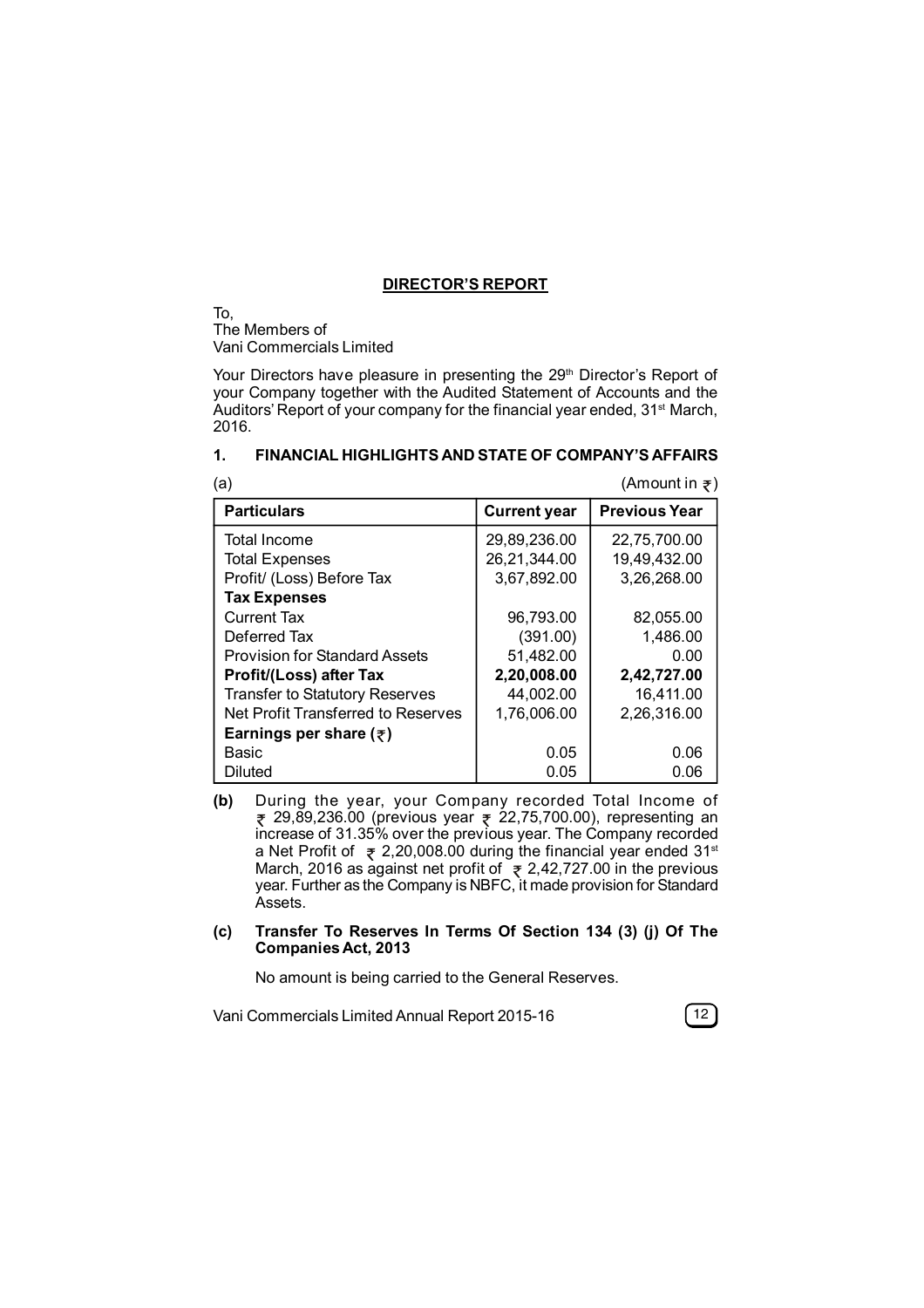## **(d) Transfer To Statutory Reserves**

For the financial year ended  $31<sup>st</sup>$  March, 2016, the Company is proposed to carry an amount of  $\bar{x}$  44002.00 to Statutory Reserve Account as required under the provisions of Section 45-IA of RBI Act, 1934.

#### **(e) Dividend**

Your Directors do not recommend any dividend for the year ended 31st March, 2016.

## **(f) Material Changes And Commitments**

There are no material changes from the end of Financial Year till the date of this report

## **2. PUBLIC DEPOSITS**

During the year under report, your Company did not accept any deposits from the public in terms of the provisions of Chapter V of the Companies Act, 2013 and under provision of Section 45-IA of the RBI Act, 1934.

## **3. DIRECTORS AND KEY MANAGERIAL PERSONNEL**

#### **(a) Changes in Board of Directors**

After the last AGM there were no changes in the constitution of the Board of Directors of the Company.

#### **(b) Retirement by rotation**

In accordance with the provisions of Section 152(6) of the Act and the Articles of Association of the Company, Mr. Divesh Kumar Bajaj (DIN: 01118288) will retire by rotation at the ensuing Annual General Meeting ('AGM') of the Company and, being eligible, offers himself for re-appointment. Your Board has recommended his re-appointment.

#### **(c) Changes in Directors and Key Managerial Personnel during the year**

Ms. Radhika Gupta was appointed as the Company Secretary & CFO with effect from 17<sup>th</sup> July, 2015 and resigned with effect from 17<sup>th</sup> August, 2015. Mr. Nitin Gupta held the position of Company Secretary from 14<sup>th</sup> November, 2015 till 30<sup>th</sup>

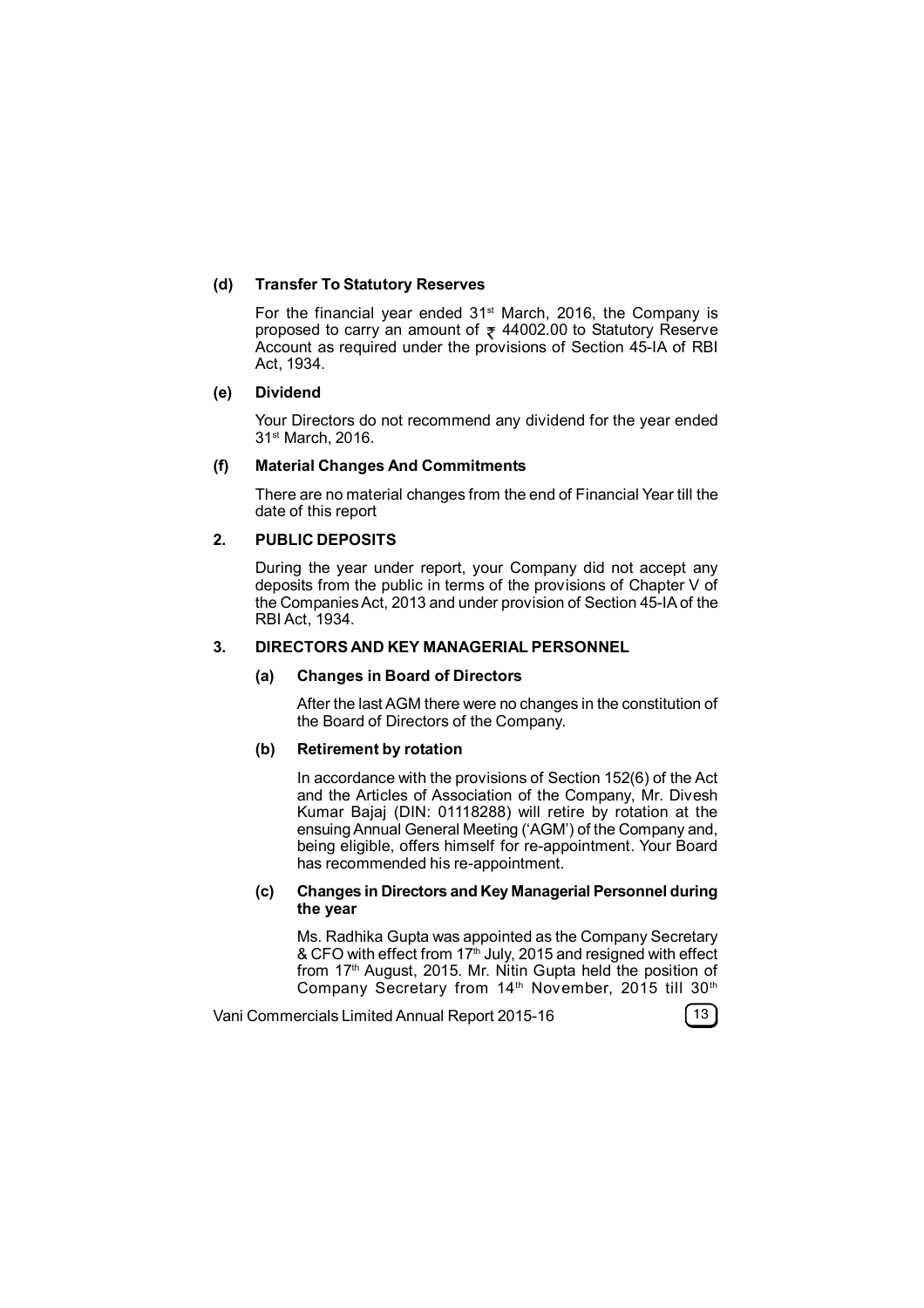November, 2015. Mr. Satinder Pal Singh was appointed as a Company Secretary with effect from 30<sup>th</sup> March, 2016 after his cessation from the office, Mr. Praveen Kumar held the position of Company Secretary w.e.f. 24<sup>th</sup> May 2016.

### **(d) Declaration of Independence by the Independent Directors**

The Independent Directors of your Company have confirmed that they meet with the criteria of Independence as prescribed under Section 149(6) of the Act read with Rule 5 of the Companies (Appointment and Qualification of Directors) Rules, 2014.

Framework for Familiarization Programme for the Independent Directors and the details of Familiarization Programme imparted to Independent Directors is made available on the website of the Company at weblink http://www.vanicommercials.com/wpcontent/uploads/2015/05/2-PAGES.pdf and http:// www.vanicommercials.com/wp-content/uploads/2016/04/ TRAINING-PROGRAMMES-IMPARTED-TO-DIRECTORS.pdf respectively.

#### **(e) Attributes, qualifications and appointment of Directors**

The Nomination and Remuneration Committee has adopted the attributes and qualifications as provided in Section 149(6) of the Act and Rule 5 of the Companies (Appointment and Qualification of Directors) Rules, 2014, in respect of Independent Directors. The Committee has also adopted the same attributes and qualifications, to the extent applicable, in respect of Non-Independent Directors.

All the Non-Executive Directors of the Company, fulfil the fit and proper criteria for appointment as Directors. Further, all Directors of the Company, other than Independent Directors, are liable to retire by rotation. One-third of the Directors who are liable to retire by rotation, retire every year and are eligible for re-election.

#### **(f) Remuneration Policy**

The Board, on the recommendation of the Nomination and Remuneration Committee, approved the Remuneration Policy for the Directors, Key Managerial Personnel and other

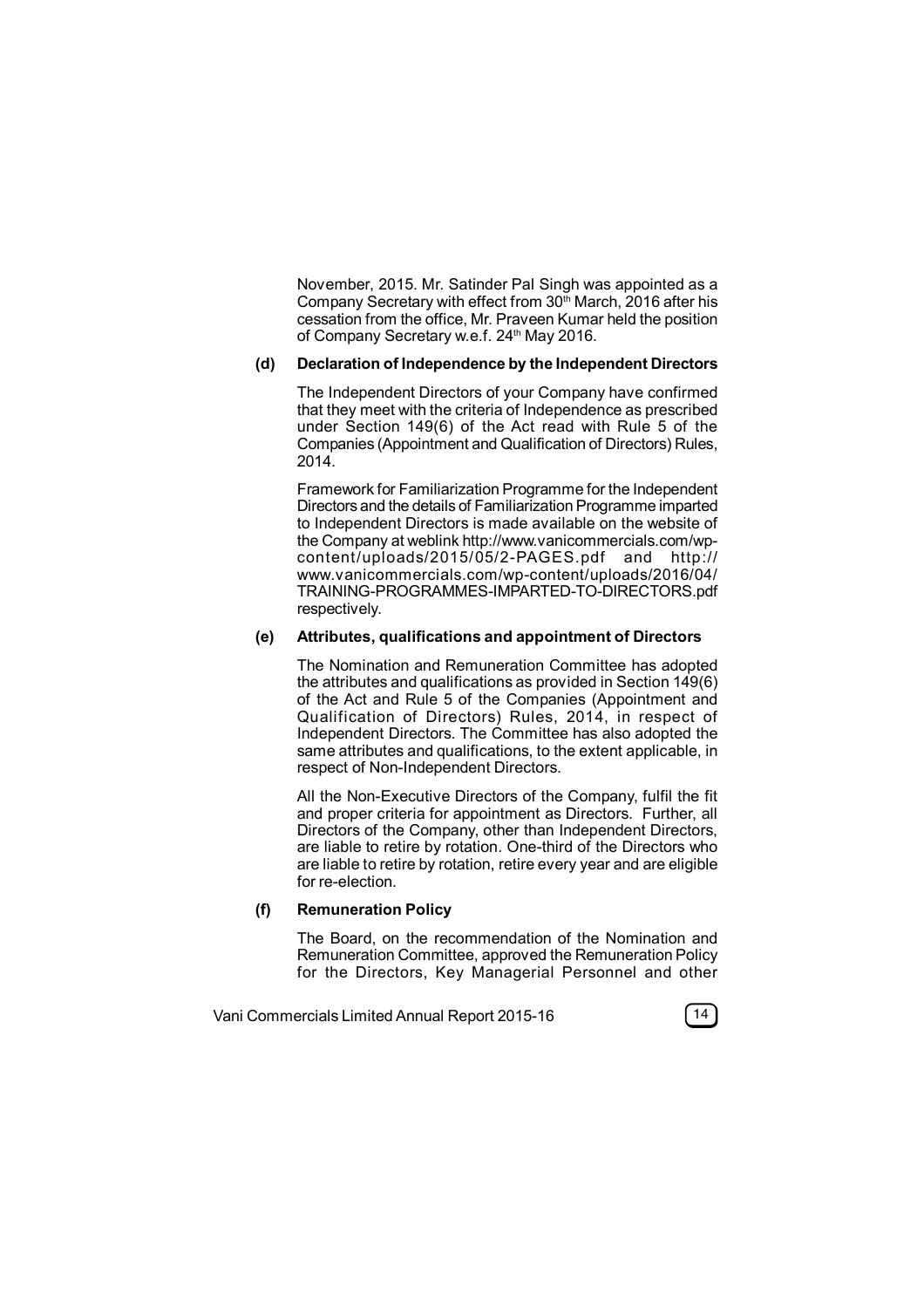employees of the Company, a copy of which is enclosed as **Annexure: I** to this Report.

## **(g) Board Evaluation**

The Board carried out annual performance evaluation of its own performance and that of the individual Directors as also functioning of the Board Committees, as required in terms of Section 134 (3) (p) of the Act. The performance evaluation of the Board and individual Directors was based on criteria approved by the Nomination and Remuneration Committee. The Directors expressed their satisfaction with the overall evaluation process.

## **4. NUMBER OF BOARD MEETINGS**

During the year ended 31<sup>st</sup> March, 2016, 7(Seven) meetings of the Board were held on 29<sup>th</sup> May 2015, 17<sup>th</sup> July 2015, 7<sup>th</sup> August 2015, 7th November 2015, 14th November 2015, 8th February 2016 and 30th March 2016.

## **5. BOARD COMMITTEES**

Presently, the Company has three Board Committees with the following members:

| <b>Audit Committee</b> | Mr. Vidya Sagar Bhatia, Chairman<br>Mr. Divesh Kumar Bajaj, Member<br>Mr. Gaurav Mutreja, Member |
|------------------------|--------------------------------------------------------------------------------------------------|
| Nomination and         | Mr. Vidya Sagar Bhatia, Chairman                                                                 |
| Remuneration           | Ms. Pooja Bhatia, Member                                                                         |
| Committee              | Mr. Gaurav Mutreja, Member                                                                       |
| <b>Stakeholders</b>    | Mr. Vidya Sagar Bhatia, Chairman                                                                 |
| Relationship           | Mr. Mukesh Kumar Sukhija, Member                                                                 |
| Committee              | Mr. Gaurav Mutreja, Member                                                                       |

#### **6. Directors' Responsibility Statement**

As required under Section 134(5) of the Act, your Directors confirm having: -

i) followed in the preparation of the Annual Accounts, the applicable Accounting Standards with proper explanation relating to material departures, if any;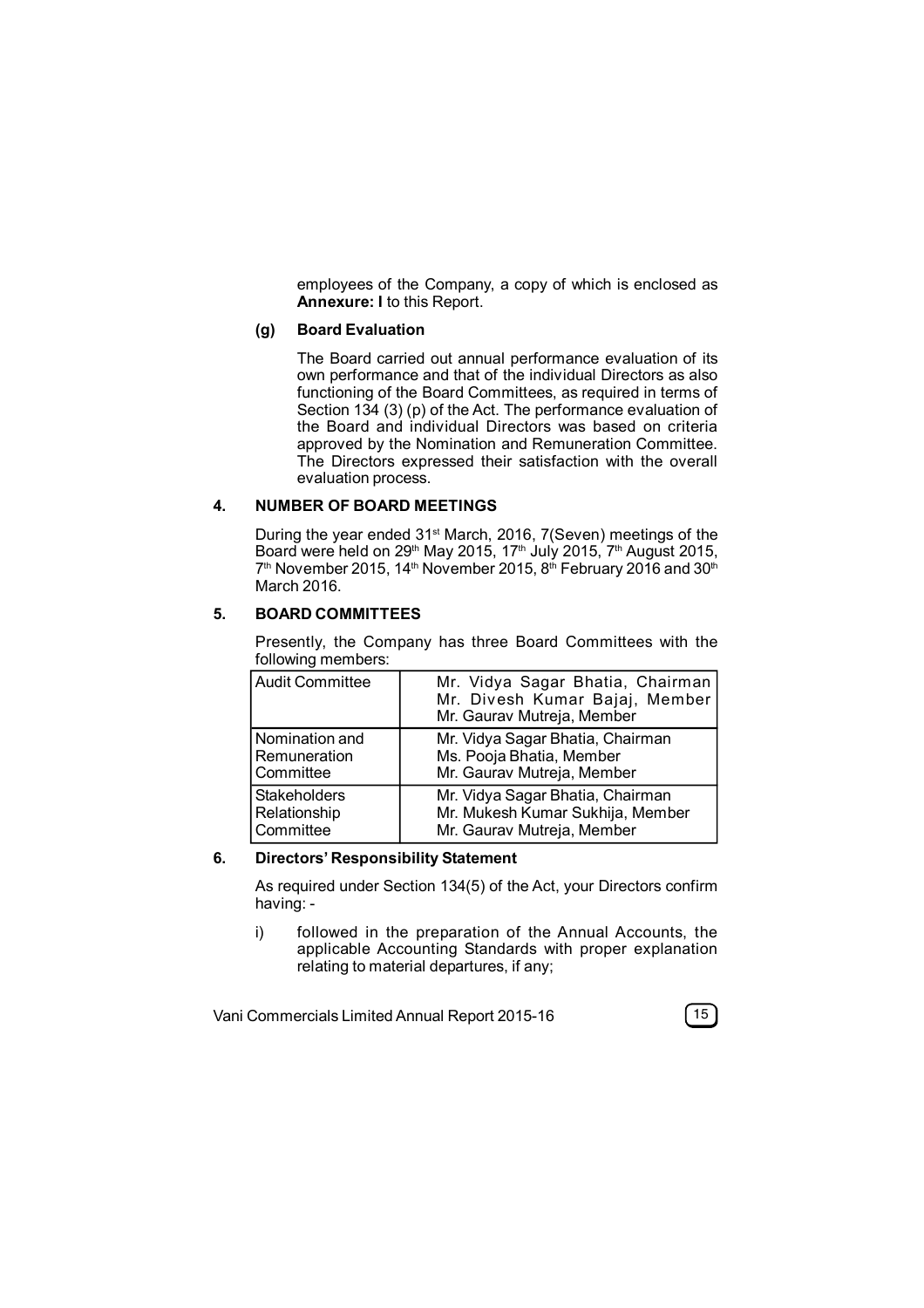- ii) selected such accounting policies and applied them consistently and made judgments and estimates that are reasonable and prudent so as to give a true and fair view of the state of affairs of the Company at the end of the financial year and of the profit of the Company for that period;
- iii) taken proper and sufficient care for the maintenance of adequate accounting records in accordance with the provisions of the Act for safeguarding the assets of your Company and for preventing and detecting fraud and other irregularities;
- iv) prepared the Annual Accounts on a going concern basis; and
- v) proper systems have been devised to ensure compliance with the provisions of all applicable laws and such systems are adequate and operating effectively.
- vi) having laid down the internal financial controls to be followed by the Company and such internal financial controls are adequate and operating effectively.

#### **7. SUBSIDIARIES, ASSOCIATES AND JOINT VENTURES**

The Company does not have any subsidiary, associate or joint venture.

## **8. LISTING INFORMATION**

The Equity Shares of the Company are presently listed only at BSE Limited (BSE) and listing fee for 2016-2017 is due for payment. As Exit Order was passed by SEBI against UPSE on 09/06/2015 and against Gauhati Stock Exchange on 27/01/2015, thereby rendering both the Stock Exchanges non operational.

#### **9. DEMATERIALIZATION OF SHARES**

The securities of the Company are admitted with NSDL and CDSL, the ISIN allotted to the Company is INE661Q01017.

## **10. REPORT ON CORPORATE GOVERNANCE**

In terms of Regulation 15(2) of SEBI(Listing Obligations and Disclosure Requirements) Regulations, 2015, the provision of Regulation 27 of the SEBI(Listing Obligations and Disclosure Requirements) Regulations, 2015 are not applicable to the Company since the paid up capital of the Company is below  $\bar{z}$  10 crores and also the net worth of the Company is below  $\bar{z}$  25 Crores. Thus, the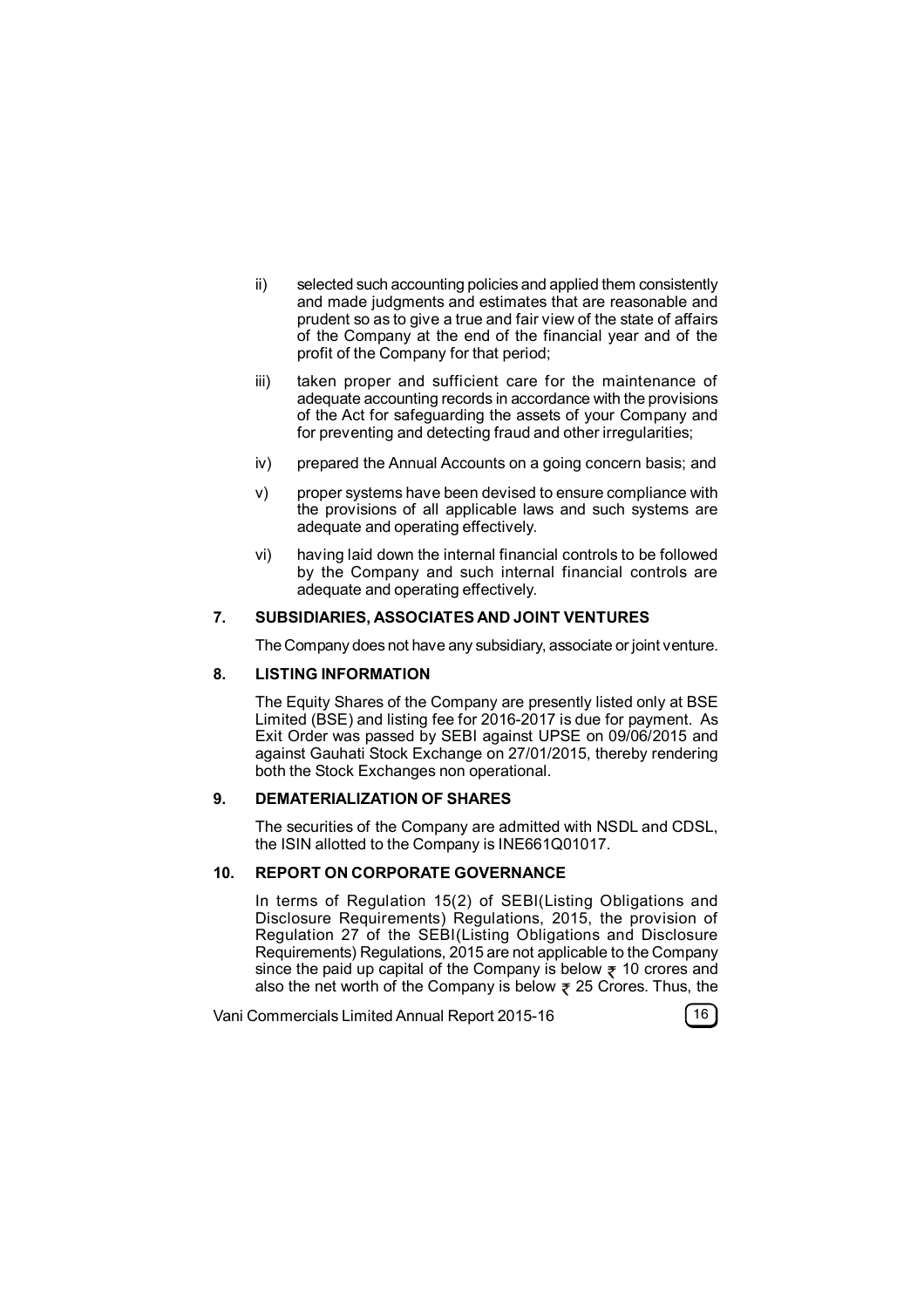Company is not required to attach the Corporate Governance report with the Report of the Board of Directors.

#### **11. PARTICULARS OF EMPLOYEES AND RELATED DISCLOSURES**

The Company provides a gender friendly workplace, during the year under review, there were no cases filed pursuant to Sexual Harassment of Women at Workplace (Prevention, Prohibition and Redressal) Act, 2013.

None of the employees of your Company is covered under the provisions of Rule 5 (2) of the Companies (Appointment and Remuneration of Managerial Personnel) Rules, 2014.

## **12. RISK MANAGEMENT**

The Board has approved the Risk Management Policy of the Company. The Company's risk management framework is designed to address risks intrinsic to operations, financials and compliances arising out of the overall strategy of the Company. The Company manages, monitors and reports on the principal risks and uncertainties that can impact its ability to achieve its objectives. The responsibility for management of risks vests with the Managers/ officers responsible for the day-to-day conduct of the affairs of the Company. Risk focused audits are carried out periodically by the Internal Auditors, which lead to identification of areas where risk management processes need to be strengthened. Annual update is provided to the Board on the effectiveness of the Company's risk management systems and policies.

## **13. INTERNAL FINANCIAL CONTROLS & INTERNAL AUDIT**

The Company has adequate internal financial controls with respect to the financial statements, commensurate with the size and scale of the operations of the Company. During the year such controls were tested and no reportable material weakness in operation has been observed. Internal audit of the Company has been carried out during the year. The Audit Committee reviews the internal audit findings, provides guidance on internal controls and ensures that the internal audit recommendations are implemented.

## **14. PARTICULARS OF LOANS, GUARANTEES AND INVESTMENTS**

The Company is a Non Banking Financial Company, registered with the Reserve Bank of India, thus the provisions of the Section 186 of the Companies Act, 2013 do not apply to the Company.

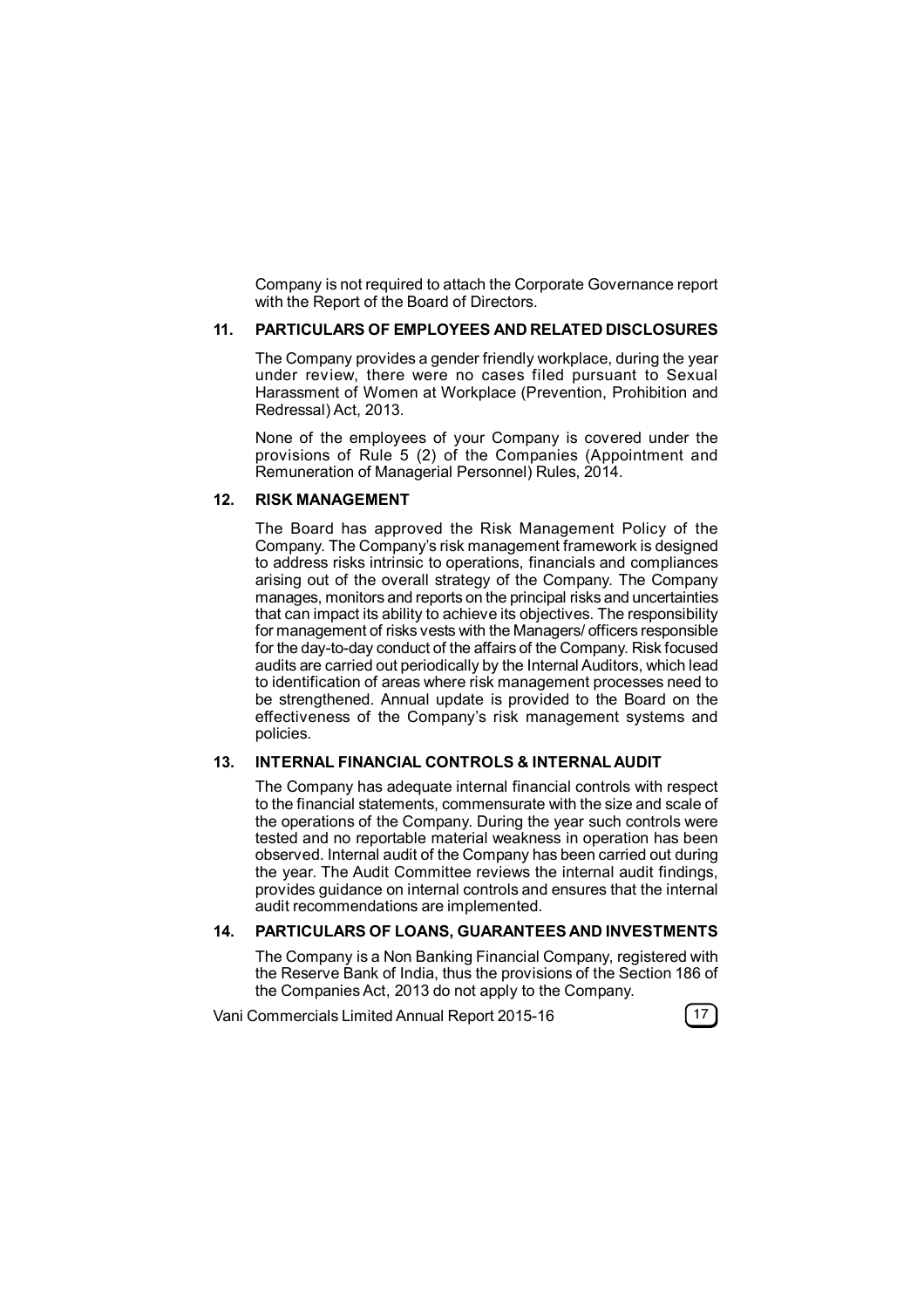## **15. RELATED PARTY TRANSACTIONS**

During the year ended 31<sup>st</sup> March, 2016, all the contracts / arrangements/ transactions entered by the Company during the financial year with related parties were in ordinary course of business / on an arm's length basis.

The details in **Form AOC-2** of material transactions entered into by the company with its related party are provided in **Annexure: II** to this Report.

The Policy on materiality of related party transactions and dealing with related party transactions as approved by the Board is available on the website of the Company at weblink http:// www.vanicommercials.com/wp-content/uploads/2015/08/Policy-onmateriality-of-Related-Party-Transactions-and-on-dealing-with-Related-Party-Transactions.pdf

#### **16. SIGNIFICANT AND MATERIAL ORDERS PASSED BY THE REGULATORS / COURTS / TRIBUNALS**

During the year under review, no significant or material orders were passed by the Regulators / Courts / Tribunals which would impact the going concern status of the Company and its future operations.

## **17. EXTRACT OF ANNUAL RETURN**

The details forming part of the extract of the Annual Return in Form MGT-9 are provided under **Annexure: III** to this Report.

#### **18. AUDITORS AND AUDIT REPORT**

The Company's Auditors, M/s Satyendra Mrinal & Associates, Chartered Accountants, were appointed at the 27<sup>th</sup> AGM to hold such office till the conclusion of the 30<sup>th</sup> AGM. Your Board, in terms of Section 139 of the Act, on the recommendation of the Audit Committee, has recommended for the ratification of the Members the appointment of M/s Satyendra Mrinal & Associates, Chartered Accountants as Auditors of the Company to hold office from the conclusion of this Annual General Meeting (AGM) till the conclusion of the next AGM of the Company to be held in the year 2017. The Board, in terms of Section 142 of the Act, on the recommendation of the Audit Committee, has also recommended for the approval of the Members for the appointment of M/s Satyendra Mrinal & Associates for the financial year 2016-17.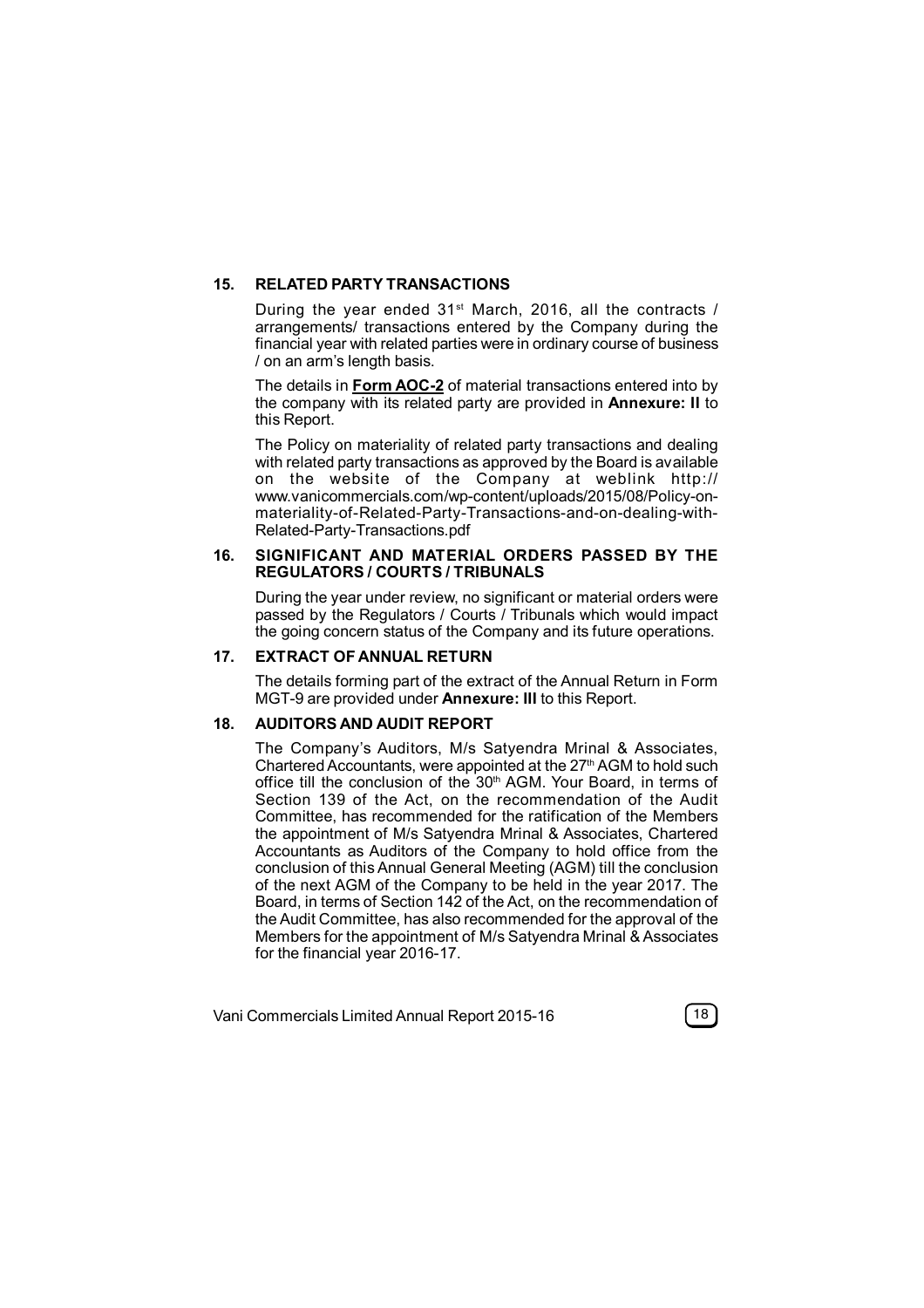The comments made by the Auditors' in their Report are self explanatory and do not call for any further comments. The Auditors' Report does not contain any qualification, reservation or adverse remark.

#### **19. CONSERVATION OF ENERGY, TECHNOLOGY ABSORPTION, FOREIGN EXCHANGE EARNINGS AND OUTGO**

## CONSERVATION OF ENERGY:

Steps taken on conservation of energy and impact thereof: Efforts to conserve electricity by operating only necessary lights, fittings and fixtures were made during the financial year 2015-16.

Steps taken by the company for utilizing alternate sources of energy: Nil

Capital investment on energy conservation equipment: Nil.

## **TECHNOLOGY ABSORPTION:**

- (I) Efforts, in brief, made towards technology absorption and benefits derived as a result of the above efforts, e.g. product improvement, cost reduction, product development, import substitution, etc : Nil
- (II) In case of imported technology (imported during the last 3 years reckoned from the beginning of the financial year), following information may be furnished:
	- a) Details of technology imported Nil
	- b) Year of import –Nil
	- c) Whether the technology been fully absorbed NIL
	- d) If not fully absorbed, areas where absorption has not taken place, and the reasons therefore – NIL
- (iii) Expenditure incurred on research and development Nil

## **FOREIGN EXCHANGE EARNINGS AND OUTGO**

There were no foreign exchange earnings or outflow during the year.

## **20. SECRETARIAL AUDITOR & SECRETARIAL AUDIT REPORT**

In terms of Section 204 of the Companies Act, 2013, the Company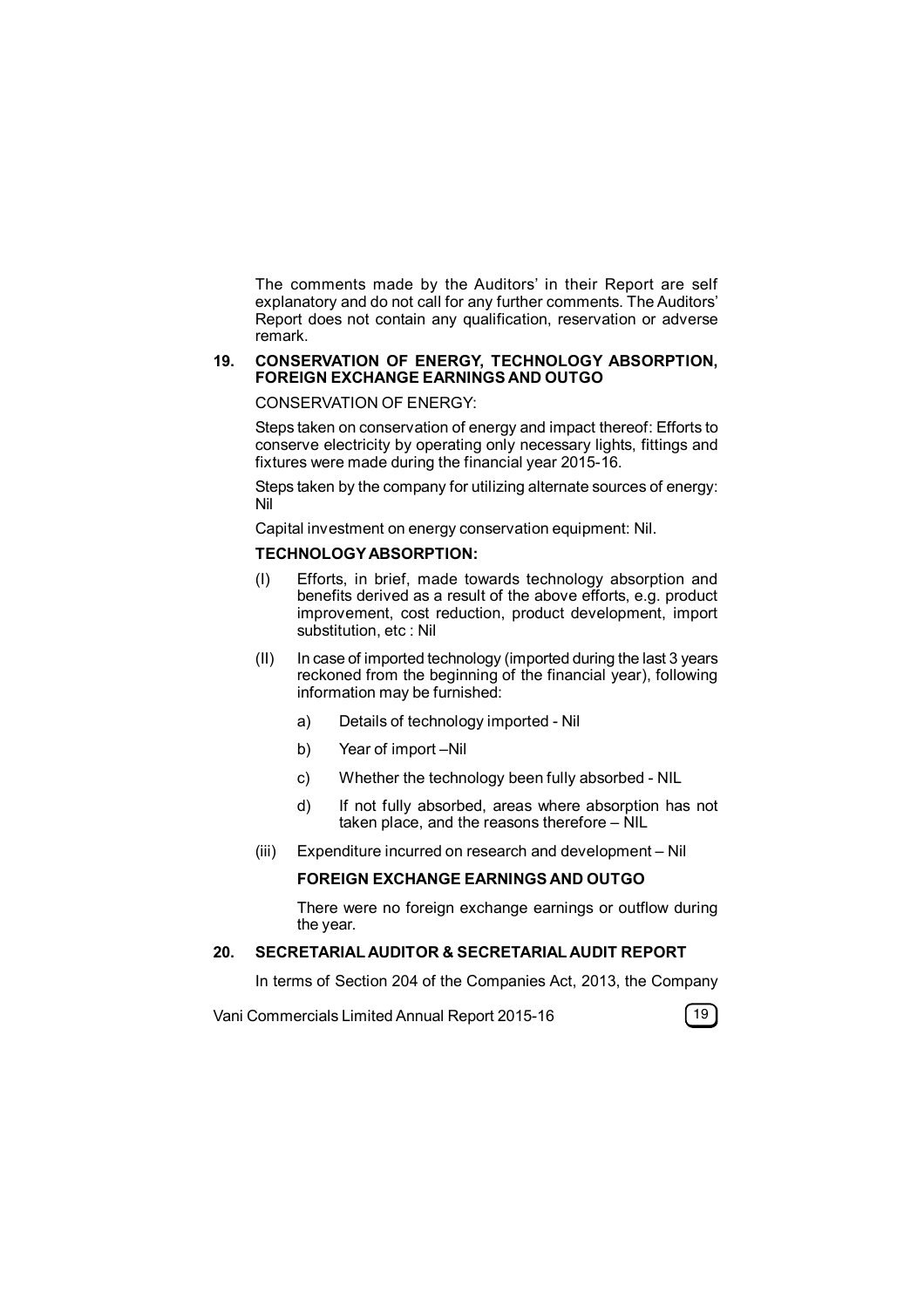has appointed Ms. Anju Yadav, Practicing Company Secretary as the Secretarial Auditor of the Company for the financial year 2015-16. The Secretarial Audit Report given by Ms. Anju Yadav, Practicing Company Secretary is provided under **Annexure: IV** to this Report.

The comments made by the Secretarial Auditor are self explanatory and do not require any further comments. The Secretarial Audit Report does not contain any qualification, reservation or adverse remark.

#### **21. ESTABLISHMENT OF VIGIL MECHANISM**

The Vigil Mechanism Policy of the Company is formulated in terms of section 177 (9) of the Companies Act, 2013 read with the provisions of the Listing Agreement with the Stock Exchange(s) and thereby also incorporates Whistle Blower Policy. That as per the said policy protected disclosures can be made by the whistle blower to the dedicated e-mail / telephone line/ letter to Chairman of Audit Committee.

The Policy on Vigil Mechanism and Whistle Blower Policy as approved by the Board is available on the website of the Company at weblink http://www.vanicommercials.com/wp-content/uploads/2015/08/Vigil-Mechanism-and-Whistle-Blower-Policy.pdf

#### **22. ACKNOWLEDGEMENT**

Your directors would like to express their sincere appreciation for the assistance and corporation received from the financial institutions, banks, Government authorities, customers, vendors and members during the year under review. Your directors also wish to place on record their deep sense of appreciation for the committed services by the Company's executives, staff and workers.

> **For & on behalf of Board of Directors Vani Commercials Limited**

|                                  | Divesh Kumar Bajaj                 | Mukesh Kumar Sukhija |
|----------------------------------|------------------------------------|----------------------|
| Date: 24 <sup>th</sup> May, 2016 | <b>Managing Director &amp; CFO</b> | <b>Director</b>      |
| <b>Place: New Delhi</b>          | DIN: 01118288                      | DIN: 01038078        |

**Vani Commercials Limited** Regd. Off.: 'AASTHA', LP – 11C, Pitampura, New Delhi – 110034 CIN: L74899DL1988PLC106425 Email ID:info@vanicommercials.com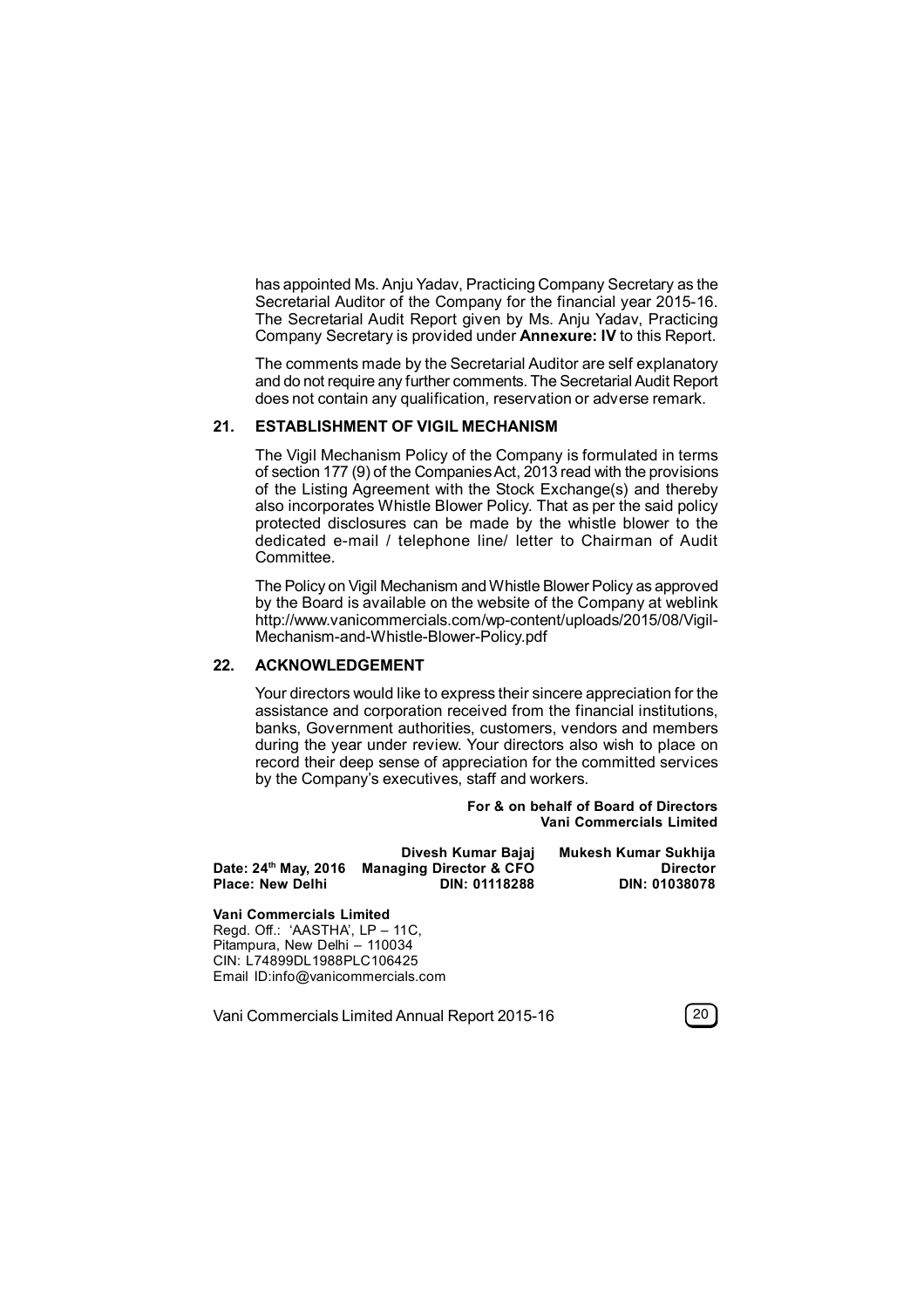**'Annexure -I'**

## **NOMINATION & REMUNERATION POLICY (DIRECTORS, KMP & SENIOR MANAGEMENT)**

## **INTRODUCTION**

In pursuance of the Company's philosophy to consider its employees as its invaluable assets, to pay equitable remuneration to all Directors, Key Managerial Personnel (KMP) and employees of the Company, to harmonize the aspirations of human resources consistent with the goals of the Company and, in terms of the provisions of the Companies Act, 2013, this policy on nomination and remuneration of Directors, Key Managerial Personnel and Senior Management has been formulated by the Nomination & Remuneration Committee and approved by the Board of Directors.

#### **OBJECTIVE**

The objective and purpose of the Policy are as given below:

- 1. To lay down criteria and terms and conditions with regard to identifying persons who are qualified to become Directors (Executive and Non-Executive) and persons who may be appointed in Senior Management and Key Managerial positions and to determine their remuneration.
- 2. To carry out evaluation of the performance of Directors, as well as Key Managerial and Senior Management Personnel.
- 3. To provide them reward linked directly to their effort, performance, dedication and achievement of Organization's goals as entrusted on them.
- 4. To retain, motivate and promote talent and to ensure long term retention of talented managerial persons and create competitive advantage. In the context of the aforesaid objectives the following policy has been framed and recommended by the Nomination & Remuneration Committee and adopted by the Board of Directors.

### **PART – A**

## **POLICY FOR APPOINTMENT AND REMOVAL OF DIRECTOR, KMP AND SENIOR MANAGEMENT**

## **APPOINTMENT**

1. The candidate for a position at Director, KMP or Senior Management level is met by the Managing Director in consultation with the other Directors. The interview is targeted at assessing the candidate on

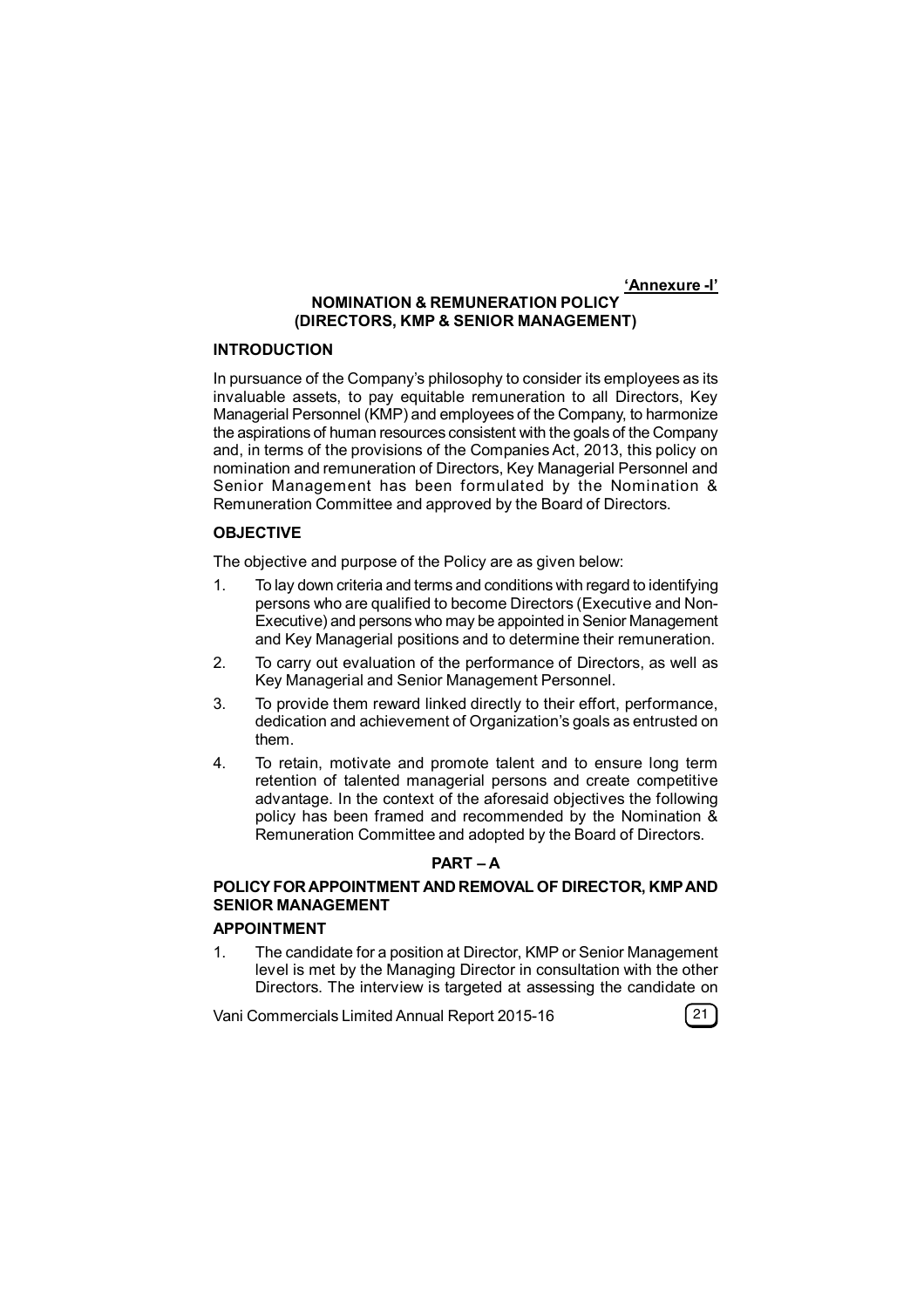his/ her functional & leadership capabilities and cultural fitment to the organization.

- 2. The MD assesses the shortlisted candidates.
- 3. The selected candidate's details and the proposed compensation is shared with the Nomination & Remuneration Committee for their review and suggestions. The same is shared with the Board at the next board meeting.

#### **TERM/ TENURE**

The tenure for Directors shall be governed by the terms defined in the Companies Act, 2013. However, the tenure for other KMP and Senior Management Personnel will be governed by terms of Appointment in accordance with the Recruitment Policy of the Company.

## **EVALUATION**

The performance of the KMP and Senior Management Personnel is evaluated at regular intervals (half yearly/ yearly) by the Managing Director. The performance evaluation of Independent Directors shall be done by the Board, excluding the Director being evaluated, basis the contributions made to the Board deliberations on various matters including business strategy, financial strategy, operations, cost and risk management, etc., and suggestions given in this regard.

## **REMOVAL**

Due to reasons for any disqualification mentioned in the Companies Act, 2013, rules made thereunder or under any other applicable Act, rules and regulations, the Managing Director may recommend, to the Committee and the Board with reasons recorded in writing, removal of a Director, subject to the provisions and compliance of the said Act, rules and regulations.

For other KMP or Senior Management Personnel, the removal will be governed by the terms of Appointment in accordance with the Recruitment Policy of the Company and the subsequent approval of the Managing Director.

### **RETIREMENT**

The Director, KMP and Senior Management Personnel shall retire as per the applicable provisions of the Companies Act, 2013 and the prevailing policy of the Company. The Managing Director will have the discretion to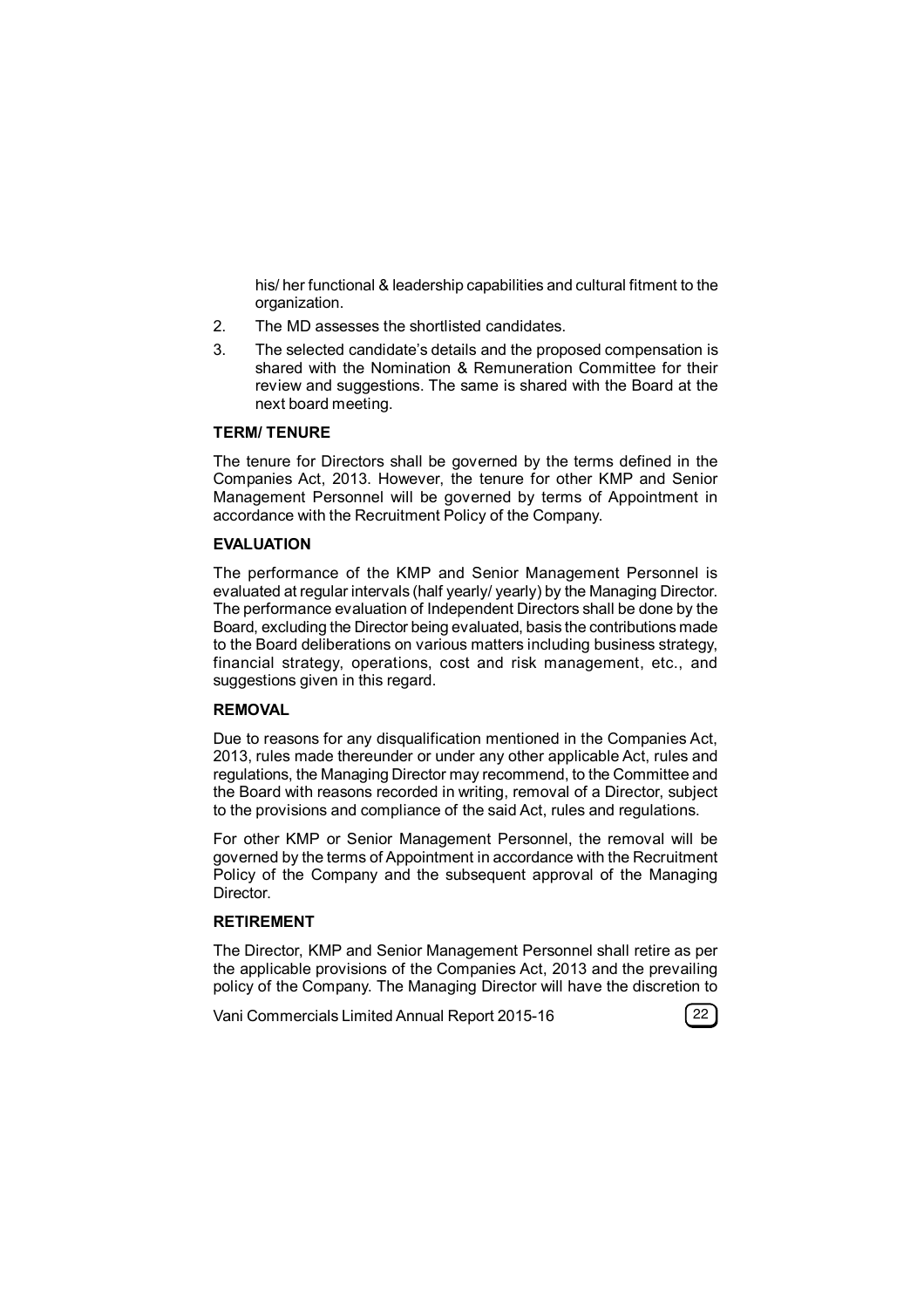retain the Director, KMP, Senior Management Personnel in the same position / remuneration or otherwise even after attaining the retirement age, for the benefit of the Company.

## **PART – B**

### **POLICY RELATING TO EVALUATION AND REMUNERATION OF THE KMP AND SENIOR MANAGEMENT PERSONNEL**

## **EVALUATION PROCESS:**

The three Point Rating scale for performance review of Executive Director, KMP, and Senior Management is to be followed:

- 1. Rating on Basic Job Responsibilities: indicating whether the basic job responsibilities have been met during the year.
- 2. Rating on Goals: Annual rating on each goal on a five-point scale. Weighted average of the ratings is calculated to arrive at a 'Weighted Goal Score'.
- 3. Rating on Capabilities Factors: The qualitative aspects of the performance is assessed using the Capabilities Factors by the supervisor on a five-point scale.

Based on a holistic view of the Three Point Rating, the supervisor provides an overall Rating. This rating is reviewed by the Managing Director along with the immediate reporting officer, who does a Qualitative review of the performance based on the efforts put in by the employee, results achieved and impact of the external and internal factors, to arrive at a 'Final Annual Rating'.

The revision in the total remuneration is directly linked to the 'Final Annual Rating' for all employees.

- 1. The remuneration/ compensation/ commission etc. to the KMP and Senior Management Personnel will be determined by the Managing Director in consultation with other Directors (except the Independent Directors) in accordance with the Recruitment Policy of the Company, which is based upon the Final Annual Rating, employee potential and market benchmark compensation. The revised remuneration is shared with the Nomination & Remuneration Committee for review.
- 2. The remuneration/ compensation/ commission etc. shall be subject to the prior/ post approval of the shareholders of the Company and Central Government, wherever required.

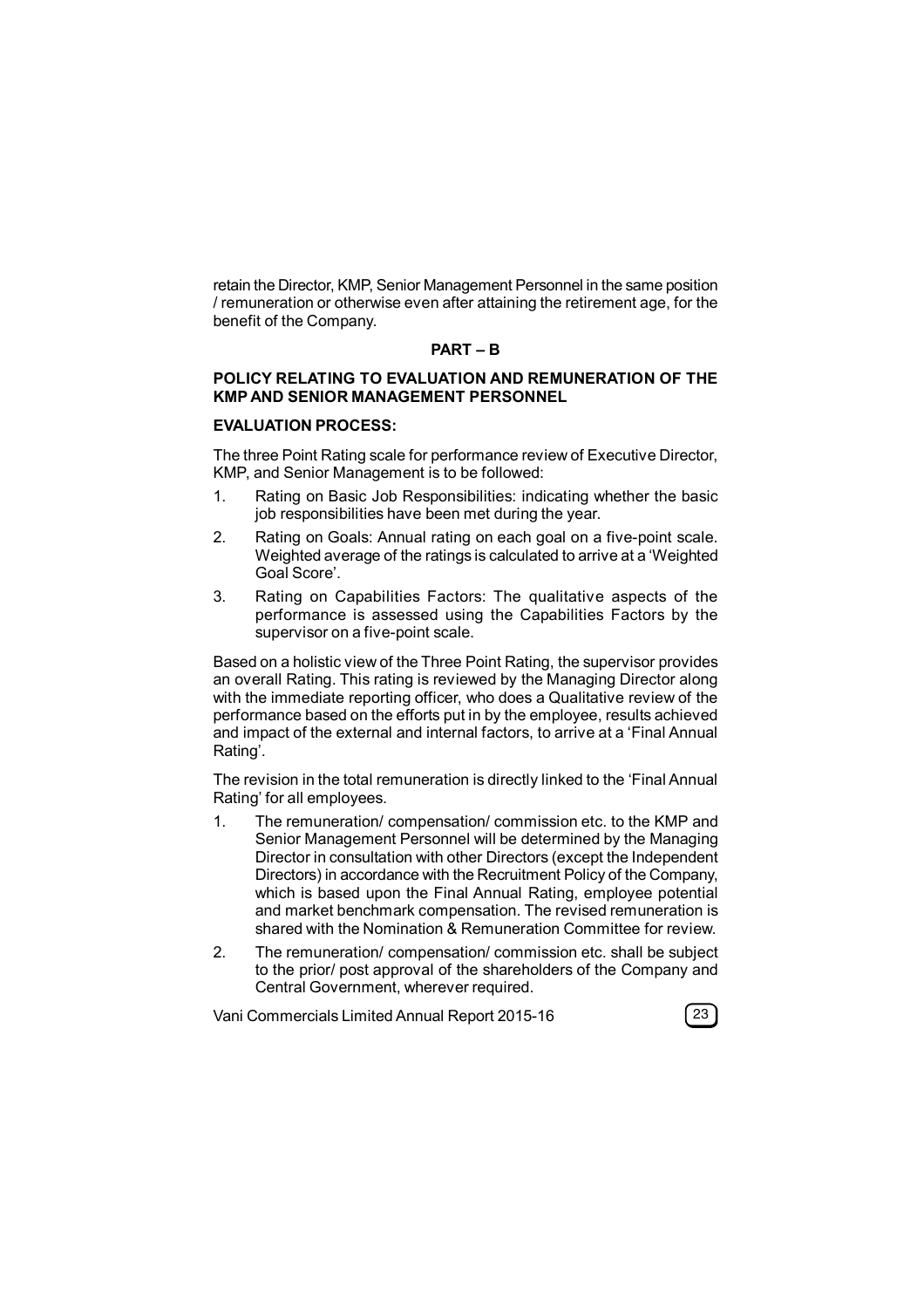| Form for disclosure of particulars of contracts/arrangements entered into by the company with related parties referred to in sub-section (1) of<br>'Annexure-II'                                                                             | special resolution was<br>under first proviso to<br>pasC sed in general<br>meeting as required<br>Date on which the<br>Section 188 |                                                                                      | advances, if any<br>Amount paid as                |                                                | ≸                                                                  |                                        | For & on behalf of Board of Directors<br>Vani Commercials Limited | Mukesh Kumar Sukhija<br>Director<br>DIN: 01038078                                                                            |
|----------------------------------------------------------------------------------------------------------------------------------------------------------------------------------------------------------------------------------------------|------------------------------------------------------------------------------------------------------------------------------------|--------------------------------------------------------------------------------------|---------------------------------------------------|------------------------------------------------|--------------------------------------------------------------------|----------------------------------------|-------------------------------------------------------------------|------------------------------------------------------------------------------------------------------------------------------|
|                                                                                                                                                                                                                                              | Amount paid<br>advances,<br>any<br>as                                                                                              |                                                                                      | by the Board, if any<br>Date(s) of approval       |                                                | ≸                                                                  |                                        |                                                                   |                                                                                                                              |
|                                                                                                                                                                                                                                              | approval<br>Date(s)<br>by the<br>Board<br>đ                                                                                        |                                                                                      |                                                   |                                                |                                                                    |                                        |                                                                   | Divesh Kumar Bajaj                                                                                                           |
| (Pursuant to clause (h) of sub-section (3) of section 134 of the Act and Rule 8(2) of the Companies (Accounts) Rules, 2014)<br>section 188 of the Companies Act, 2013 including certain arms length transactions under third proviso thereto | Justification for<br>such contracts<br>entering into<br>transactions<br>or arrange-<br>ments or                                    |                                                                                      | contracts or arrangements<br>Salient terms of the | or transactions including the<br>value, if any | 1,50,000.00 has been given<br>An amount of $\overline{\mathbf{S}}$ | as rent to Mr. Mukesh<br>Kumar Sukhija |                                                                   | Managing Director & CFO<br>DIN: 01118288                                                                                     |
| Form No. AOC-2                                                                                                                                                                                                                               |                                                                                                                                    | NOT ANY                                                                              |                                                   |                                                |                                                                    |                                        |                                                                   |                                                                                                                              |
|                                                                                                                                                                                                                                              | Salient terms of<br>arrangements<br>or transactions<br>including the<br>the contracts or<br>value, if any                          |                                                                                      | Duration of the<br>contracts/                     | arrangements<br>transactions                   | 36 Months                                                          |                                        |                                                                   |                                                                                                                              |
|                                                                                                                                                                                                                                              | Duration of the<br>transactions<br>contracts /                                                                                     |                                                                                      |                                                   |                                                |                                                                    |                                        |                                                                   |                                                                                                                              |
|                                                                                                                                                                                                                                              | arrangements                                                                                                                       |                                                                                      | Nature of<br>contracts/                           | transactions<br>arrange-<br>ments/             | Rent                                                               |                                        |                                                                   |                                                                                                                              |
|                                                                                                                                                                                                                                              | arrangements/<br>trans actions<br>contracts/<br>Nature of                                                                          |                                                                                      |                                                   |                                                |                                                                    |                                        |                                                                   |                                                                                                                              |
| . Details of contracts or arrangements or transactions not at arm's length basis                                                                                                                                                             | Name(s) of<br>elationship<br>the related<br>nature of<br>party and                                                                 | . Details of material contracts or arrangement or transactions at arm's length basis | related party and<br>Name(s) of the               | relationship<br>nature of                      | Kumar Sukhija<br>Mr. Mukesh                                        | (Director)                             | Date: 24th May, 2016<br>Place: New Delhi                          | Regd. Off.: 'AASTHA', LP - 11C,<br>CIN: 174899DI 1988PI C106425<br>Pitampura, New Delhi - 110034<br>Vani Commercials Limited |
|                                                                                                                                                                                                                                              | SNo.                                                                                                                               |                                                                                      | SNo.                                              |                                                |                                                                    |                                        |                                                                   |                                                                                                                              |
|                                                                                                                                                                                                                                              | Vani Commercials Limited Annual Report 2015-16                                                                                     |                                                                                      |                                                   |                                                |                                                                    |                                        |                                                                   | $\frac{1}{24}$                                                                                                               |

**Vani Commercials Limited** Regd. Off.: 'AASTHA', LP – 11C, Pitampura, New Delhi – 110034 CIN: L74899DL1988PLC106425 Email ID:info@vanicommercials.com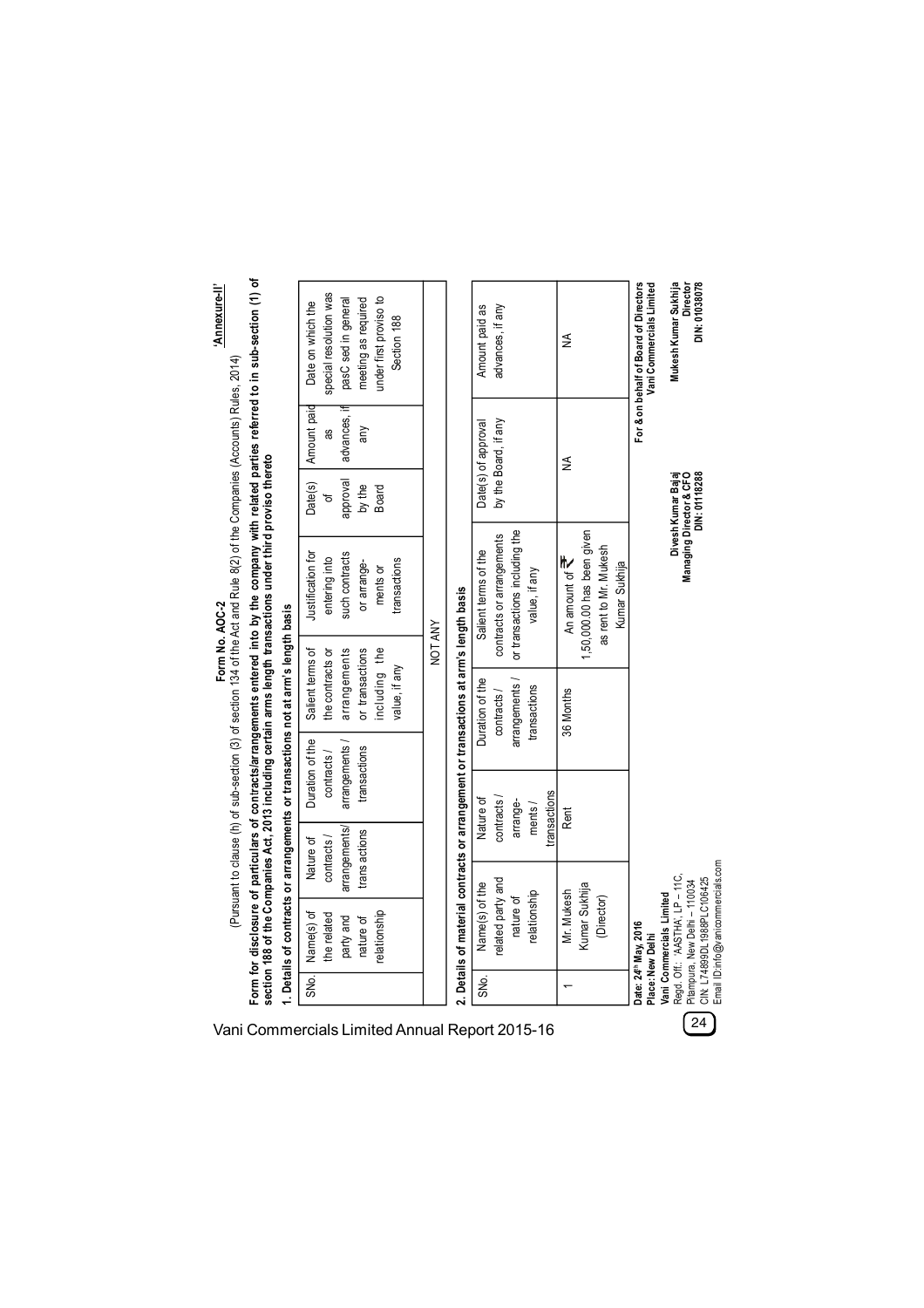**'Annexure-III'**

#### **Form No. MGT-9 EXTRACT OF ANNUAL RETURN As on the financial year ended on 31/03/2016 [Pursuant to Section 92(3) of the Companies Act, 2013 and rule 12(1) of the Companies (Management and Administration) Rules, 2014]**

## **I. REGISTRATION AND OTHER DETAILS :**

| i) CIN                                                                                                                         | L74899DL1988PLC106425                                                                                                                                                                                             |
|--------------------------------------------------------------------------------------------------------------------------------|-------------------------------------------------------------------------------------------------------------------------------------------------------------------------------------------------------------------|
| ii) Registration Date                                                                                                          | 24/02/1988                                                                                                                                                                                                        |
| iii) Name of the Company                                                                                                       | VANI COMMERCIALS LIMITED                                                                                                                                                                                          |
| iv) Category / Sub-Category of the Company                                                                                     | Public Company, Limited by shares, NBFC &<br>Company having Share Capital                                                                                                                                         |
| v) Address of the Registered office and contact details AASTHA, LP - 11C, PITAMPURA,                                           | NEW DELHI - 110034<br>Telephone: 011-27324080 Fax Number: 011-27324070<br>Email: info@vanicommercials.com                                                                                                         |
| vi) Whether listed company                                                                                                     | Yes                                                                                                                                                                                                               |
| vii)Name and Address of Registrar &<br>Transfer Agents (RTA)                                                                   |                                                                                                                                                                                                                   |
| Name of Registrar & Transfer Agents<br>Address<br>Town / City<br>State<br>Pin Code<br>Telephone<br>Fax Number<br>Email Address | Skyline Financial Services Private Limited<br>D-153 A, 1st Floor, Okhla Industrial Area, Phase-I<br>New Delhi<br>Delhi<br>110020<br>+91-(0)11-6473 2681/ 6473 2682<br>+91-(0)11-2681 2682<br>admin@skylinerta.com |

## **II. PRINCIPAL BUSINESS ACTIVITIES OF THE COMPANY :**

All the business activities contributing 10 % or more of the total turnover of the company shall be stated:-

| SΝ | Name and Description of  | NIC Code of the         | % to total turnover |
|----|--------------------------|-------------------------|---------------------|
|    | main products / services | <b>Product/ service</b> | of the company      |
|    | Other credit granting    | 64920                   | 94.81               |

#### **III. PARTICULARS OF HOLDING, SUBSIDIARY AND ASSOCIATE COMPANIES :**

| SNo. | Name and Address of the Company | <b>CIN/GLN</b> | Holding/<br>Subsidiary/<br><b>Associates</b> | % of shares held | <b>Applicable Section</b> |
|------|---------------------------------|----------------|----------------------------------------------|------------------|---------------------------|
|      |                                 |                | Not Anv                                      |                  |                           |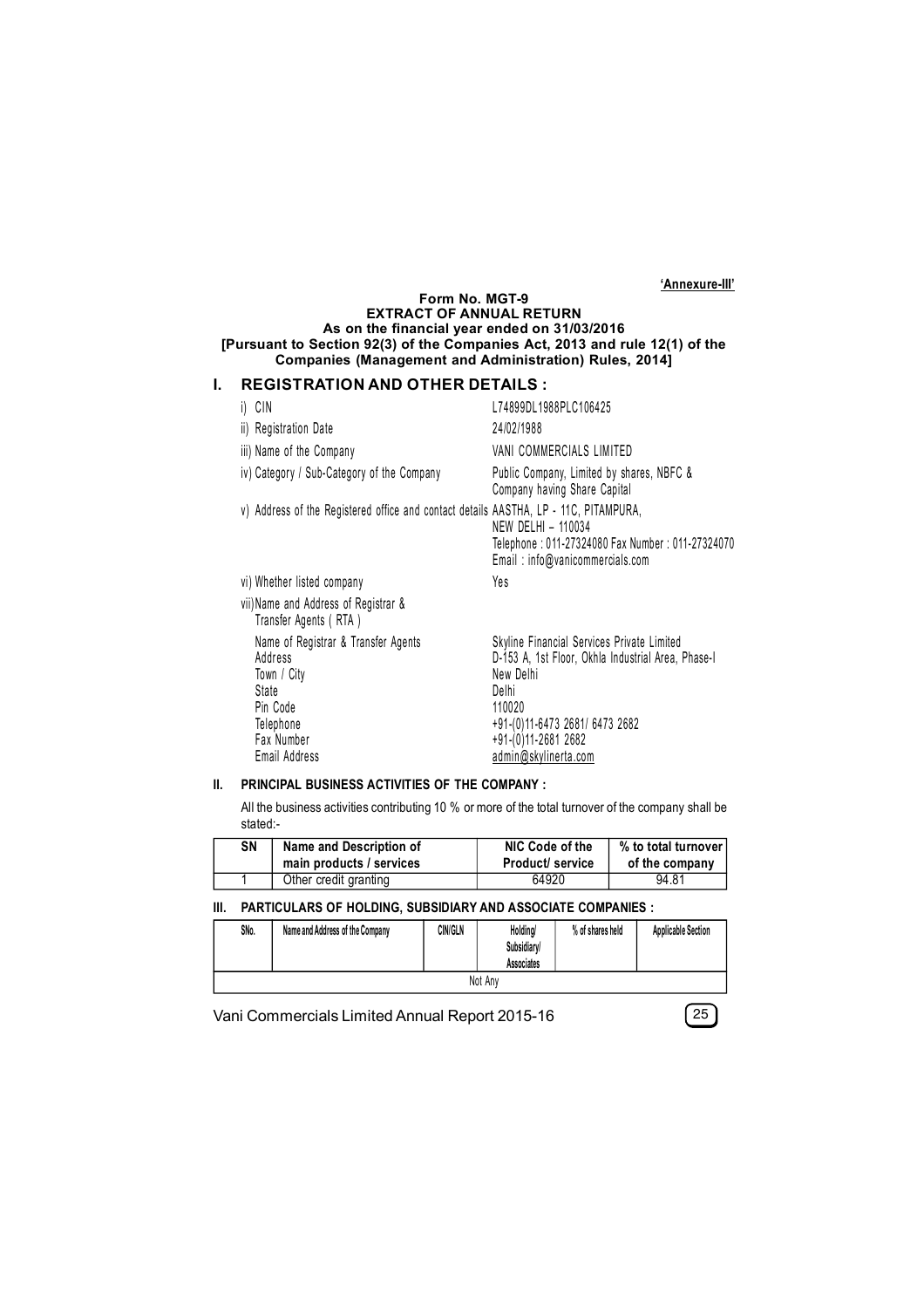|                                       |                |                           |                         | No. of Shares held at the beginning of the year |                         | No. of Shares held at the end of the year |                           |                           |                         |
|---------------------------------------|----------------|---------------------------|-------------------------|-------------------------------------------------|-------------------------|-------------------------------------------|---------------------------|---------------------------|-------------------------|
| Category of Shareholders              | Demat          | Physical                  | Total                   | $%$ of                                          | Demat                   | Physical                                  | Total                     | $%$ of                    | % Change                |
|                                       |                |                           |                         | <b>Total Shares</b>                             |                         |                                           |                           | <b>Total Shares</b>       | during the year         |
| A. Promoters                          |                |                           |                         |                                                 |                         |                                           |                           |                           |                         |
| $(1)$ Indian                          |                |                           |                         |                                                 |                         |                                           |                           |                           |                         |
| a) Individual/HUF                     | 244600         | 316800                    | 561400                  | 13.63                                           | 244600                  | 0                                         | 244600                    | 5.94                      | $-7.69$                 |
| b) Central Govt                       | Ō              | 0                         | 0                       | 0                                               | 0                       | $\overline{0}$                            | 0                         | 0                         | 0                       |
| c) State Govt (s)                     | $\overline{0}$ | $\overline{0}$            | $\overline{0}$          | $\overline{0}$                                  | 0                       | $\overline{0}$                            | $\overline{0}$            | $\overline{0}$            | $\overline{0}$          |
| d) Bodies Corp.                       | 0              | 0                         | 0                       | 0                                               | 0                       | 0                                         | 0                         | 0                         | 0                       |
| e) Banks / FI                         | $\overline{0}$ | $\overline{\mathbf{0}}$   | $\overline{0}$          | $\overline{0}$                                  | $\overline{0}$          | $\overline{0}$                            | $\overline{0}$            | $\overline{0}$            | $\overline{0}$          |
| f) Any Other                          | 0              | 0                         | 0                       | 0                                               | 0                       | 0                                         | 0                         | 0                         | 0                       |
| Sub-total (A) (1):-                   | 244600         | 316800                    | 561400                  | 13.63                                           | 244600                  | $\overline{0}$                            | 244600                    | 5.94                      | $-7.69$                 |
| (2) Foreign                           |                |                           |                         |                                                 |                         |                                           |                           |                           |                         |
| a) NRIs - Individuals                 | $\overline{0}$ | $\overline{0}$            | 0                       | $\overline{0}$                                  | $\overline{0}$          | $\overline{0}$                            | $\overline{0}$            | $\overline{0}$            | 0                       |
| b) Other - Individuals                | 0              | Ō                         | Ō                       | $\overline{0}$                                  | Ō                       | 0                                         | $\overline{\mathbf{0}}$   | 0                         | 0                       |
| c) Bodies Corp.                       | 0              | 0                         | 0                       | 0                                               | 0                       | 0                                         | 0                         | 0                         | 0                       |
| d) Banks / FI                         | 0              | Ō                         | 0                       | Ō                                               | 0                       | 0                                         | $\overline{\mathbf{0}}$   | 0                         | Ō                       |
| e) Any Other                          | 0              | $\overline{0}$            | $\overline{0}$          | $\overline{0}$                                  | Ō                       | $\overline{0}$                            | $\overline{0}$            | 0                         | Ō                       |
| Sub-total (A) (2):-                   | 0              | $\overline{\mathbf{0}}$   | $\overline{\mathbf{0}}$ | $\overline{\mathbf{0}}$                         | $\overline{\mathbf{0}}$ | $\overline{0}$                            | $\overline{\mathbf{0}}$   | 0                         | $\overline{\mathbf{0}}$ |
| <b>Total shareholding of Promoter</b> |                |                           |                         |                                                 |                         |                                           |                           |                           |                         |
| $(A) = (A)(1)+(A)(2)$                 | 244600         | 316800                    | 561400                  | 13.63                                           | 244600                  | 0                                         | 244600                    | 5.94                      | $-7.69$                 |
| <b>B. Public Shareholding</b>         |                |                           |                         |                                                 |                         |                                           |                           |                           |                         |
| 1. Institutions                       |                |                           |                         |                                                 |                         |                                           |                           |                           |                         |
| a) Mutual Funds                       | 0              | $\overline{\mathbf{0}}$   | 0                       | $\overline{0}$                                  | 0                       | 0                                         | $\overline{0}$            | 0                         | $\overline{0}$          |
| b) Banks / Fl                         | $\overline{0}$ | $\overline{\mathfrak{g}}$ | $\overline{0}$          | Ō                                               | Ō                       | $\overline{0}$                            | $\overline{0}$            | 0                         | $\overline{0}$          |
| c) Central Govt                       | 0              | $\overline{0}$            | 0                       | 0                                               | 0                       | 0                                         | 0                         | 0                         | 0                       |
| d) State Govt(s)                      | $\overline{0}$ | $\overline{0}$            | $\overline{0}$          | $\overline{0}$                                  | $\overline{0}$          | $\overline{0}$                            | $\overline{0}$            | $\overline{0}$            | $\overline{0}$          |
| e) Venture Capital Funds              | 0              | $\overline{0}$            | 0                       | Ō                                               | Ō                       | 0                                         | $\overline{\mathbf{0}}$   | 0                         | 0                       |
| f) Insurance Companies                | $\overline{0}$ | $\overline{0}$            | 0                       | $\overline{0}$                                  | $\overline{0}$          | $\overline{0}$                            | $\overline{0}$            | $\overline{0}$            | $\overline{0}$          |
| q) Flls                               | $\overline{0}$ | $\overline{\mathfrak{g}}$ | Ō                       | Ō                                               | Ō                       | Ō                                         | $\overline{\mathfrak{g}}$ | $\overline{\mathfrak{g}}$ | $\overline{0}$          |
| h) Foreign Venture Capital Funds      | 0              | 0                         | 0                       | 0                                               | 0                       | 0                                         | 0                         | 0                         | 0                       |
| i) Others (specify)                   | $\overline{0}$ | Ō                         | Ō                       | Ō                                               | Ō                       | $\overline{0}$                            | Ō                         | 0                         | Ō                       |
| Sub-total (B)(1):-                    | Ō              | 0                         | Ō                       | Ō                                               | 0                       | Ō                                         | Ō                         | 0                         | 0                       |
| 2. Non-Institutions                   |                |                           |                         |                                                 |                         |                                           |                           |                           |                         |
| a) Bodies Corp.                       |                |                           |                         |                                                 |                         |                                           |                           |                           |                         |
| i) Indian                             | 1020000        | 67430                     | 1087430                 | 26.40                                           | 1020000                 | 67430                                     | 1087430                   | 26.40                     | $\overline{0}$          |
| ii) Overseas                          | $\overline{0}$ | $\overline{0}$            | $\overline{0}$          | $\overline{0}$                                  | $\overline{0}$          | $\overline{0}$                            | $\overline{0}$            | $\overline{0}$            |                         |
| b) Individuals                        |                |                           |                         |                                                 |                         |                                           |                           |                           |                         |
| i) Individual shareholders holding    |                |                           |                         |                                                 |                         |                                           |                           |                           |                         |
| nominal share capital upto Rs. 1 lakh | 59000          | 424070                    | 483070                  | 11.72                                           | 88200                   | 444070                                    | 532270                    | 12.92                     | 1.2                     |
| ii) Individual shareholders holding   |                |                           |                         |                                                 |                         |                                           |                           |                           |                         |
| nominal share capital in excess of    |                |                           |                         |                                                 |                         |                                           |                           |                           |                         |
| Rs 1 lakh "                           | 1049200        | 688700                    | 1737900                 | 42.18                                           | 1020000                 | 985500                                    | 2005500                   | 48.68                     | 6.5                     |
| c) Others (specify)                   | 250000         | 0                         | 250000                  | 6.07                                            | 250000                  | $\overline{0}$                            | 250000                    | 6.07                      | $\overline{0}$          |
| Sub-total (B)(2):                     | 2378200        | 1180200                   | 3558400                 | 86.37                                           | 2378200                 | 1497000                                   | 3875200                   | 94.06                     | 7.69                    |
| <b>Total Public Shareholding</b>      |                |                           |                         |                                                 |                         |                                           |                           |                           |                         |
| $(B)=(B)(1)+(B)(2)$                   | 2378200        | 1180200                   | 3558400                 | 86.37                                           | 2378200                 | 1497000                                   | 3875200                   | 94.06                     | 7.69                    |
| C. Shares held by Custodian           |                |                           |                         |                                                 |                         |                                           |                           |                           |                         |
| for GDRs & ADRs                       | 0              | 0                         | 0                       | 0.00                                            | 0                       | 0                                         | 0                         | 0.00                      | 0                       |
| Grand Total (A+B+C)                   | 2622800        | 1497000                   | 4119800                 | 100.00                                          | 2622800                 | 1497000                                   | 4119800                   | 100.00                    | 0.00                    |

#### **IV. SHARE HOLDING PATTERN (Equity Share Capital Breakup as percentage of Total Equity): A. Category-wise Share Holding**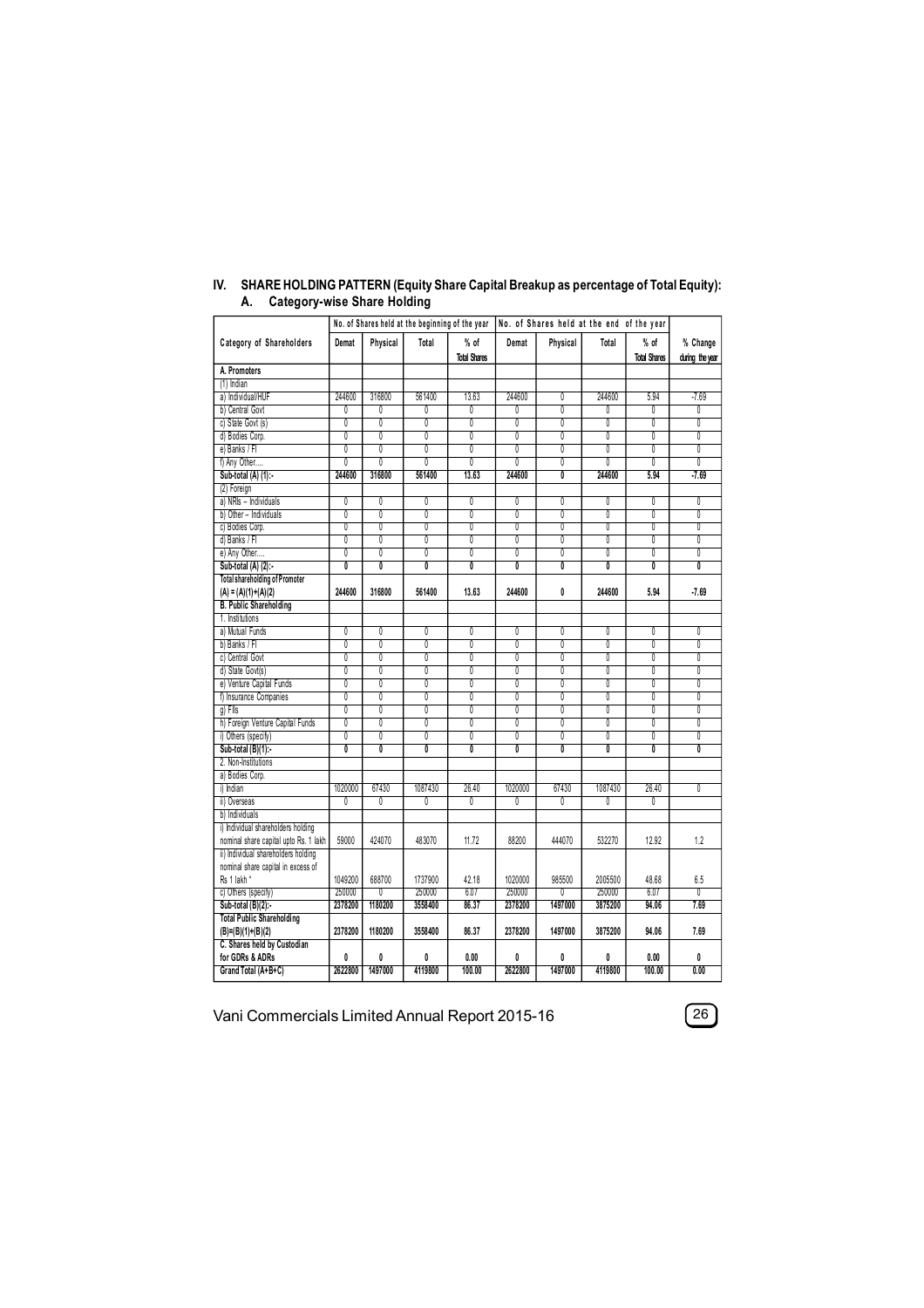|                 |                        | Shareholding at the beginning of the year |         |             |                | Shareholding at the end of the year |             |            |
|-----------------|------------------------|-------------------------------------------|---------|-------------|----------------|-------------------------------------|-------------|------------|
| S.              | Shareholder's Name     | No. of                                    | $%$ of  | % of shares | No. of         | $%$ of                              | % of shares | % change   |
| No.             |                        | Shares                                    | total   | pledged/    | Shares         | total                               | pledged/    | in share   |
|                 |                        |                                           | Shares  | encum-      |                | shares of                           | encum-      | hold-      |
|                 |                        |                                           | of the  | bered to    |                | the                                 | bered to    | ing during |
|                 |                        |                                           | company | totalshares |                | company                             | totalshares | the year   |
| 1               | Mr. Shiv Kumar Khanna  | 38400                                     | 0.93    | 0.00        | $\mathbf{0}$   | 0                                   | 0.00        | $-0.93$    |
| $\overline{2}$  | Mr Harish Khanna       | 38400                                     | 0.93    | 0.00        | $\mathbf{0}$   | 0                                   | 0.00        | $-0.93$    |
| 3               | Mr. Rajesh Khanna      | 38400                                     | 0.93    | 0.00        | $\overline{0}$ | 0                                   | 0.00        | $-0.93$    |
| 4               | Mr.Deepak Khanna       | 38400                                     | 0.93    | 0.00        | $\overline{0}$ | 0                                   | 0.00        | $-0.93$    |
| $\overline{5}$  | Smt. Veena Khanna      | 38400                                     | 0.93    | 0.00        | $\overline{0}$ | 0                                   | 0.00        | $-0.93$    |
| $\overline{6}$  | Smt. Vibha Khanna      | 86400                                     | 2.10    | 0.00        | $\overline{0}$ | 0                                   | 0.00        | $-2.10$    |
| 7               | Smt.Krishnawati Khanna | 38400                                     | 0.93    | 0.00        | $\Omega$       | 0                                   | 0.00        | $-0.93$    |
| $\overline{8}$  | Mr. Gaurav Sukhija     | 59000                                     | 1.43    | 0.00        | 59000          | 1.43                                | 0.00        | 0.00       |
| $\overline{9}$  | Mr. Gauray Bhatia      | 9200                                      | 0.22    | 0.00        | 9200           | 0.22                                | 0.00        | 0.00       |
| 10              | Mrs. Rashmi Sukhija    | 29000                                     | 0.70    | 0.00        | 29000          | 0.70                                | 0.00        | 0.00       |
| $\overline{11}$ | Mr. O.P Sukhija        | 59400                                     | 1.44    | 0.00        | 59400          | 1.44                                | 0.00        | 0.00       |
| $\overline{12}$ | Mrs. Raj Kanta Sukhija | 59200                                     | 1.44    | 0.00        | 59200          | 1.44                                | 0.00        | 0.00       |
| 13              | Mrs. Komal Sukhija     | 9500                                      | 0.23    | 0.00        | 9500           | 0.23                                | 0.00        | 0.00       |
| 14              | Ms. Neelam Bhatia      | 9800                                      | 0.24    | 0.00        | 9800           | 0.24                                | 0.00        | 0.00       |
| $\overline{15}$ | Mrs. Shilpa Bhatia     | 9500                                      | 0.23    | 0.00        | 9500           | 0.23                                | 0.00        | 0.00       |

#### **B. Shareholding of Promoters**

## **C. Change in Promoters' Shareholding**

|                                |      |                    | Shareholding at the beginning of the year |         |               | Shareholding at the end of the year |  |
|--------------------------------|------|--------------------|-------------------------------------------|---------|---------------|-------------------------------------|--|
| S.                             | Name | <b>Particulars</b> | No. of                                    | $%$ of  | No. of        | $%$ of                              |  |
| No.                            |      |                    | Shares                                    | total   | <b>Shares</b> | total                               |  |
|                                |      |                    |                                           | Shares  |               | shares of                           |  |
|                                |      |                    |                                           | of the  |               | the                                 |  |
|                                |      |                    |                                           | company |               | company                             |  |
| Same as mentioned in 'B' above |      |                    |                                           |         |               |                                     |  |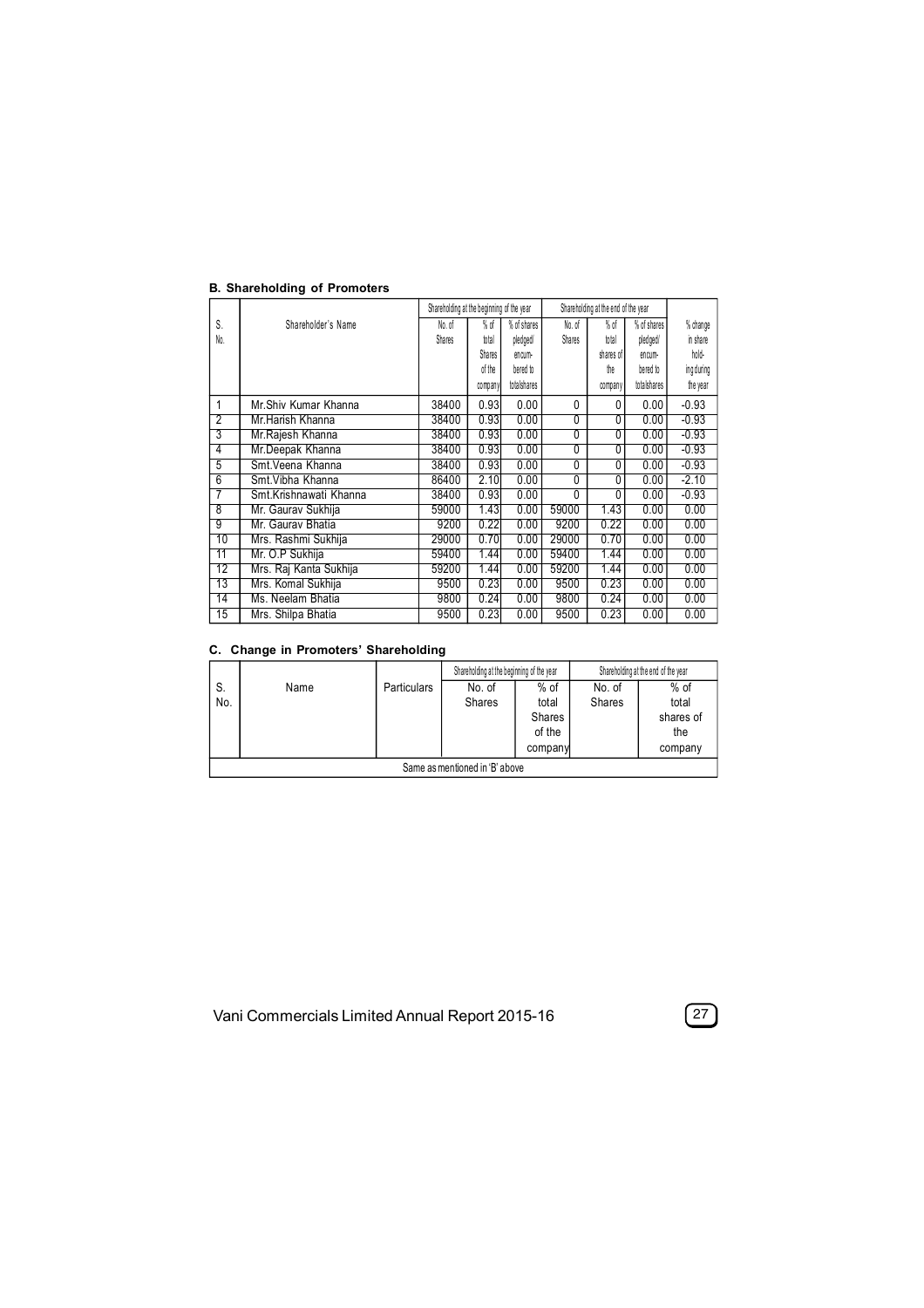|                |                          |                    | Shareholding at the beginning of the year |               |               | Cumulative Shareholding during the year |
|----------------|--------------------------|--------------------|-------------------------------------------|---------------|---------------|-----------------------------------------|
| S.             | Name                     | <b>Particulars</b> | No. of                                    | $%$ of        | No. of        | $%$ of                                  |
| No.            |                          |                    | <b>Shares</b>                             | total         | <b>Shares</b> | total                                   |
|                |                          |                    |                                           | <b>Shares</b> |               | shares of                               |
|                |                          |                    |                                           | of the        |               | the                                     |
|                |                          |                    |                                           | company       |               | company                                 |
| 1              | Nau Nidh Finance Limited | Body               | 1000000                                   | 24.27         | 1000000       | 24.27                                   |
|                |                          | Corporate          |                                           |               |               |                                         |
| $\overline{2}$ | <b>Tarsem Singh</b>      | Individual         | 110000                                    | 2.67          | 110000        | 2.67                                    |
| 3              | Jitender Kumar           | Individual         | 110000                                    | 2.67          | 110000        | 2.67                                    |
| 4              | Sukhdev Singh Dhillon    | Individual         | 110000                                    | 2.67          | 110000        | 2.67                                    |
| 5              | Pradeep Kumar            | Individual         | 110000                                    | 2.67          | 110000        | 2.67                                    |
| 6              | Sandeev Kumar            | Individual         | 110000                                    | 2.67          | 110000        | 2.67                                    |
| 7              | Vijay Kumar              | Individual         | 100000                                    | 2.43          | 100000        | 2.43                                    |
| 8              | Hardeep Singh Wahla      | Individual         | 100000                                    | 2.43          | 100000        | 2.43                                    |
| g              | Surjeet Singh            | Individual         | 100000                                    | 2.43          | 100000        | 2.43                                    |
| 10             | <b>Bohar Singh</b>       | Individual         | 100000                                    | 2.43          | 100000        | 2.43                                    |
| 11             | Baljinder Kaur           | Individual         | 100000                                    | 2.43          | 100000        | 2.43                                    |

## **D. Shareholding Pattern of top ten Shareholders (other than Directors, Promoters and Holders of GDRs and ADRs)**

#### **E. Shareholding of Directors and Key Managerial Personnel**

|           |         |                    |                  | Shareholding at the beginning of the year | Cumulative Shareholding during the year |                                          |  |  |  |
|-----------|---------|--------------------|------------------|-------------------------------------------|-----------------------------------------|------------------------------------------|--|--|--|
| S.<br>No. | Name    | <b>Particulars</b> | No. of<br>Shares | $%$ of<br>total Shares<br>of the company  | No. of<br><b>Shares</b>                 | $%$ of<br>total shares<br>of the company |  |  |  |
|           | Not Any |                    |                  |                                           |                                         |                                          |  |  |  |

## **V. INDEBTEDNESS:**

| Particulars                                         | Secured Loans<br>excluding deposits | Unsecured<br>Loans | Deposits | Total<br>Indebtedness |
|-----------------------------------------------------|-------------------------------------|--------------------|----------|-----------------------|
| Indebtedness at the beginning of the financial year |                                     |                    |          |                       |
| <b>Principal Amount</b>                             | 0.00                                | 0.00               | 0.00     | 0.00                  |
| ii)<br>Interest due but not paid                    | 0.00                                | 0.00               | 0.00     | 0.00                  |
| Interest accrued but not due<br>iii)                | 0.00                                | 0.00               | 0.00     | 0.00                  |
| Total (i+ii+iii)                                    | 0.00                                | 0.00               | 0.00     | 0.00                  |
| Change in Indebtedness during the financial year    |                                     |                    |          |                       |
| Addition                                            | 0.00                                | 1000000.00         | 0.00     | 1000000.00            |
| Reduction                                           | 0.00                                | 0.00               | 0.00     | 0.00                  |
| Net Change                                          | 0.00                                | 1000000.00         | 0.00     | 1000000.00            |
| Indebtedness at the end of the financial year       |                                     |                    |          |                       |
| <b>Principal Amount</b>                             | 0.00                                | 1000000.00         | 0.00     | 1000000.00            |
| ii)<br>Interest due but not paid                    | 0.00                                | 0.00               | 0.00     | 0.00                  |
| iii)<br>Interest accrued but not due                | 0.00                                | 0.00               | 0.00     | 0.00                  |
| Total (i+ii+iii)                                    | 0.00                                | 1000000.00         | 0.00     | 1000000.00            |

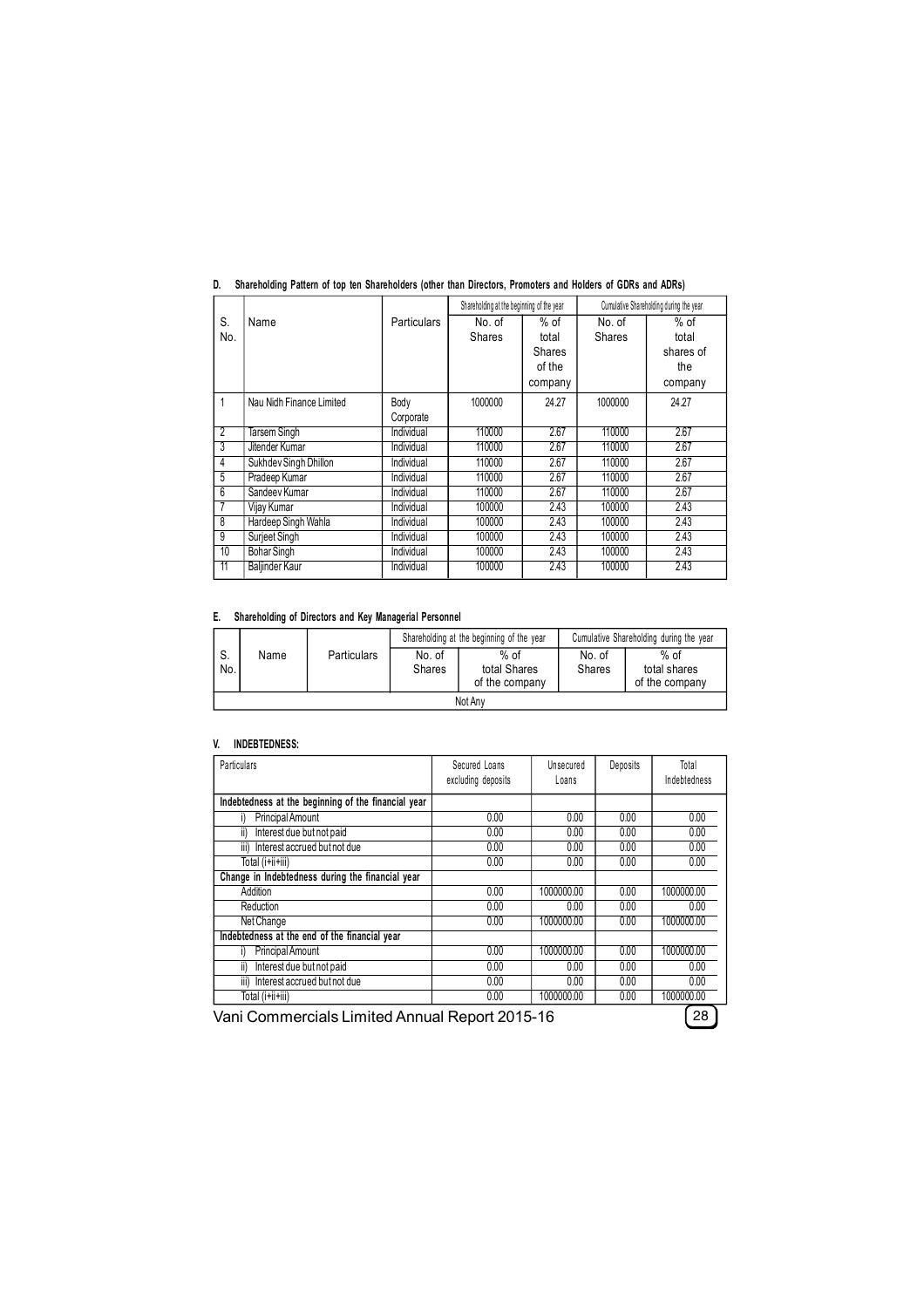## **VI. REMUNERATION OF DIRECTORS AND KEY MANAGERIAL PERSONNEL :**

|            |                               |                                                                                                         | Gross Salary                                                          |                                                                                             |                 |                 | Commission     |        |        |       |                              |
|------------|-------------------------------|---------------------------------------------------------------------------------------------------------|-----------------------------------------------------------------------|---------------------------------------------------------------------------------------------|-----------------|-----------------|----------------|--------|--------|-------|------------------------------|
| IS.<br>No. | Name of<br>MD/WTD/<br>Manager | (a) Salary as<br>per provisions<br>contained<br>in section<br>$17(1)$ of the<br>Income-tax<br>Act, 1961 | (b) Value of<br>perquisites<br>$u/s$ 17(2)<br>Income-tax<br>Act, 1961 | (c) Profits<br>in lieu of<br>salary<br>under<br>section<br>17(3)<br>Income-tax<br>Act. 1961 | Stock<br>Option | Sweat<br>Equity | As %<br>profit | Others | Others | Total | Ceiling<br>as per<br>the Act |
| 11.        | Mr. Divesh Kumar Bajaj        | 8.00.000                                                                                                | Nil                                                                   | Nil                                                                                         | Nil             | Nil             | Nil            | Nil    | Nil    | Nil   | Nil                          |

#### **A. Remuneration to Managing Director, Whole-time Directors and/or Manager**

## **B. Remuneration to other directors**

|           |                     | <b>Independent Directors</b>                            |            |        |         | Other Non-Executive Director                                          |                 |               |              |                  |                                                             |                             |
|-----------|---------------------|---------------------------------------------------------|------------|--------|---------|-----------------------------------------------------------------------|-----------------|---------------|--------------|------------------|-------------------------------------------------------------|-----------------------------|
| S.<br>No. | Name of<br>Director | Fee for<br>attending<br>board/<br>committee<br>meetings | Commission | Others | Total 1 | Fee for<br>attend-<br>ing<br>board<br>commi-<br>ttee<br>meet-<br>ings | Comm-<br>ission | <b>Others</b> | Total<br>(2) | Total<br>$(1+2)$ | Total<br>Mana-all<br>gerial<br>Remu-as per<br>nerat-<br>ion | Over-<br>Ceiling<br>the Act |
|           | <b>NOT ANY</b>      |                                                         |            |        |         |                                                                       |                 |               |              |                  |                                                             |                             |

## **c. Remuneration to Key Managerial Personnel Other than MD/Manager/WTD**

|                  |                                                                                        |                                                                                                        | Gross Salary                                                          |                                                                                             |                 | Commission      |                |        |        |        |
|------------------|----------------------------------------------------------------------------------------|--------------------------------------------------------------------------------------------------------|-----------------------------------------------------------------------|---------------------------------------------------------------------------------------------|-----------------|-----------------|----------------|--------|--------|--------|
| S.<br>No.        | Name of Key<br>Managerial<br>Personnel                                                 | (a) Salary as<br>per provision<br>contained<br>in section<br>$17(1)$ of the<br>Income-tax<br>Act, 1961 | (b) Value of<br>perquisites<br>$u/s$ 17(2)<br>Income-tax<br>Act, 1961 | (c) Profits<br>in lieu of<br>salary<br>under<br>section<br>17(3)<br>Income-tax<br>Act, 1961 | Stock<br>Option | Sweat<br>Equity | As %<br>profit | Others | Others | Total  |
| 1.               | Praveen Kumar<br>(Company<br>Secretary)<br>resigned<br>w.e.f. 17th<br><b>July 2015</b> | 60,000                                                                                                 | Nil                                                                   | Nil                                                                                         | Nil             | Nil             | Nil            | Nil    | Nil    | 60,000 |
| $\overline{2}$ . | Nitin Gupta<br>(Company<br>Secretary)<br>resigned<br>w.e.f. 30th<br><b>July 2015</b>   | 20.000                                                                                                 | Nil                                                                   | Nil                                                                                         | Nil             | Nil             | Nil            | Nil    | Nil    | 20.000 |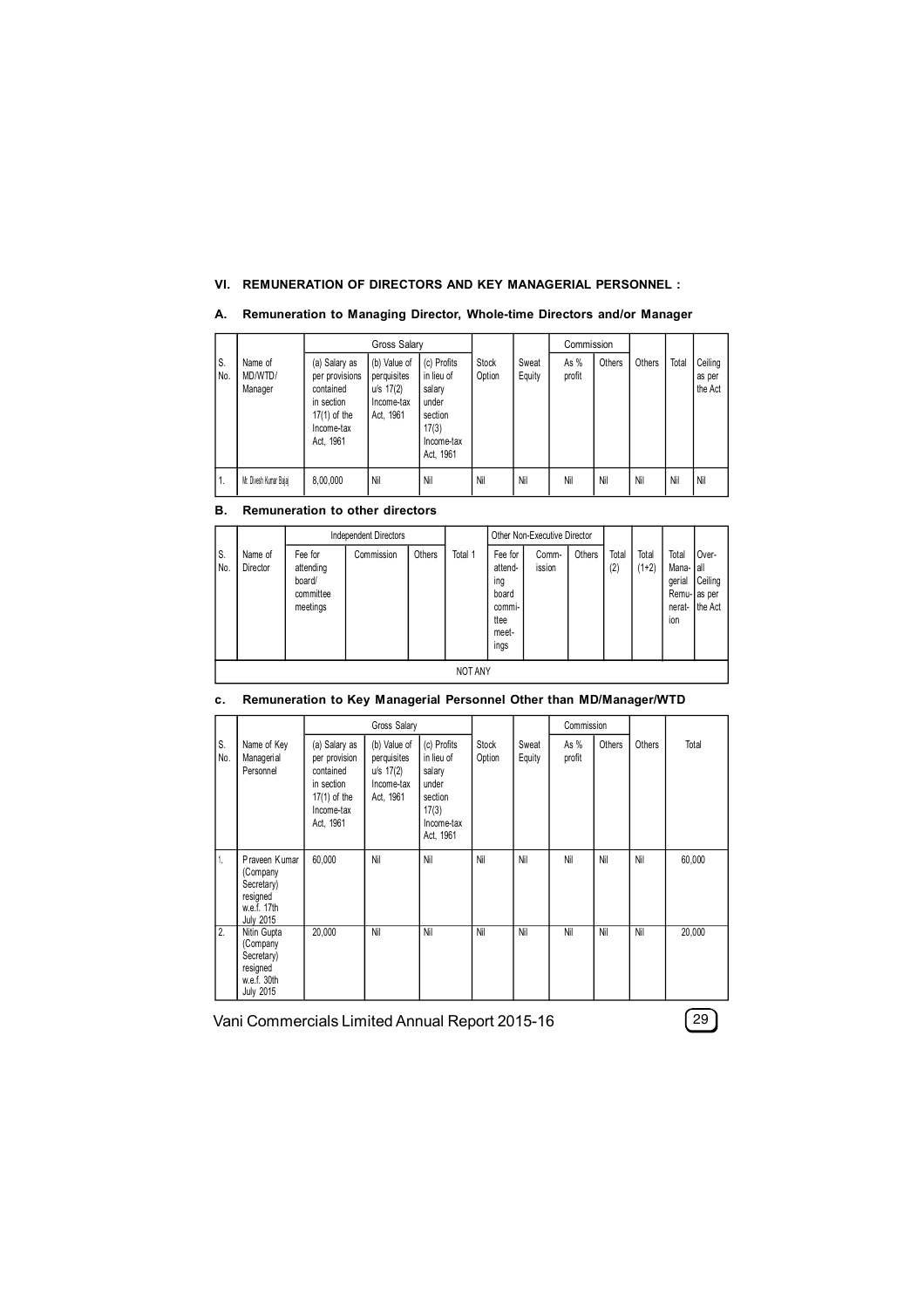#### **VII. PENALTIES / PUNISHMENT/ COMPOUNDING OF OFFENCES :**

| Type                | Section of the<br>excluding deposits | <b>Brief</b><br>Description | Detail of<br>Penalty/Punishment/<br>Compounding<br>fees imposed | Authority [RD/NCLT]<br>Court | Appeal made, if any<br>(give Details) |  |  |  |  |
|---------------------|--------------------------------------|-----------------------------|-----------------------------------------------------------------|------------------------------|---------------------------------------|--|--|--|--|
| A. COMPANY          |                                      |                             |                                                                 |                              |                                       |  |  |  |  |
| Penalty             |                                      |                             |                                                                 |                              |                                       |  |  |  |  |
| Punishment          |                                      | NOT ANY                     |                                                                 |                              |                                       |  |  |  |  |
| Compounding         |                                      |                             |                                                                 |                              |                                       |  |  |  |  |
| <b>B. DIRECTORS</b> |                                      |                             |                                                                 |                              |                                       |  |  |  |  |
| Penalty             |                                      |                             |                                                                 |                              |                                       |  |  |  |  |
| Punishment          |                                      |                             | NOT ANY                                                         |                              |                                       |  |  |  |  |
| Compounding         |                                      |                             |                                                                 |                              |                                       |  |  |  |  |
|                     | C. OTHER OFFICERS IN DEFAULT         |                             |                                                                 |                              |                                       |  |  |  |  |
| Penalty             |                                      |                             |                                                                 |                              |                                       |  |  |  |  |
| Punishment          |                                      |                             | NOT ANY                                                         |                              |                                       |  |  |  |  |
| Compounding         |                                      |                             |                                                                 |                              |                                       |  |  |  |  |
|                     |                                      |                             |                                                                 |                              |                                       |  |  |  |  |

**For & on behalf of Board of Directors Vani Commercials Limited**

|                      |                                    | Divesh Kumar Bajaj Mukesh Kumar Sukhija |
|----------------------|------------------------------------|-----------------------------------------|
| Date: 24th May, 2016 | <b>Managing Director &amp; CFO</b> | <b>Director</b>                         |
| Place: New Delhi     | DIN: 01118288                      | <b>DIN: 01038078</b>                    |

**Vani Commercials Limited** Regd. Off.: 'AASTHA', LP – 11C, Pitampura, New Delhi – 110034 CIN: L74899DL1988PLC106425 Email ID:info@vanicommercials.com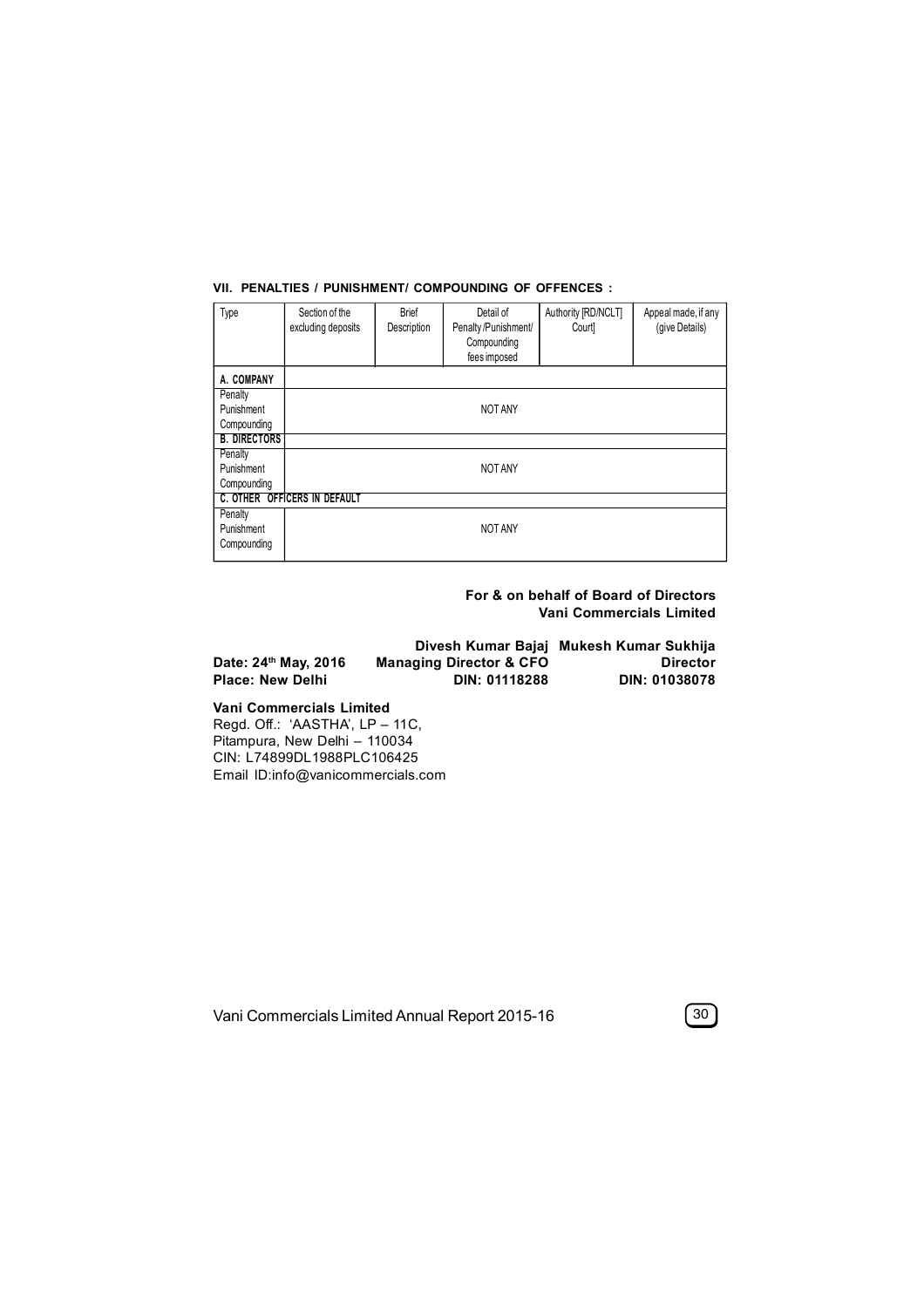'Annexure-IV'

## **FORM NO. MR – 3 SECRETARIAL AUDIT REPORT FOR THE FINANCIAL YEAR ENDED ON 31st MARCH 2016 [Pursuant to section 204(1) of the Companies Act, 2013 and rule No. 9 of the Companies (Appointment and Remuneration of Managerial Personnel) Rules, 2014]**

The Members, M/s Vani Commercials Limited C/o 'AASTHA', LP-11C, Pitampura, New Delhi – 110034

I have conducted the secretarial audit of the compliance of applicable statutory provisions and the adherence to good corporate practices by M/s **VANI COMMERCIALS LIMITED**, a Company incorporated under the provisions of the Companies Act, 1956 and having its registered office at 'AASTHA', LP-11C, Pitampura, New Delhi - 110034 (hereinafter referred to as the *'Company'*) for the period commencing from 1st April 2015 till 31st March 2016 (hereinafter referred to as the *'Audit Period'*). Secretarial Audit was conducted in a manner that provided me a reasonable basis for evaluating the corporate conducts/ statutory compliances and expressing my opinions thereon.

Based on my verification of the books, papers, minute books, forms and returns filed and other records maintained by the Company and also the information provided by the company, its officers, agents and authorised representatives during the conduct of secretarial audit, I hereby report that in my opinion, the Company has, during the audit period covering the financial year ended on 31<sup>st</sup> March 2016 complied with the statutory provisions listed hereunder and also that the Company has proper Board-processes and compliancemechanism in place to the extent, in the manner and subject to the reporting made hereinafter:

I have examined the books, papers, minute books, forms and returns filed and other records maintained by the Company for the financial year ended on 31st March 2016, according to the provisions of:

**(i)** The Companies Act, 2013 (the Act) and the rules made thereunder; Vani Commercials Limited Annual Report 2015-16 **31**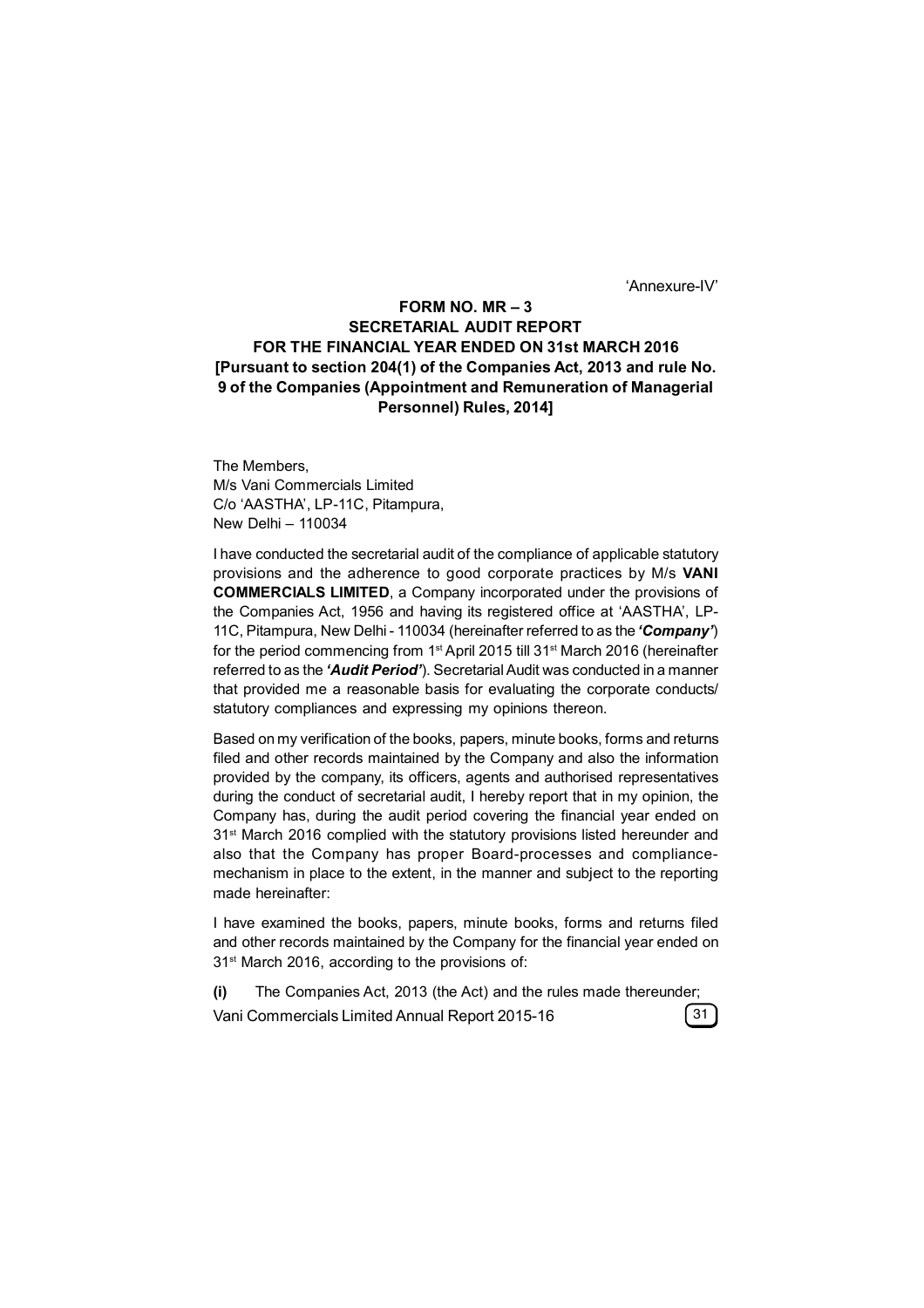- **(ii)** The Reserve Bank of India Act, 1934;
- **(iii)** The Securities Contracts (Regulation) Act, 1956 ('SCRA') and the rules made thereunder;
- **(iv)** The Depositories Act, 1996 and the Regulations and Bye-laws framed thereunder;
- **(v)** The following Regulations and Guidelines prescribed under the Securities and Exchange Board of India Act, 1992 ('SEBI Act'):-
	- (a) The Securities and Exchange Board of India (Substantial Acquisition of Shares and Takeovers) Regulations, 2011;
	- (b) The Securities and Exchange Board of India (Prohibition of Insider Trading) Regulations, 1992 as applicable upto 14<sup>th</sup> May 2015;
	- (c) The Securities and Exchange Board of India (Prohibition of Insider Trading) Regulations, 2015, as applicable since  $15<sup>th</sup>$  May 2015;
	- (d) The Securities and Exchange Board of India (Listing Obligations and Disclosure Requirements) Regulations, 2015, as applicable since 1<sup>st</sup> December 2015;
	- (e) The Securities and Exchange Board of India (Registrars to an Issue and Share Transfer Agents) Regulations, 1993 regarding the Companies Act and dealing with client;

I have also examined compliance with the applicable clauses of the following:

- **(i)** The Secretarial Standards issued by The Institute of Company Secretaries of India effective 1<sup>st</sup> July, 2015
- (ii) The Equity Listing Agreement with the BSE Limited (BSE), which were applicable upto 30<sup>th</sup> November, 2015 and thereafter SEBI (Listing Obligations and Disclosure Requirements) Regulations, 2015 from 1st December, 2015. It is pertinent to mention here that since SEBI has passed exit order in respect of Gauhati Stock Exchange Limited (GSEL) and UP Stock Exchange Limited (UPSEL) on  $27<sup>th</sup>$  January 2015 &  $9<sup>th</sup>$

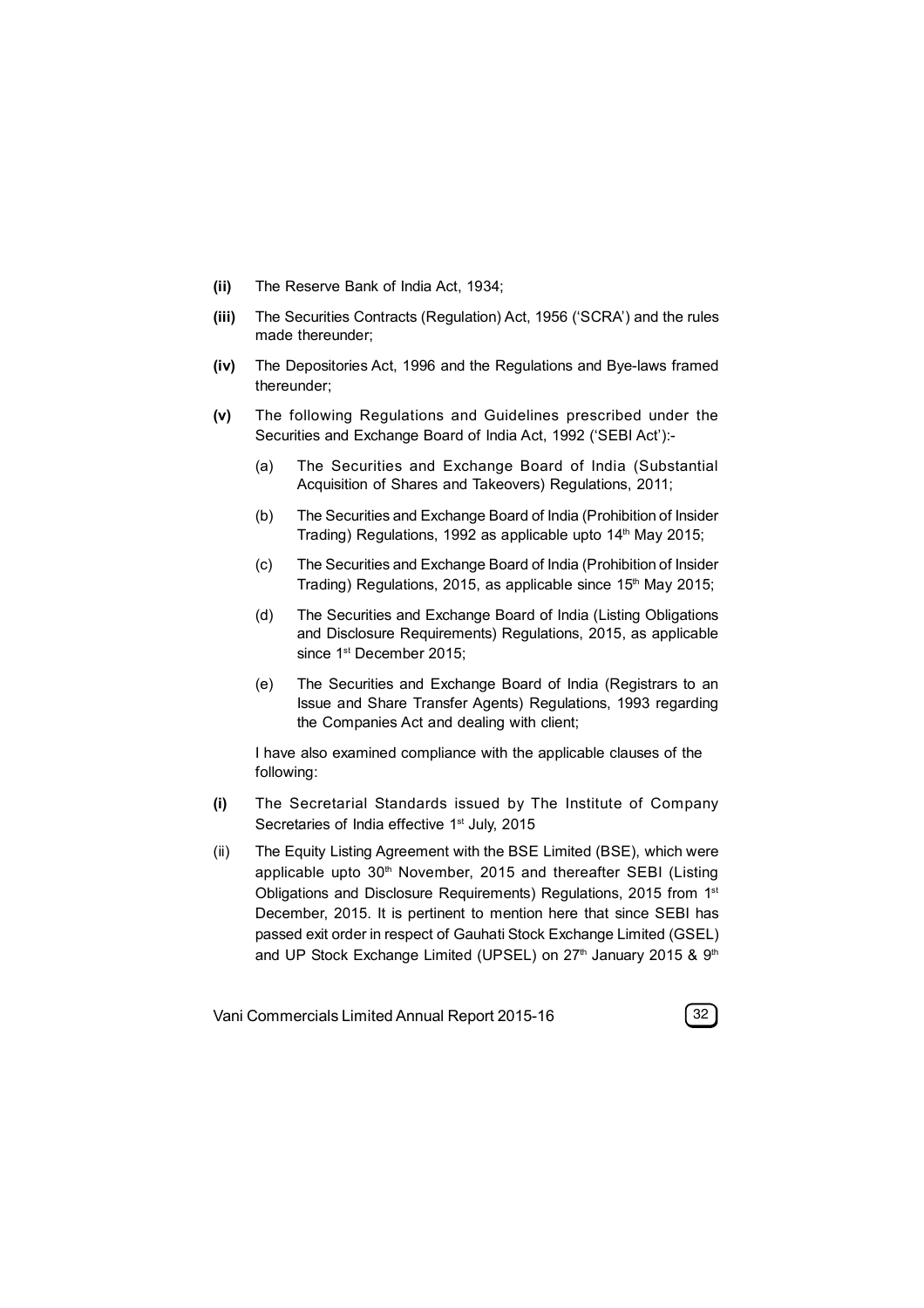June, 2015 respectively therefore the communications with respect to listing compliances are sent only to BSE after  $9<sup>th</sup>$  June, 2015.

During the period under review the Company has complied with the provisions of the Act, Rules, Regulations, Guidelines, Standards etc. as mentioned above.

#### **I further report that**

The Board of Directors of the Company is duly constituted with proper balance of Non-Executive Directors and Independent Directors. The changes in the composition of the Board of Directors that took place during the period under review were carried out in compliance with provisions of the Act.

Adequate notice is given to all directors for the Board Meetings agenda and detailed notes on agenda were sent at least seven days in advance, and a system exists for seeking and obtaining further information and clarifications on the agenda items before the meeting for meaningful participation at the meeting.

All decisions at Board Meetings and Committee Meetings were carried out unanimously/by majoirity as recorded in the minutes of the meetings of the Board of Directors or Committee of the Board, as the case may be.

I further report that there are adequate systems and processes in the Company commensurate with the size and operations of the Company to monitor and ensure compliance with the applicable laws, rules, regulations and guidelines.

I further report that during the audit period the Company has had no specific events/actions that have a major bearing on the Company's affairs in pursuance of the above referred laws, rules, regulations, guidelines, standards, etc.

|                       | Anju Yadav                          |
|-----------------------|-------------------------------------|
|                       | <b>Practicing Company Secretary</b> |
| Place: New Delhi      | ACS: 32111                          |
| Dated: 10th May, 2016 | CP: 12035                           |
|                       |                                     |

*Note: This report is to be read with our letter of even date which is annexed as Annexure A and forms an integral part of this report.*

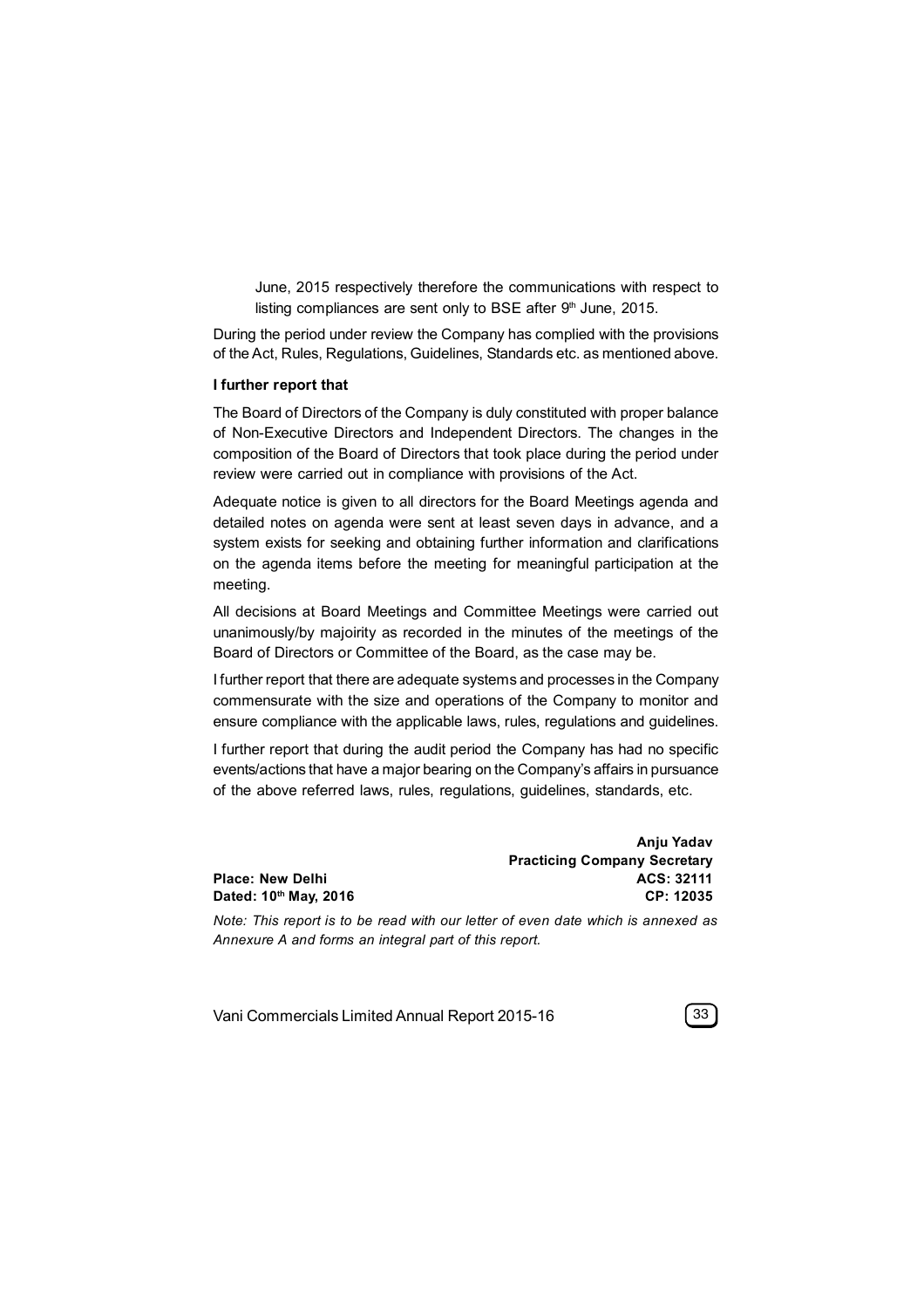*Annexure A'*

To, The Members, M/s Vani Commercials Limited C/o 'AASTHA', LP-11C, Pitampura, New Delhi - 110034

My report of even date is to be read along with this letter.

- 1. Maintenance of secretarial record is the responsibility of the management of the company. My responsibility is to express an opinion on these secretarial records based on my audit.
- 2. I have followed the audit practices and processes as were appropriate to obtain reasonable assurance about the correctness of the contents of the Secretarial records. The verification was done on the random test basis to ensure that correct facts are reflected in secretarial records. I believe that the processes and practices, I followed provide a reasonable basis for my opinion.
- 3. I have not verified the correctness and appropriateness of financial records and Books of Accounts of the Company.
- 4. Wherever required, I have obtained the Management representation about the compliance of laws, rules and regulations and happening of events etc.
- 5. The compliance of the provisions of Corporate and other applicable laws, rules, regulations, standards is the responsibility of management. My examination was limited to the verification of procedures on the random test basis.
- 6. The Secretarial Audit report is neither an assurance as to the future viability of the company nor of the efficacy or effectiveness with which the management has conducted the affairs of the company.

**Practicing Company Secretary Place: New Delhi ACS: 32111 Dated: 10th May, 2016 CP: 12035**

Vani Commercials Limited Annual Report 2015-16 **34**



**Anju Yadav**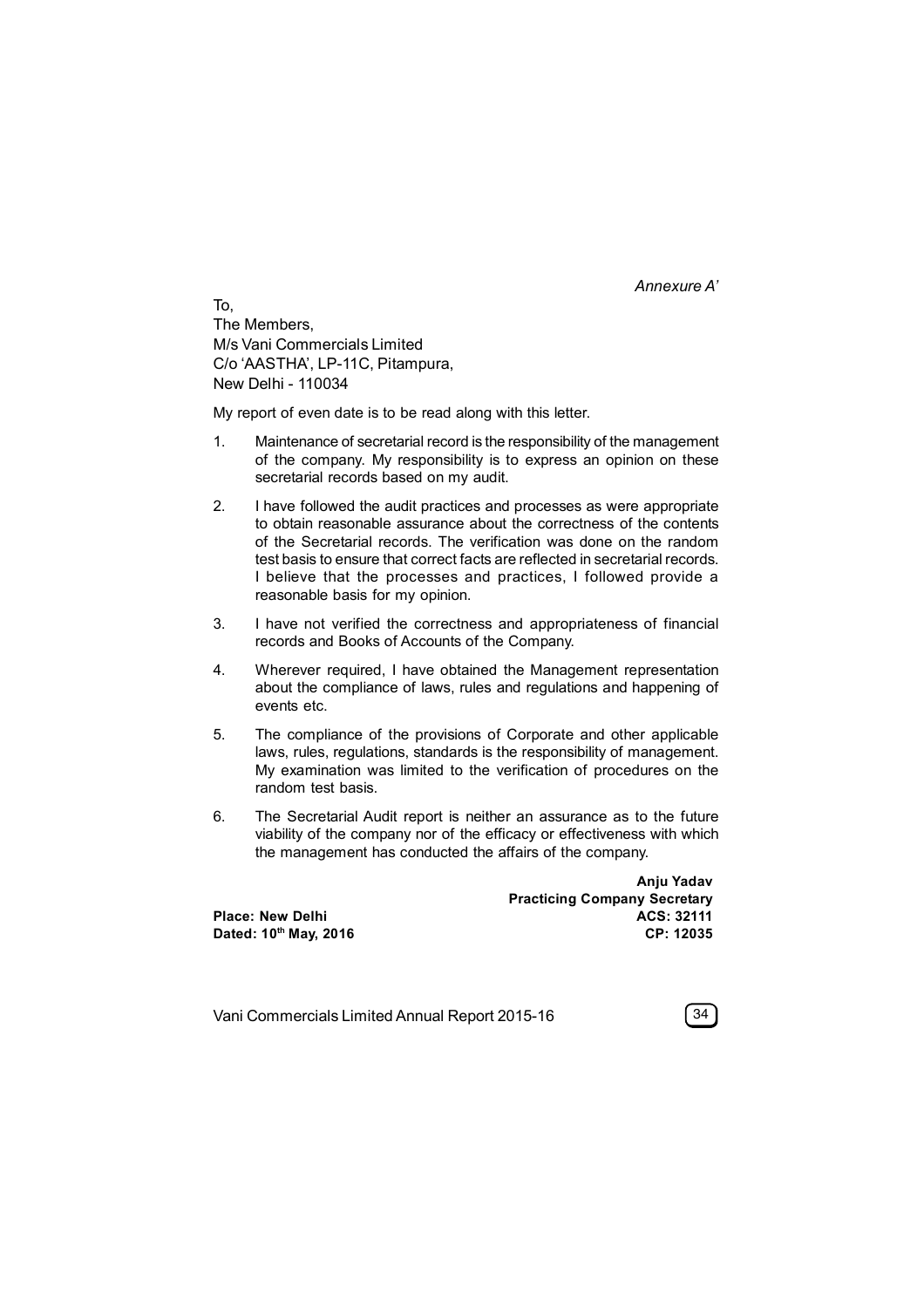# **MANAGEMENT DISCUSSION AND ANALYSIS REPORT**

The Company's main object is Non-banking Finance activities. The market for this activity offers high potential for growth. The Company is carried on the business of NBFI and is operating from Delhi. There have been a number of causes behind growth of Indian economy in last couple of years. A number of market reforms have been instituted by Indian government and there has been significant amount of foreign direct investment made in India. Much of this amount has been invested into several businesses including knowledge process outsourcing industries. India's foreign exchange reserves have gone up in last few years. Real estate sector as well as information technology industries of India have taken off. Capital markets of India are doing pretty well too. All these factors have contributed to growth of Indian economy.

## **BUSINESS SCENARIO**

Non-Banking Finance Companies (NBFCs) are an integral part of the country's financial system because of their complementary as well as competitive role. They act as a critical link in the overall financial system catering to a large market of niche customers. Inspite of strong competition faced by the NBFCs, the inner strength of NBFCs viz local knowledge, credit appraisal skill, well trained collection machinery, close monitoring of borrowers and personalized attention to each client, are catering to the needs of small and medium enterprises in the rural and semi urban area. However, as a result of consolidation and restructuring in the financial sector and liberalisation and globalisation of markets only few strong NBFCs now remain in business.

On the regulatory front, NBFCs are regulated by the Reserve Bank of India (RBI) almost at par with banks. All the prudential norms for asset classification, income recognition, provisioning etc., are applicable to NBFCs in India. Given the continuously high levels of inflation throughout the year, the Reserve Bank of India (RBI) has no option but tighten monetary policies. This has resulted in an increase in domestic interest rates. The environment of high interest rates has a negative impact on sentiments of industries. Measures of risk aversion have not risen, though equity markets in most regions have posted significant gains and financial stresses have been limited.

## **OPPORTUNITIES AND THREATS**

The performance of capital market in India has a direct correlation with

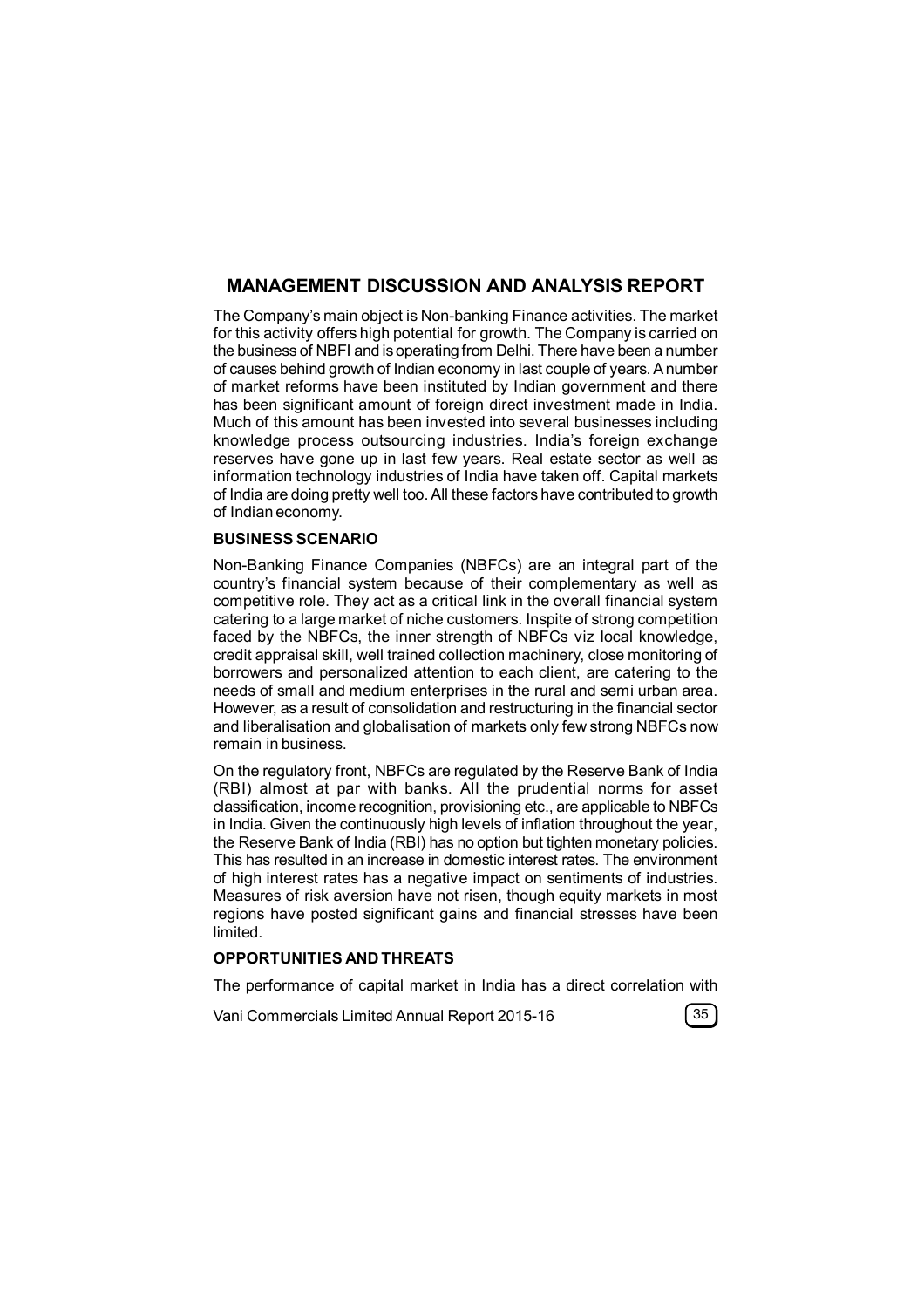the prospect of economic growth and political stability. Though the growth projections for FY 2015-16 appear reassuring, there are certain downside risks such as pace and shape of global recovery, effect of withdrawal of fiscal stimulus and hardening of commodity prices. Accommodative monetary policies in advanced economies, coupled with better growth prospects in Emerging Markets (EMs) including India, are expected to trigger large capital inflows in EMs which in turn could lead to inflationary pressures and asset price bubble. Our business performance may also be impacted by increased competition from local and global players operating in India, regulatory changes and attrition of employees. With growing presence of players offering advisory service coupled with provision of funds for the clients' needs, we would face competition of unequal proportion. We continuously tackle this situation by providing increasingly superior customized services.

In financial services business, effective risk management has become very crucial. As an NBFI, your Company is exposed to credit risk, liquidity risk and interest rate risks. Your company has in place suitable mechanisms to effectively reduce such risks. All these risks are continuously analysed and reviewed at various levels of management through an effective information system. The Company is having excellent Board of Directors who are Expert in financial sector, and are helping the Company in making good Investment. The company is also facing risk of heavy ups and down in stock market which have been minimized due to risk management system of our company.

### **OUTLOOK AND FUTURE PROSPECTS**

Competition continues to be intense, as the Indian and foreign banks have entered the retail lending business in a big way, thereby exerting pressure on margins. The erstwhile providers of funds have now become competitors. NBFIs can sustain in this competitive environment only through optimization of funding costs, identification of potential business areas, widening geographical reach, and use of technology, cost efficiencies, strict credit monitoring and raising the level of customer service.

### **RISKS & CONCERNS**

In today's complex business environment, almost every business decision requires executives and managers to balance risk and reward. Effective risk management is therefore critical to an organization's success. Globalization, with increasing integration of markets, newer and more

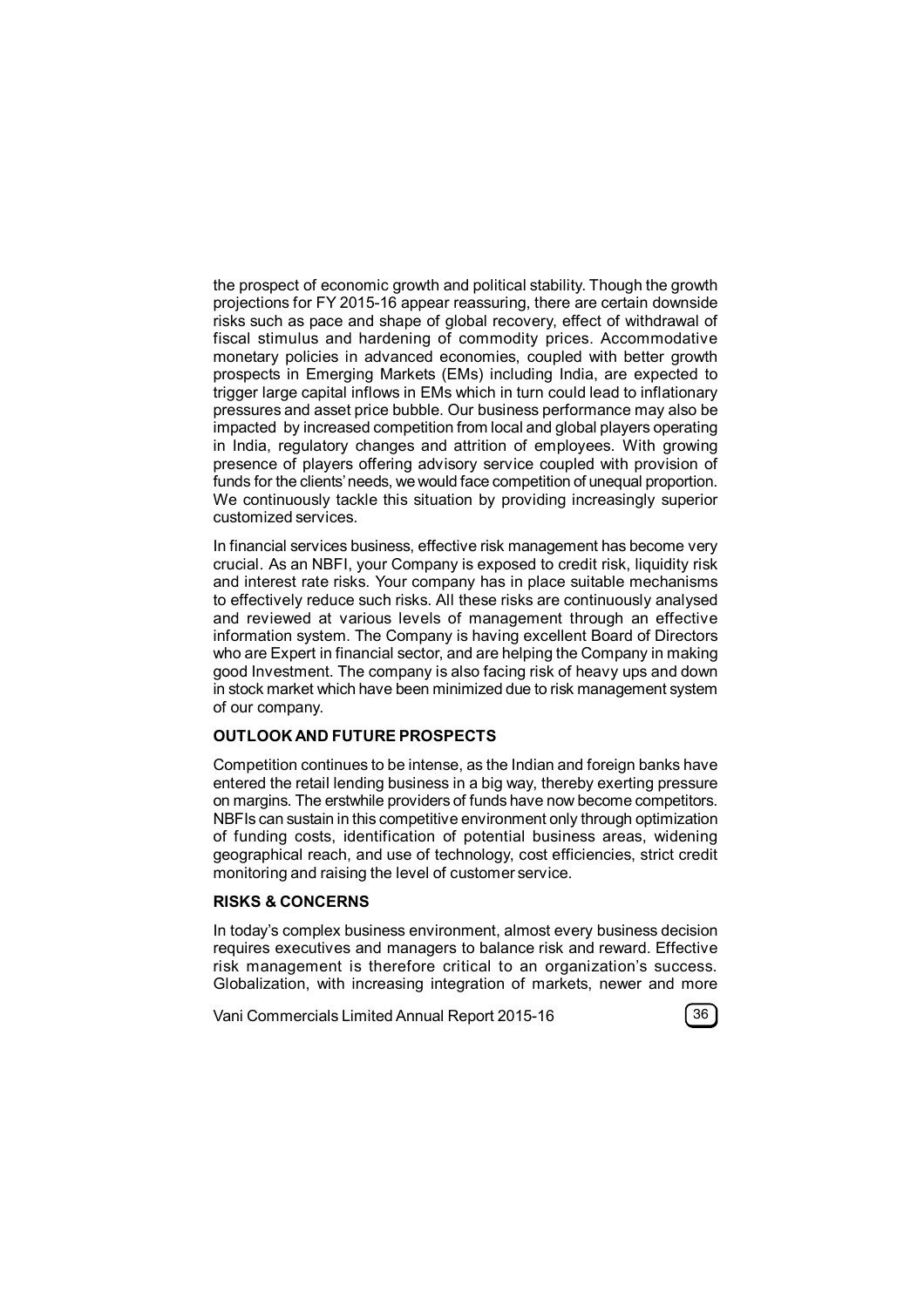complex products & transactions and an increasingly stringent regulatory framework has exposed organisations to newer risks. As a result, today's operating environment demands a rigorous and integrated approach to risk management. Timely and effective risk management is of prime importance to our continued success. Increased competition and market volatility has enhanced the importance of risk management. The sustainability of the business is derived from the following:

- Identification of the diverse risks faced by the company.
- The evolution of appropriate systems and processes to measure and monitor them.
- Risk management through appropriate mitigation strategies within the policy framework.
- Monitoring the progress of the implementation of such strategies and subjecting them to periodical audit and review.
- Reporting these risk mitigation results to the appropriate managerial levels.

## **DISCUSSION ON FINANCIAL PERFORMANCE WITH RESPECT TO OPERATIONAL PERFORMANCE**

The brief on Financial Performance of the Company is already provided in the Boards' Report of the Company.

## **HUMAN RESOURCES**

The Company's relations with the employees continued to be cordial.

## **SEGMENT-WISE OR PRODUCT WISE PERFORMANCE**

The company operates in only single segment. Hence segment wise performance is not applicable.

### **INTERNAL CONTROL SYSTEMS AND THEIR ADEQUACY**

Your Company has an effective system of accounting and administrative controls supported by an internal audit system with proper and adequate system of internal check and controls to ensure safety and proper recording of all assets of the Company and their proper and authorised utilization.

As part of the effort to evaluate the effectiveness of the internal control systems, your Company's internal audit department reviews all the control measures on a periodic basis and recommends improvements, wherever appropriate. The internal audit department is manned by highly qualified

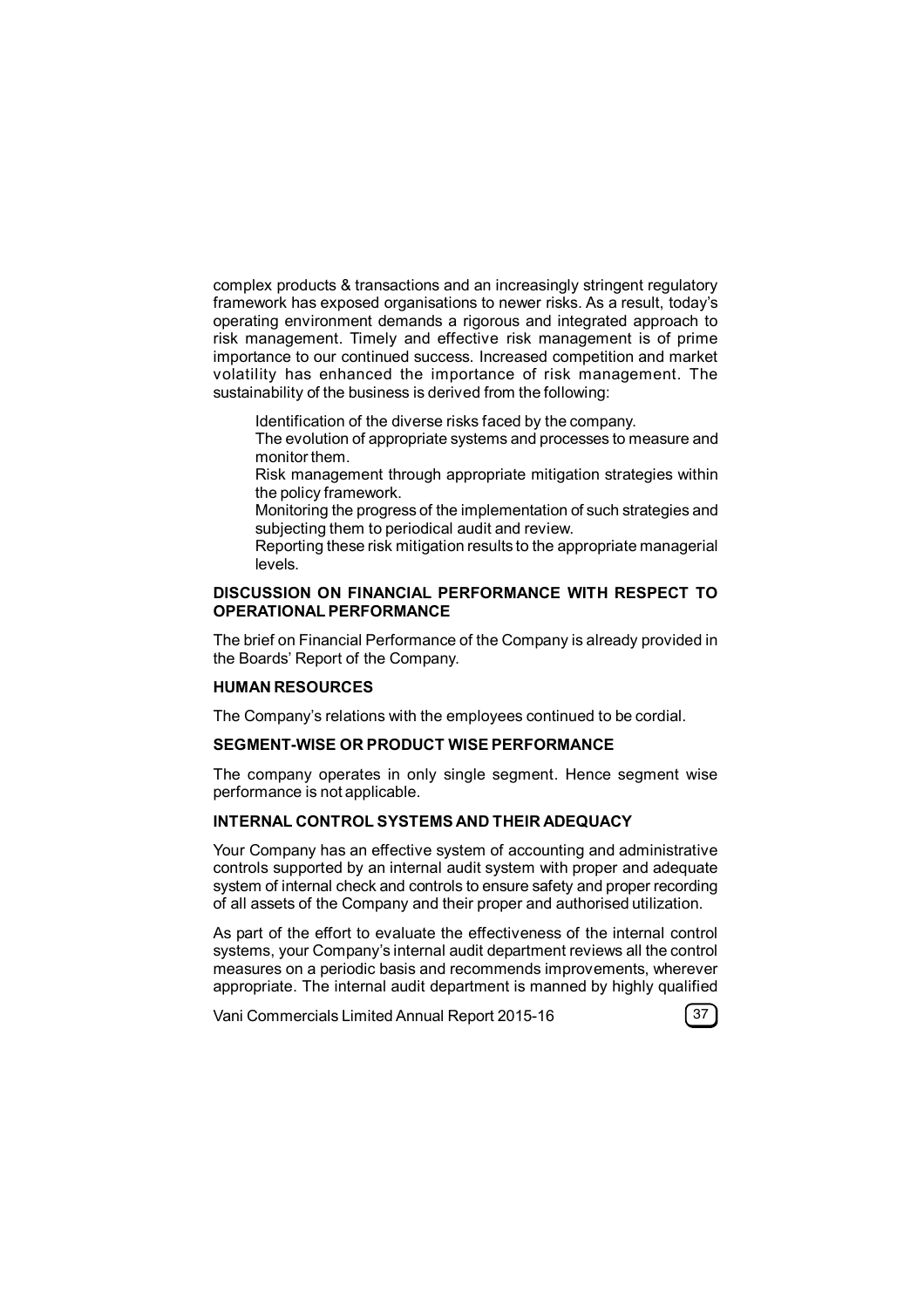and experienced personnel and reports directly to the Audit Committee of the Board. The Audit Committee regularly reviews the audit findings as well as the, an Information Security Assurance Service is also provided by independent external professionals. Based on their recommendations, the Company has implemented a number of control measures both in operational and accounting related areas, apart from security related measures.

### **CAUTIONARY STATEMENT**

This report describing the companies activities, projections about future estimates, assumptions with regard to global economic conditions, government policies, etc. may contain "forward looking statements" based on the information available with the company. Forward-looking statements are based on certain assumptions and expectations of future events. These statements are subject to certain risks and uncertainties. The company cannot guarantee that these assumptions and expectations are accurate or will be realized. The actual results may be different from those expressed or implied since the company's operations are affected by the many external and internal factors, which are beyond the control of the management. Hence the company assumes no responsibility in respect of forward-looking statements that may be amended or modified in future on the basis of subsequent developments, information or events.

Company follows all Mandatory Accounting Standards.

**For & on behalf of Board of Directors Vani Commercials Limited**

|                         |                                    | Divesh Kumar Bajaj Mukesh Kumar Sukhija |
|-------------------------|------------------------------------|-----------------------------------------|
| Date: 24th May, 2016    | <b>Managing Director &amp; CFO</b> | <b>Director</b>                         |
| <b>Place: New Delhi</b> | DIN: 01118288                      | <b>DIN: 01038078</b>                    |

**Vani Commercials Limited** Regd. Off.: 'AASTHA', LP – 11C,

Pitampura, New Delhi – 110034 CIN: L74899DL1988PLC106425 Email ID:info@vanicommercials.com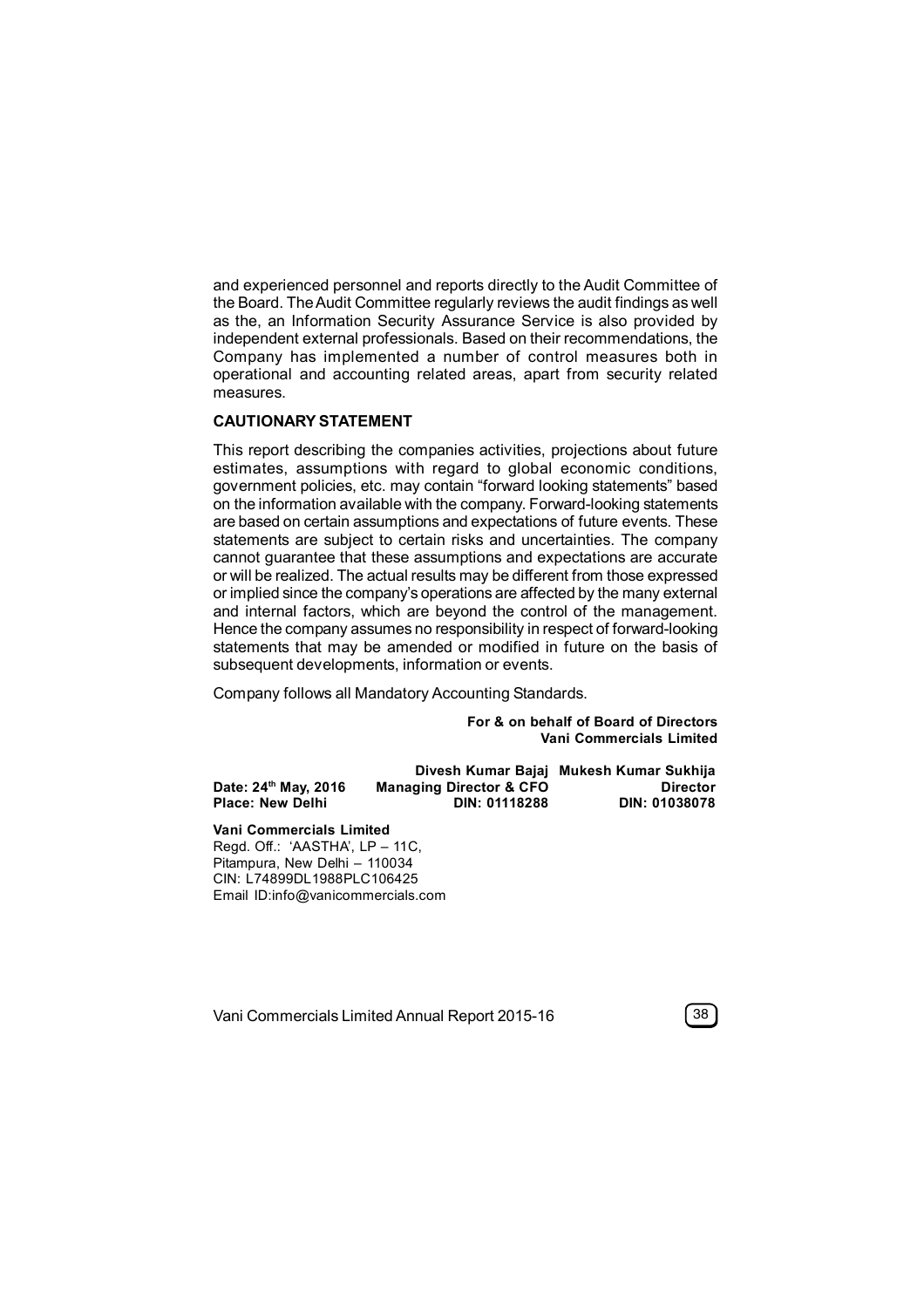## **INDEPENDENT AUDITOR'S REPORT**

#### **To the Members of VANI COMMERCIALS LIMITED Report on the Financial Statements**

1. We have audited the accompanying financial statements of VANI COMMERCIALS LIMITED ("the Company"), which comprise the Balance Sheet as at March 31, 2016, the Statement of Profit and Loss and Cash Flow Statement for the year then ended, and a summary of significant accounting policies and other explanatory information.

### **Management's Responsibility for the (Standalone) \* Financial Statements**

2. The management and Board of Directors of the Company are responsible for the matters stated in Section 134(5) of the Companies Act, 2013 ('the act') with respect to the preparation of these financial statements that give a true and fair view of the financial position, financial performance and cash flows of the Company in accordance with the accounting principles generally accepted in India, including the Accounting Standards specified under Section 133 of the Act, read with rule 7 of Companies (Accounts) Rules, 2014. This responsibility includes maintenance of adequate accounting records in accordance with the provisions of the Act for safeguarding the assets of the Company and for preventing and detecting frauds and other irregularities; selection and application of appropriate accounting policies; making judgments and estimates that are reasonable and prudent; design, implementation and maintenance of adequate internal financial controls, that are operating effectively for ensuring the accuracy and completeness of the accounting records, relevant to the preparation and presentation of the financial statements that give a true and fair view and are free from material misstatement, whether due to fraud or error.

### **Auditor's Responsibility**

3. Our responsibility is to express an opinion on these financial statements based on our audit. We have taken into account the provisions of the Act, the accounting and auditing standards and matters which are required to be included in the audit report under the provisions of the Act and the Rules made thereunder. We conducted our audit in accordance with the Standards on Auditing specified under Section 143(10) of the Act. Those Standards require that we comply with ethical requirements and plan and perform the audit to obtain reasonable assurance about whether the financial statements are free from material misstatement.

4. An audit involves performing procedures to obtain audit evidence about the amounts and disclosures in the financial statements. The procedures

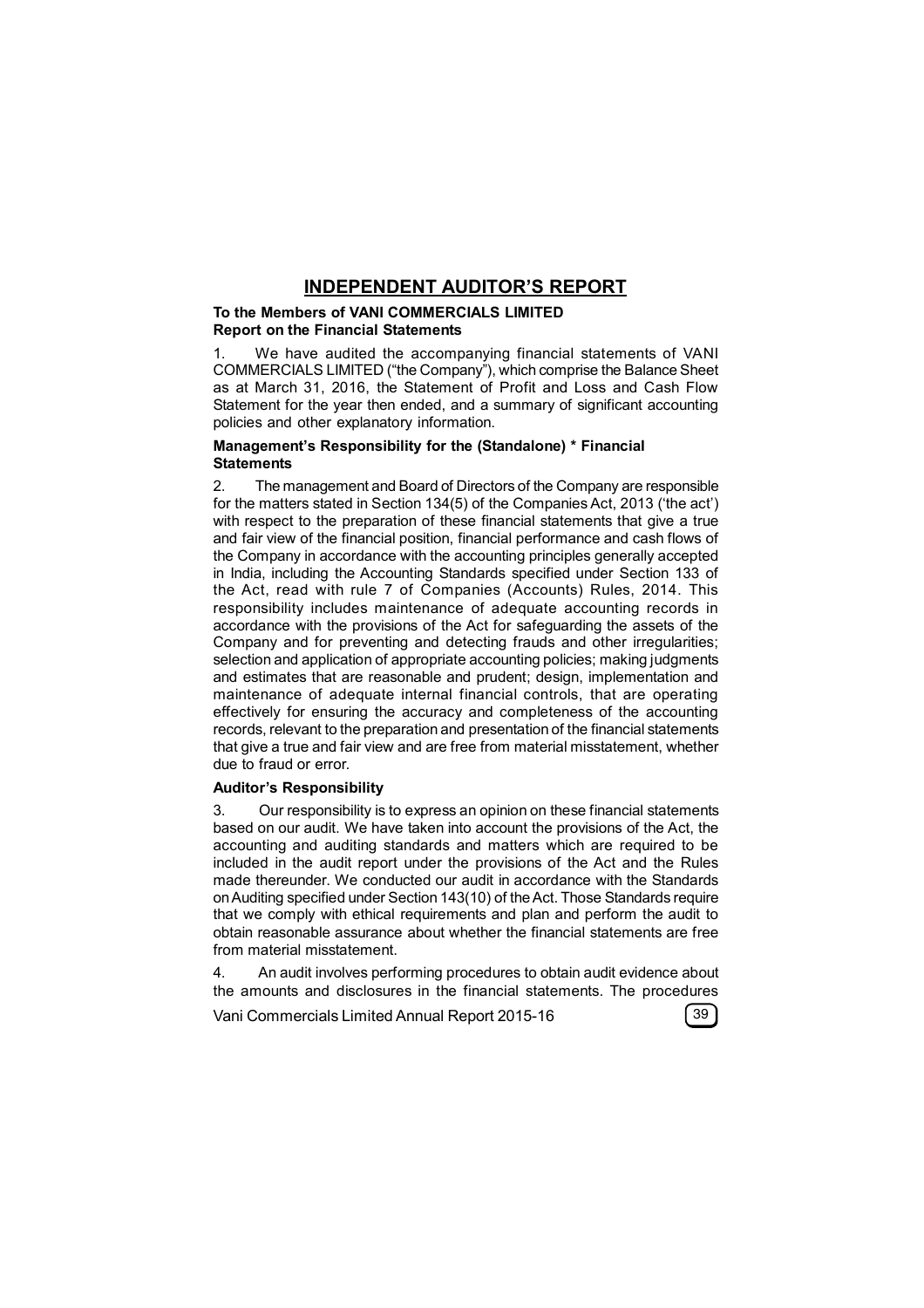selected depend on the auditor's judgment, including the assessment of the risks of material misstatement of the financial statements, whether due to fraud or error. In making those risk assessments, the auditor considers internal financial control relevant to the Company's preparation of the financial statements, that give a true and fair view, in order to design audit procedures that are appropriate in the circumstances, but not for the purpose of expressing an opinion on whether the Company has in place an adequate internal financial controls system over financial reporting and the operating effectiveness of such controls. An audit also includes evaluating the appropriateness of accounting policies used and the reasonableness of the accounting estimates made by the Company's management and Board of Directors, as well as evaluating the overall presentation of the financial statements.

5. We believe that the audit evidence we have obtained is sufficient and appropriate to provide a basis for our audit opinion.

### **Opinion**

6. In our opinion and to the best of our information and according to the explanations given to us, the aforesaid financial statements give the information required by the Act in the manner so required and give a true and fair view in conformity with the accounting principles generally accepted in India of the state of affairs of the Company as at 31<sup>st</sup> March 2016, its profit and its cash flows for the year ended on that date.

#### **Report on Other Legal and Regulatory Requirements**

7. As required by the Companies (Auditor's Report) Order, 2016 ("the Order") issued by the Central Government of India in terms of sub-section (11) of section143 of the Act, we give in the Annexure a statement on the matters Specified in paragraphs 3 and 4 of the Order.

- 8. As required by section 143(3) of the Act, we further report that:
	- a) we have sought and obtained all the information and explanations which to the best of our knowledge and belief were necessary for the purpose of our audit;
	- b) in our opinion proper books of account as required by law have been kept by the Company so far as appears from our examination of those books;
	- c) the Balance Sheet, Statement of Profit and Loss, and Cash Flow Statement dealt with by this Report are in agreement with the books of account;
- d) in our opinion, the aforesaid financial statements comply with the applicable Accounting Standards specified under Section 133 of<br>ercials Limited Annual Report 2015-16 Vani Commercials Limited Annual Report 2015-16 **40**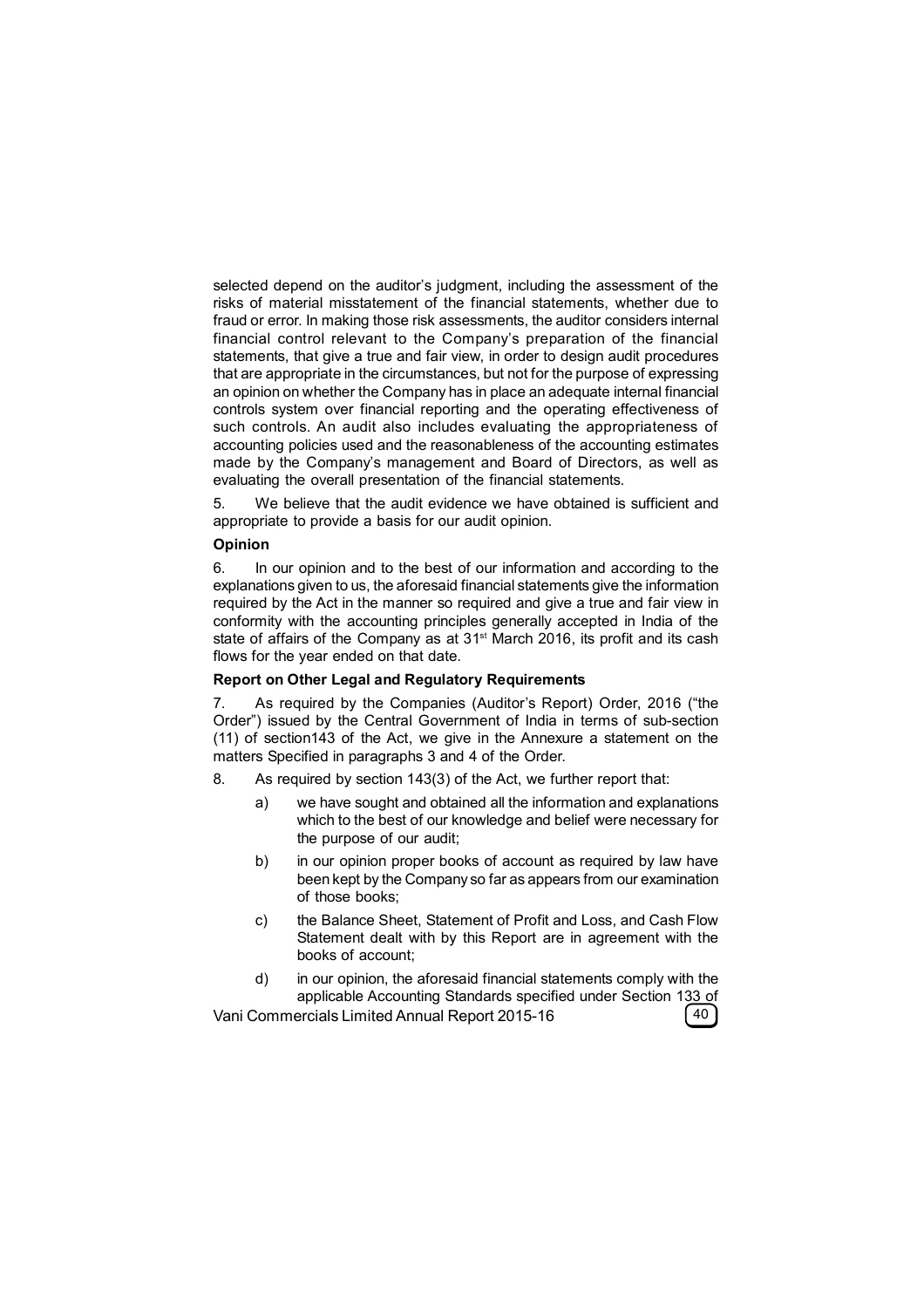the Act, read with Rule 7 of the Companies (Accounts) Rules 2014;

- e) on the basis of written representations received from the directors as on March 31, 2016, and taken on record by the Board of Directors, none of the directors is disqualified as on March 31, 2016, from being appointed as a director in terms of Section 164(2) of the Act;
- f) With respect to the adequacy of the internal financial controls over financial reporting of the Company and the operating effectiveness of such controls, refer to our separate report in Annexure-B; and
- g) In our opinion and to the best of our information and according to the explanations given to us, we report as under with respect to other matters to be included in the Auditor's Report in accordance with Rule 11 of the Companies (Audit and Auditors) Rules, 2014:
	- i. The Company does not have any pending litigations which would impact its financial position.
	- ii. The Company did not have any long-term contracts including derivative contracts; as such the question of commenting on any material foreseeable losses thereon does not arise.
	- iii. There has not been an occasion in case of the Company during the year under report to transfer any sums to the Investor Education and Protection Fund. As such the question of delay in transferring such sums does not arise.

For **Satyendra Mrinal & Associates** Chartered Accountants FRN: 017068N

> **S. K. Jain** Partner<br>M.No. 086103

Place: New Delhi Date : 24/05/2015

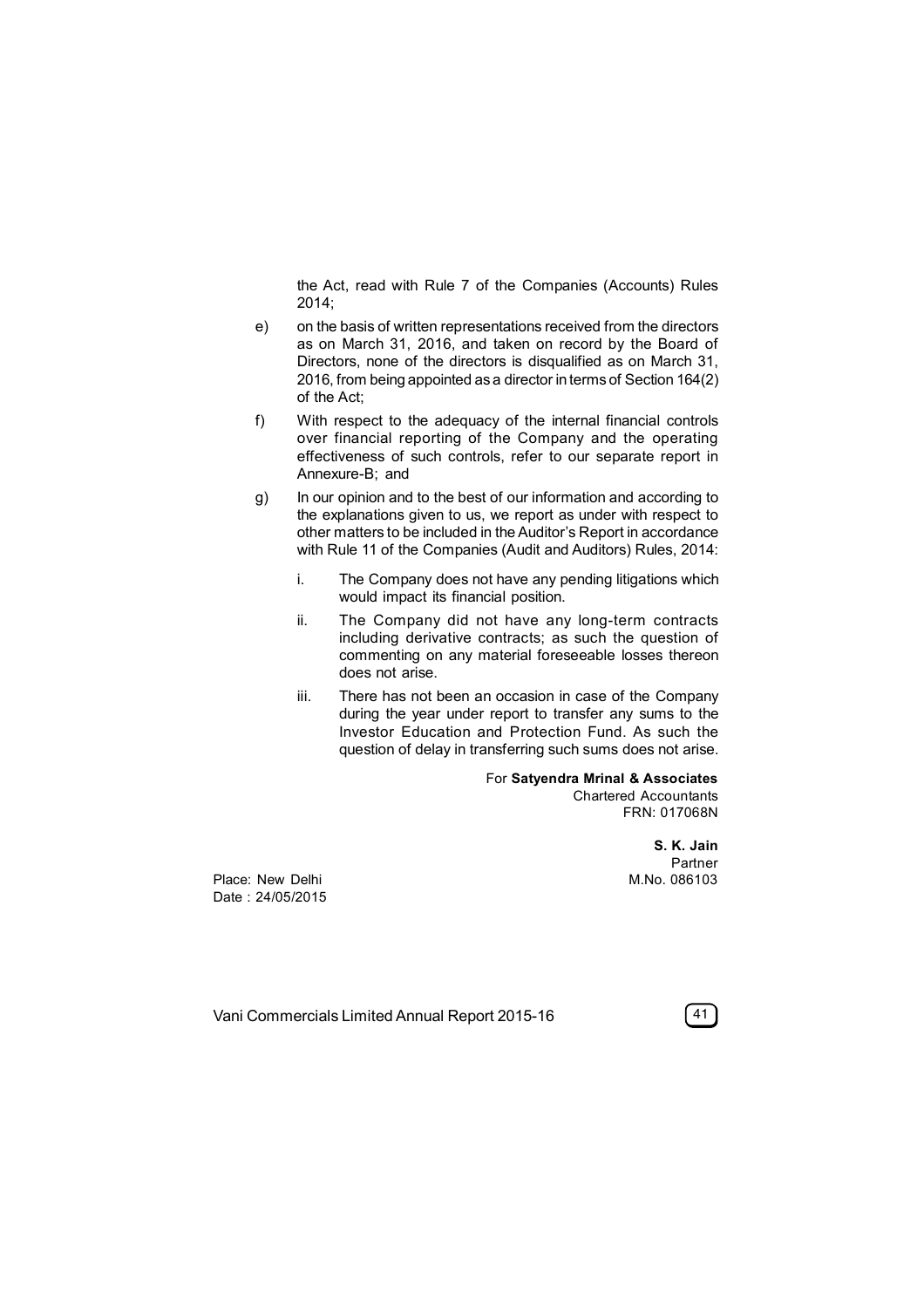### **Annexure A-referred to in paragraph 7 Our Report of even date to the members of VANI COMMERCIALS LIMITED on the accounts of the company for the year ended 31st March, 2016**

On the basis of such checks as we considered appropriate and according to the information and explanations given to us during the course of our audit, we report that:

- i. (a) The Company has maintained proper records showing full particulars, including quantitative details and situation of fixed assets ;
	- (b) As explained to us, fixed assets have been physically verified by the management at regular intervals; as informed to us no intervals; as informed to us no material discrepancies were noticed on such verification;
	- (c) As the Company has not acquired any movable property during the year under audit, no comments under the sub-clause are required;
- ii. The Company does not have any inventory. Hence, the requirement of clause (ii) of paragraph 3 of the said Order is not applicable to the Company.
- iii. The company has not granted any loans, secured or unsecured to companies, firms or other parties covered in the register maintained under section 189 of the Act. However, the Company has given a sum of  $\overline{x}$  35,00,000/- as Share Application Money to one of the related parties and the Company is yet to receive the shares.
- iv. The Company being a Non Banking Financial Company duly registered with the Reserve Bank of India, the provisions of the Section 185 & 186 are not applicable to the Company.
- v. The provisions of 73 to 76 of the Companies Act, 2013 are not applicable to the Company, being a Non Banking Finance Company.
- vi. As informed to us, the Central Government has not prescribed maintenance of cost records under sub-section (1) of Section 148 of the Act
- vii. (a) According to the information and explanations given to us and based on the records of the company examined by us, the company is regular in depositing the undisputed statutory dues, including Income-tax and other statutory dues, as applicable, with the appropriate authorities in India ;
	- (b) According to the information and explanations given to us and based on the records of the company examined by us, there are

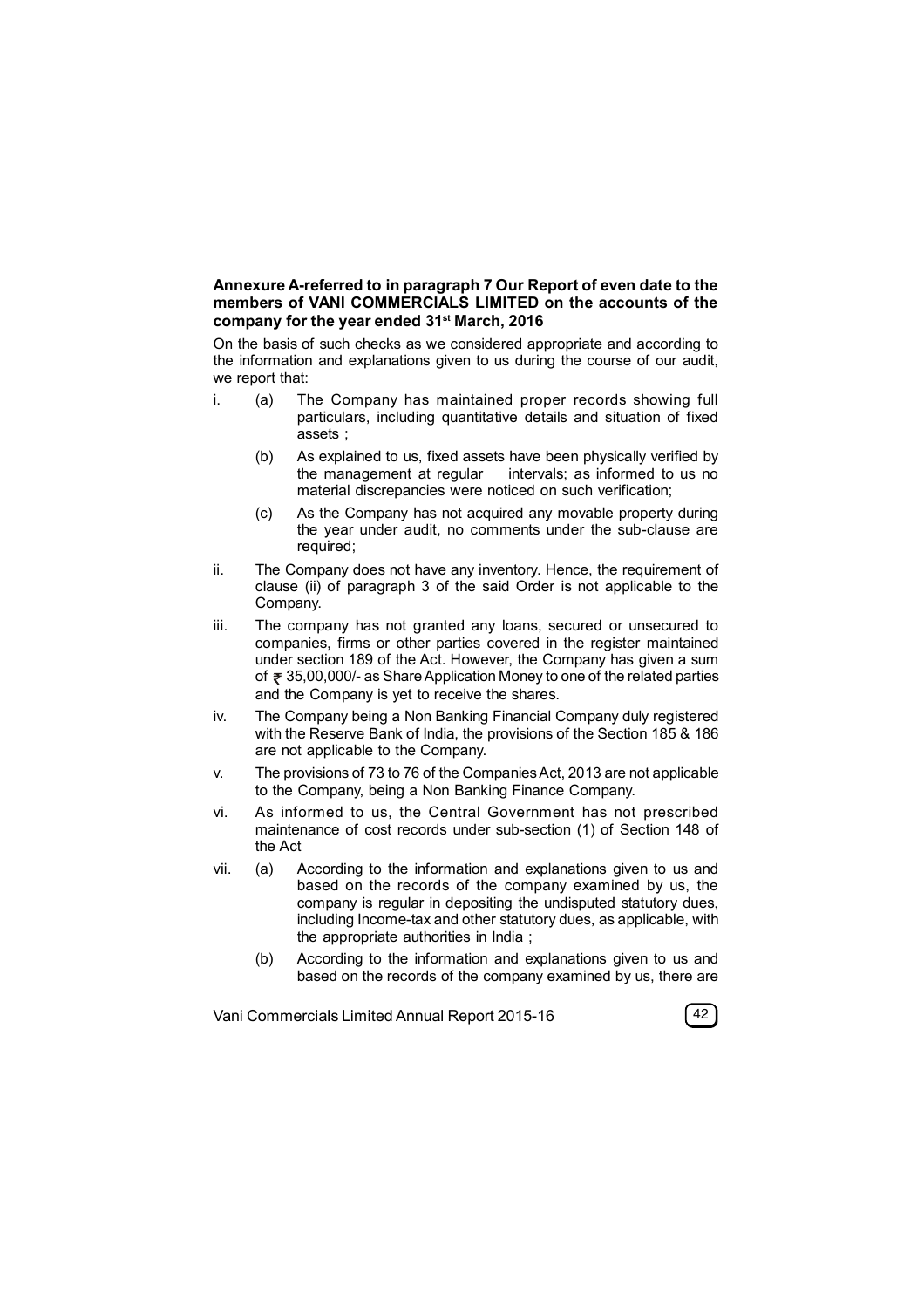no dues of Income Tax which have not been deposited on account of any disputes. However the remaining taxes specified under the said sub-clause are not applicable to the Company.

- viii. According to the records of the company examined by us and as per the information and explanations given to us, the company has not availed of any loans from any financial institution, banks or Government and has not issued debentures, during the year under audit.
- ix. The Company during the year under review has not raised any money by way of Initial Public Offer or further public offer (including debt instruments) and the Company has not raised/taken any terms loans.
- x. As per the information/explanation submitted to us no fraud by the Company or any fraud on the Company by its officers or employees has been noticed or reported, during the year.
- xi. The Company has complied with the provisions of the Section 197 read with Schedule V of the Companies Act, 2013.
- xii. The Company is not a nidhi Company thus no comments are required.
- xiii. The Company has entered into the transaction with the related parties as stated hereunder:
- A. Rent 1,50,000/-to the Director (Mukesh Kumar Sukhija)
- xiv. The Company has not made any preferential allotment or private placement of shares or fully or partly convertible debentures during the year under audit.
- xv. The Company has not entered into any non cash transactions with directors or persons connected with him during the year under audit.
- xvi. The Company is a Non Banking Finance Company duly registered with the Reserve Bank of India under Section 45 IA of the Reserve Bank of India Act, 1934.

#### For **Satyendra Mrinal & Associates** Chartered Accountants FRN: 017068N

Place: New Delhi Date : 24/05/2016

S. K. Jain Partner<br>M.No. 086103

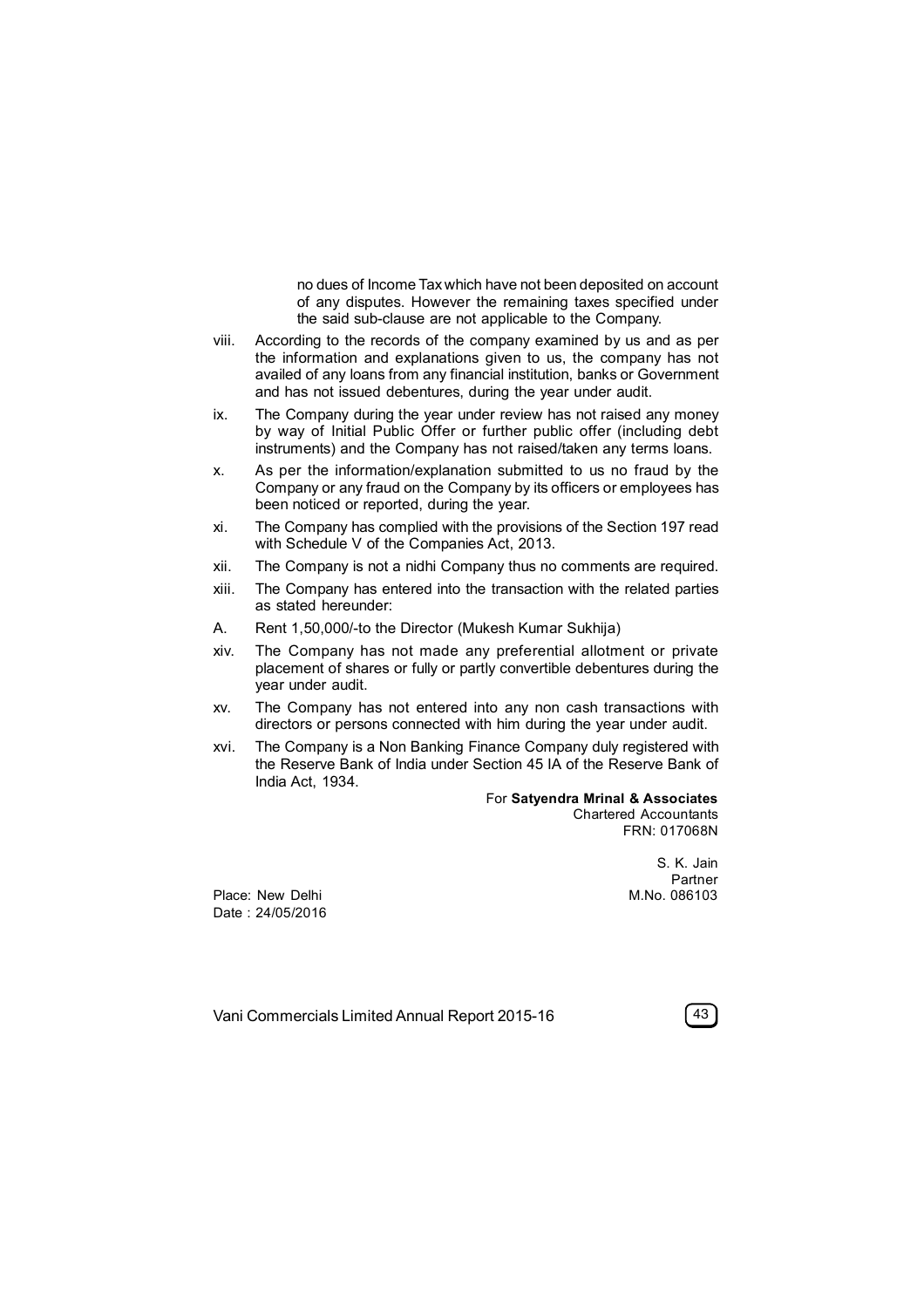### **Annexure B to the Auditors' Report**

## **Report on the Internal Financial Controls under Clause (i) of subsection 3 of Section 143 of Companies Act, 2013 ('the Act")**

We have audited the internal financial controls over financial reporting of Vani Commercials Limited ('the Company) as of 31<sup>st</sup> March, 2016 in conjunction with our audit of the standalone financial statements of the Company for the year ended on that date.

### **Management's Responsibility for Internal Financial Controls**

The Company's management is responsible for establishing and maintaining internal financial controls based on the internal control over financial reporting criteria established by the Company considering the essential components of internal control stated in the Guidance Note on Audit of Internal Financial Controls over Financial Reporting issued by the Institute of Chartered Accountants of India ('ICAI"). These responsibilities include the design, implementation and efficient maintenance of adequate internal financial controls that were operating effectively for ensuring the orderly and efficient conduct of its business, including adherence to the Company's policies, the safeguarding of its assets, the prevention and detection of frauds and errors, the accuracy and completeness of the accounting records, and the timely preparation of reliable financial information, as required under the Companies Act, 2013.

### **Auditors' Responsibility**

Our responsibility is to express an opinion on the Company's internal financial controls over financing reporting based on our audit. We conducted our audit in accordance with the Guidance Note on Audit of Internal Financial Controls over Financial Reporting (the "Guidance Note") and the Standards on Auditing, issued by ICAI and deemed to be prescribed under Section 143(10) of the Companies Act, 2013, to the extent applicable to an audit of internal financial controls, both applicable to an audit of Internal Financial Controls and, both issued by the Institute of Chartered Accountants of India. Those Standards and the Guidance Note require that we comply with ethical requirements and plan and perform the audit to obtain reasonable assurance about whether adequate internal financial controls over financial reporting were established and maintained and if such controls operated effectively in all material respects.

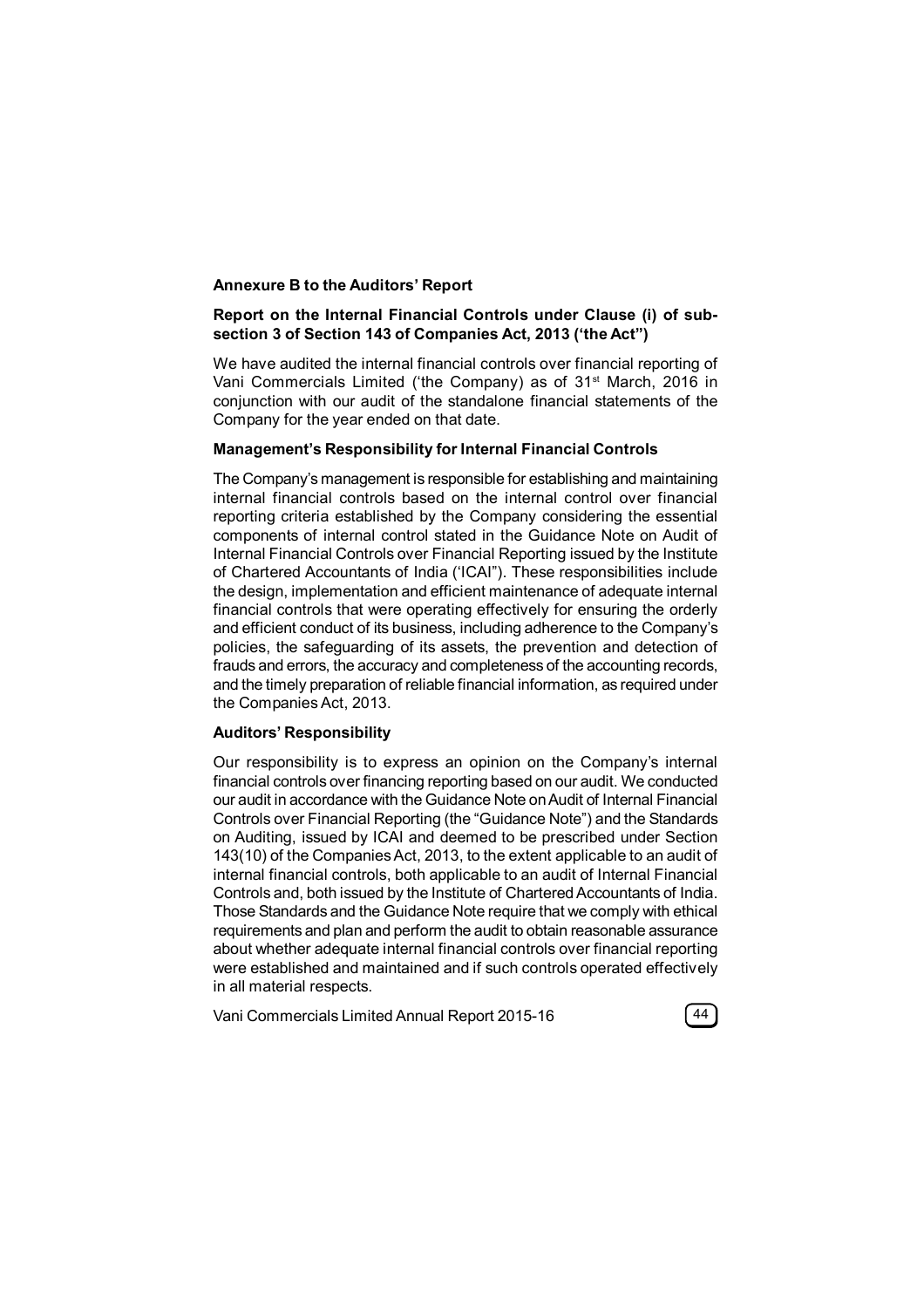Our audit involves performing procedures to obtain audit evidence about the adequacy of the internal financial controls system over financial reporting and their operating effectiveness. Our audit of internal financial controls over financial reporting included obtaining an understanding of internal financial controls over financial reporting, assessing the risk that a material weakness exists, and testing and evaluating the design and operating effectiveness of internal control based on the assessed risk. The procedures selected depend on the auditors' judgment, including the assessment of the risks of material misstatement of the financial statements, whether due to fraud or error.

We believe that the audit evidence we have obtained is sufficient and appropriate to provide a basis for our audit opinion on the Company's internal financial controls system over financial reporting.

### **Meaning of Internal Financial Controls over Financial Reporting**

A company's internal financial control over financial reporting is a process designed to provide reasonable assurance regarding the reliability of financial reporting and the preparation of financial statements for external purposes in accordance with generally accepted accounting principles. A Company's internal financial control over financial reporting includes those policies and procedures that

- (1) Pertain to the maintenance of that, in reasonable detail, accurately and fairly reflect the transactions and dispositions of the assets of the Company;
- (2) Provide reasonable assurance that transactions are recorded as necessary to permit preparation of financial statements in accordance with generally accepted accounting principles, and the receipts and expenditures of the Company are being made only in accordance with authorizations of the Management and directors of the Company; and
- (3) Provide reasonable assurance regarding prevention or timely detection of unauthorized acquisition, use, or disposition of the Company's asset that could have a material effect on the financial statements.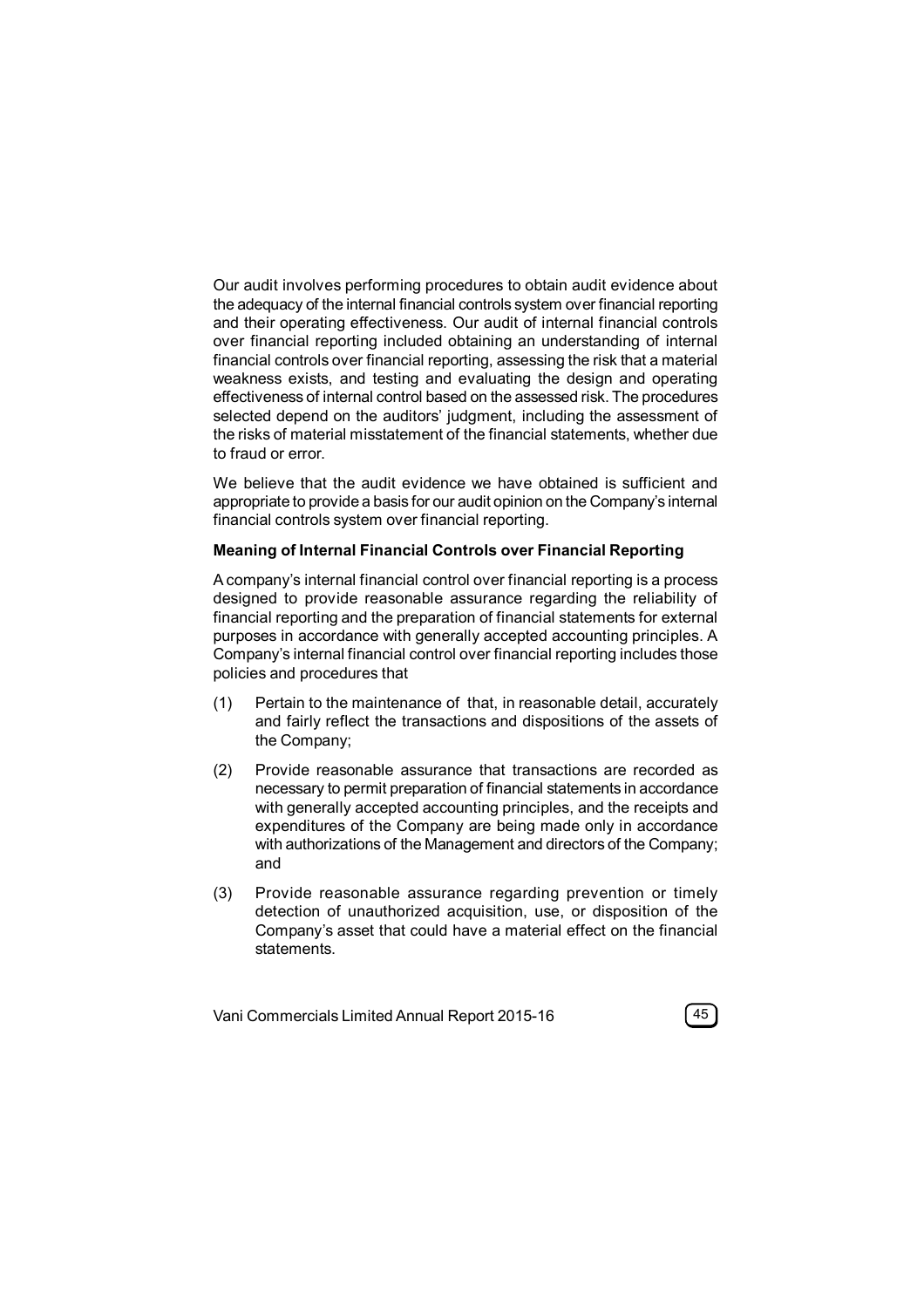## **Inherent Limitations of Internal Financial Controls over Financial Reporting**

Because of the inherent limitations of internal financial controls over financial reporting, including the possibility of collusion or improper management override of controls, material misstatements, due to error or fraud may occur and not be detected. Also, projections of any evaluation of the internal financial controls over financial reporting to future reporting to future periods are subject to the risk that the internal financial control over financial reporting may become inadequate because of changes in conditions, or that the degree of compliance with the policies or procedures may deteriorate.

### **Opinion**

In our opinion, the Company has, in all material respects, an adequate internal financial controls system over financial reporting and such internal financial controls over financial reporting were operating effectively as at 31<sup>st</sup> March, 2016, based on the internal control over financial reporting criteria established by the Company considering the essential components of internal control stated in the Guidance Note on Audit of Internal Financial Controls over Financial Reporting issued by the Institute of Chartered Accountants of India.

> **For Satyendra Mrinal and Associates Chartered Accountants FRN: 017068N**

**Place: New Delhi Partner Date: 24/05/2016 M.NO.086103**

**S.K. JAIN**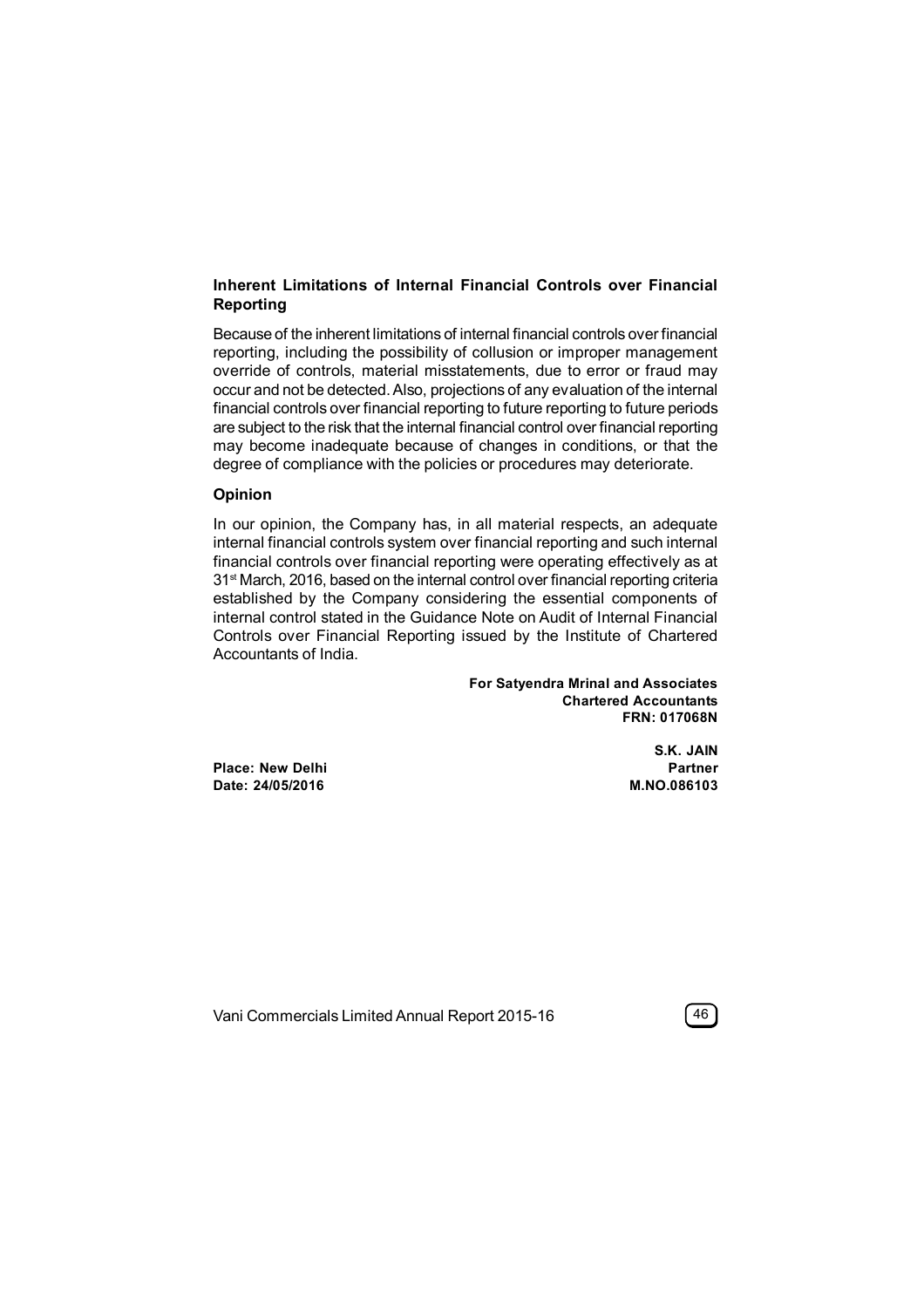## **VANI COMMERCIALS LIMITED**

|           |                  | BALANCE SHEET AS AT 31 <sup>s</sup> ' MARCH, 2016   |                |                      |                 |               | Amount in $\bar{z}$                         |
|-----------|------------------|-----------------------------------------------------|----------------|----------------------|-----------------|---------------|---------------------------------------------|
|           |                  | <b>Particulars</b>                                  | Notel          | As At                |                 | As At         |                                             |
|           |                  |                                                     | No.            |                      | 31.03.2016      | 31.03.2015    |                                             |
| Т.        |                  | <b>EQUITY AND LIABILITIES</b>                       |                |                      |                 |               |                                             |
| (1)       |                  | Shareholder's Funds                                 |                |                      |                 |               |                                             |
|           | (a)              | Share Capital                                       | $\overline{2}$ | 41,198,000.00        |                 | 41,198,000.00 |                                             |
|           | (b)              | Reserves and Surplus                                | 3              | 67,424.00            |                 | (152, 584.00) |                                             |
|           | (c)              | Money received against share warrants               |                |                      | 41,265,424.00   |               | 41,045,416.00                               |
|           | (2)<br>(3)       | Shares pending allotment<br>Non-Current Liabilities |                |                      |                 |               |                                             |
|           | (a)              | Long-term borrowings                                | 4              | 1,000,000.00         |                 |               |                                             |
|           | (b)              | Deferred tax liabilities (Net)                      | 5              | 1,095.00             |                 | 1.486.00      |                                             |
|           | (c)              | Other Long term liabilities                         |                |                      |                 |               |                                             |
|           | (d)              | Long term provisions                                | 6              | 51,482.00            | 1,052,577.00    |               | 1,486.00                                    |
| (4)       |                  | <b>Current Liabilities</b>                          |                |                      |                 |               |                                             |
|           | (a)              | Short-term borrowings                               |                |                      |                 |               |                                             |
|           | (b)              | Trade payables                                      | $\overline{1}$ | 45.000.00            |                 | 40,000.00     |                                             |
|           | (c)              | Other current liabilities                           | 8              | 869,468.00           |                 | 666,907.00    |                                             |
|           | (d)              | Short-term provisions                               | 9              | 45,166.00            | 959,634.00      | 44,738.00     | 751,645.00                                  |
|           | Total            |                                                     |                |                      | 43,277,635.00   |               | 41,798,547.00                               |
| II.       | <b>ASSETS</b>    |                                                     |                |                      |                 |               |                                             |
| (1)       |                  | Non-current assets                                  |                |                      |                 |               |                                             |
|           | (a)              | Fixed assets                                        | 10             |                      |                 |               |                                             |
|           | (i)<br>(ii)      | Tangible assets<br>Intangible assets                |                | 85,835.00            |                 | 79,648.00     |                                             |
|           |                  | (iii) Capital work-in-progress                      |                |                      |                 |               |                                             |
|           |                  | (iv) Intangible assets under development            |                |                      |                 |               |                                             |
|           | (b)              | Non-current investments                             | 11             | 19,568,500.00        |                 | 19,568,500.00 |                                             |
|           | (c)              | Deferred tax assets (net)                           |                |                      |                 |               |                                             |
|           | (d)              | Long term loans and advances                        | 12             | 20,592,777.00        |                 | 18,816,517.00 |                                             |
|           | (e)              | Other non-current assets                            | 13             | 296,720.00           | 40,543,832.00   | 445,080.00    | 38,909,745.00                               |
| (2)       |                  | <b>Current assets</b>                               |                |                      |                 |               |                                             |
|           | (a)              | Current investments                                 |                |                      |                 |               |                                             |
|           | (b)              | Inventories                                         |                |                      |                 |               |                                             |
|           | (c)              | Trade receivables                                   |                |                      |                 |               |                                             |
|           | (d)              | Cash and cash equivalents                           | 14             | 1.053.027.00         |                 | 1.045.746.00  |                                             |
|           | (e)              | Short-term loans and advances                       | 15             | 340.000.00           |                 | 800.000.00    |                                             |
|           | (f)<br>Total     | Other current assets                                | 16             | 1,340,776.00         | 2,733,803.00    | 1,043,056.00  | 2,888,802.00                                |
|           |                  | Significant Accounting Policies and other           |                |                      | 43,277,635.00   |               | 41,798,547.00                               |
|           |                  | information on financial Statements                 | $1 - 31$       |                      |                 |               |                                             |
|           |                  | As per our Report of even date                      |                |                      |                 |               | For and on behalf of the Board of Directors |
|           |                  | For Satyendra Mrinal & Associates                   |                |                      |                 |               | <b>For Vani Commercials Limited</b>         |
|           |                  | <b>Chartered Accountants</b>                        |                |                      |                 |               |                                             |
|           | FRN: 017068N     |                                                     |                |                      |                 |               |                                             |
| S.K. Jain |                  | Divesh Kumar Bajaj                                  |                | Mukesh Kumar Sukhija |                 |               | Praveen Kumar                               |
| Partner   |                  | Managing Director & CFO                             |                |                      | <b>Director</b> |               | <b>Company Secretary</b>                    |
|           | M.No. 086103     | DIN: 01118288                                       |                |                      | DIN: 01038078   |               | M.No.: A32898                               |
|           | Place: New Delhi | Dated: 24th May 2016                                |                |                      |                 |               |                                             |
|           |                  | Vani Commercials Limited                            |                |                      |                 |               |                                             |
|           |                  | Regd. Off.: 'AASTHA', LP - 11C,                     |                |                      |                 |               |                                             |
|           |                  | Pitampura, New Delhi - 110034                       |                |                      |                 |               |                                             |
|           |                  | CIN: L74899DL1988PLC106425                          |                |                      |                 |               |                                             |
|           |                  | Email ID:info@vanicommercials.com                   |                |                      |                 |               |                                             |

**BALANCE SHEET AS AT 31ST MARCH, 2016**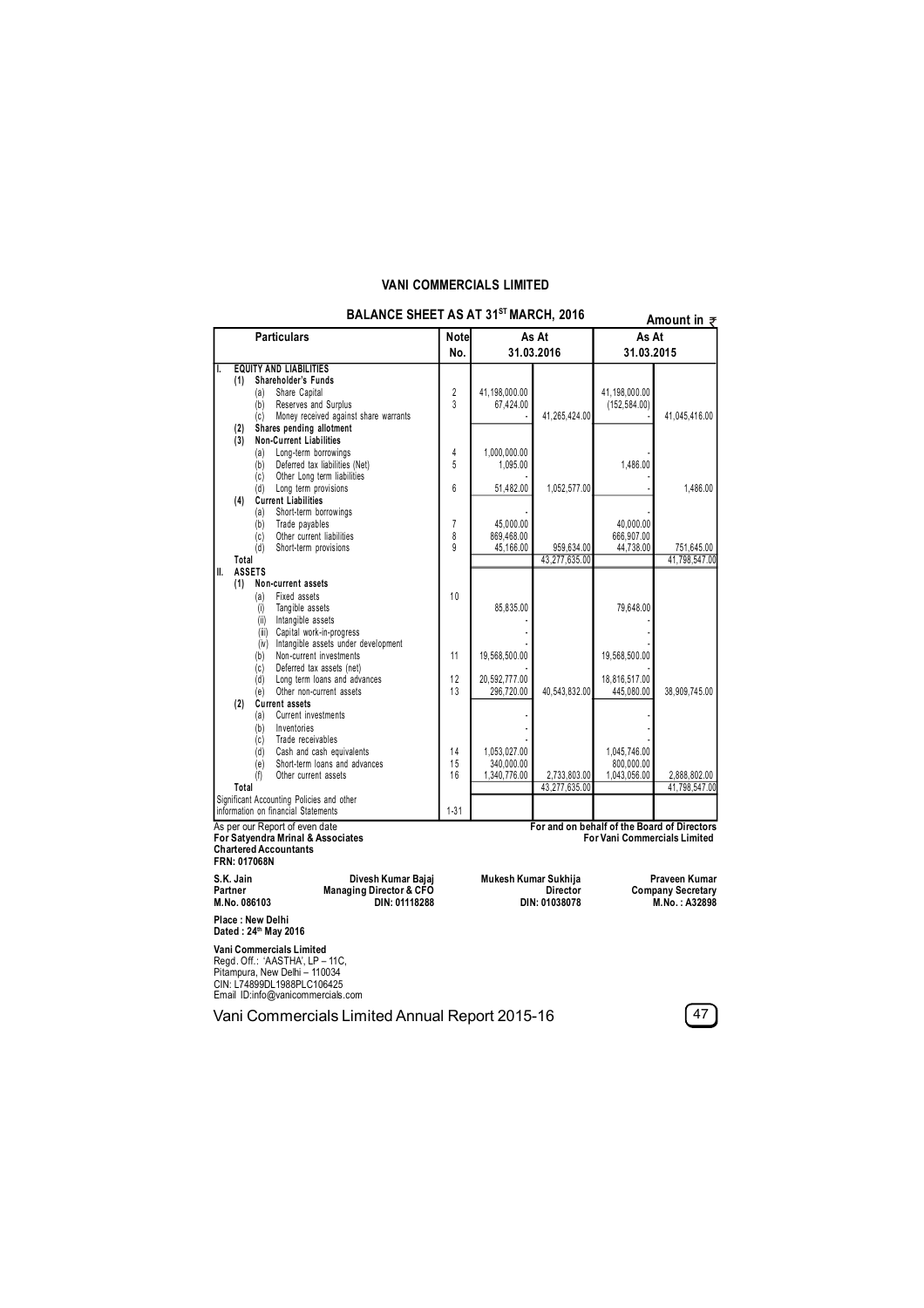# **VANI COMMERCIALS LIMITED**

#### **STATEMENT OF PROFIT & LOSS FOR THE YEAR ENDED 31ST MARCH 2016 Amount in**

| <b>Particulars</b>                                           | <b>Note</b> | 2015-16      | 2014-15      |
|--------------------------------------------------------------|-------------|--------------|--------------|
|                                                              | No.         |              |              |
| I. Revenue from operations                                   | 25          | 2,834,049.00 | 2,160,955.00 |
| II. Other Income                                             | 26          | 155,187.00   | 114,745.00   |
| III. Total Revenue                                           | H           | 2,989,236.00 | 2,275,700.00 |
| IV. Expenses:                                                |             |              |              |
| Employee benefit expense                                     | 27          | 1,281,450.00 | 545,000.00   |
| Financial costs                                              | 28          | 573.00       | 1,196.00     |
| Depreciation and amortization expense                        | 29          | 42,813.00    | 13,325.00    |
| Other expenses                                               | 30          | 1,296,508.00 | 1,389,911.00 |
| <b>IV. Total Expenses</b>                                    |             | 2,621,344.00 | 1,949,432.00 |
| V. Profit before exceptional and extraordinary items and tax | III-IV      | 367,892.00   | 326,268.00   |
| VI. Exceptional Items                                        |             |              |              |
| VII. Profit before extraordinary items and tax               | V-VI        | 367,892.00   | 326,268.00   |
| VIII. Extraordinary Items                                    |             |              |              |
| IX. Profit before tax                                        | VII-VIII    | 367,892.00   | 326,268.00   |
| X. Tax expense:                                              |             |              |              |
| (1) Current tax                                              |             | 96,793.00    | 82,055.00    |
| (2) Deferred tax                                             |             | (391.00)     | 1,486.00     |
| (3) Provision for standard assets of NBFCs                   |             | 51.482.00    |              |
| XI. Profit(Loss) from the perid from continuing operations   | $IX-X$      | 220,008.00   | 242,727.00   |
| XII. Profit/(Loss) from discontinuing operations             |             |              |              |
| XIII. Tax expense of discounting operations                  |             |              |              |
| XIV. Profit/(Loss) from Discontinuing operations             | XII-XIII    |              |              |
| XV. Profit/(Loss) for the period                             | $XI+XIV$    | 220,008.00   | 242,727.00   |
| XVI. Earning per equity share:                               | 31          |              |              |
| $(1)$ Basic                                                  |             | 0.05         | 0.06         |
| (2) Diluted                                                  |             | 0.05         | 0.06         |

**Notes forming part of the financial statements 1-17**

**Chartered Accountants FRN: 017068N**

As per our Report of even date **For and on behalf of the Board of Directors For Satyendra Mrinal & Associates For Vani Commercials Limited**

**S.K. Jain Divesh Kumar Bajaj Mukesh Kumar Sukhija Praveen Kumar Partner Managing Director & CFO Director Company Secretary M.No. 086103 DIN: 01118288 DIN: 01038078 M.No. : A32898**

**Place : New Delhi Dated : 24th May 2016**

**Vani Commercials Limited** Regd. Off.: 'AASTHA', LP – 11C, Pitampura, New Delhi – 110034 CIN: L74899DL1988PLC106425 Email ID:info@vanicommercials.com

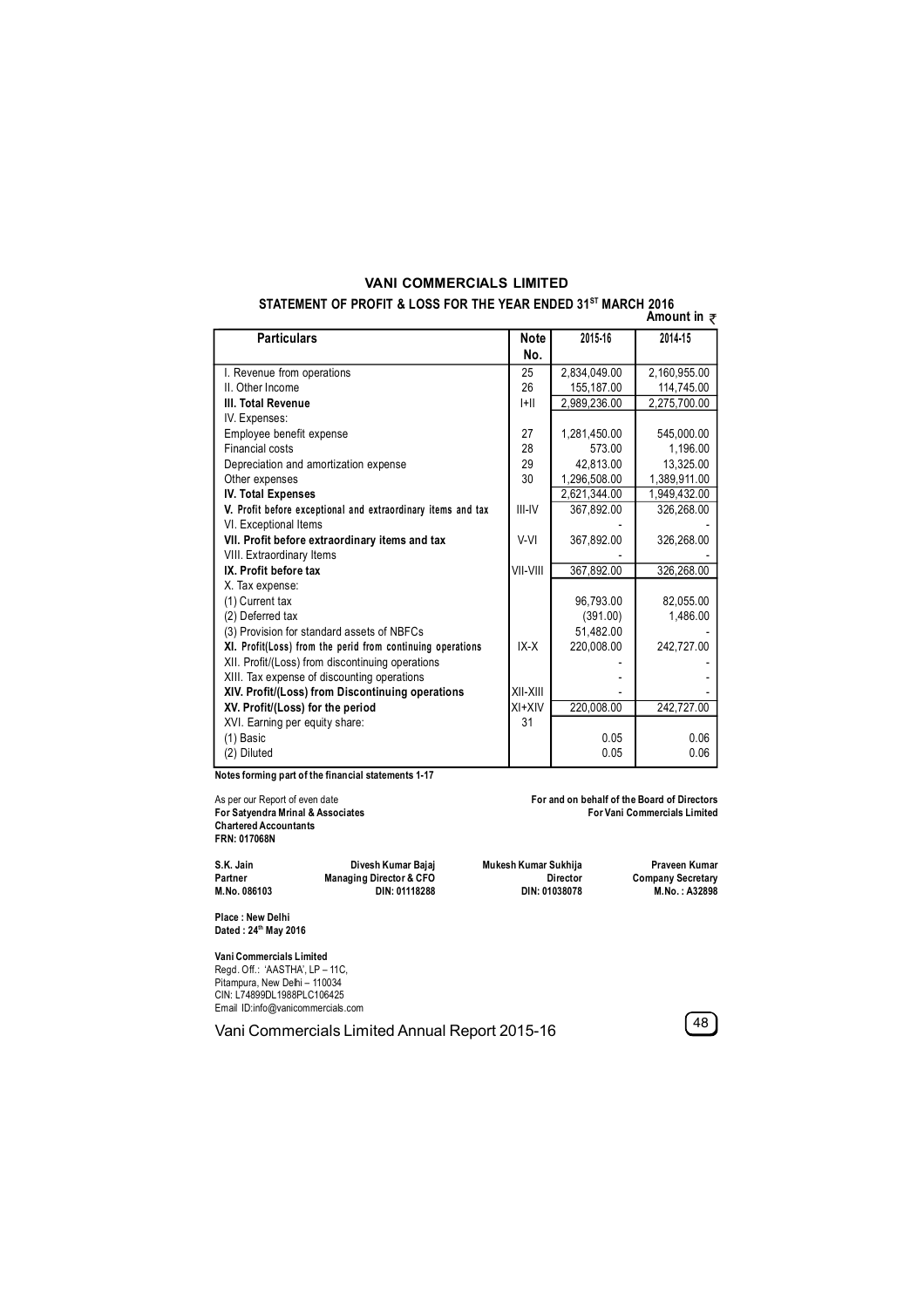|                                                                                   |               | Amount in $\bar{z}$ |
|-----------------------------------------------------------------------------------|---------------|---------------------|
| <b>Particulars</b>                                                                | 2015-16       | 2014-15             |
|                                                                                   | (Rs.)         | (Rs.)               |
| <b>Cash Flow from Operating Activities:</b><br>А.                                 |               |                     |
| Profit/(Loss) before Taxation                                                     | 367,892       | 326,268             |
| Adjustments for:                                                                  |               |                     |
| Depreciation                                                                      | 42.813        | 13,325              |
| Prelminary Exp                                                                    | 148,360       | 175,273             |
| Loss / (Profit) on Sale of assets                                                 |               |                     |
| Finance cost                                                                      | 573           | 1,196               |
| Interest Income                                                                   | 559,638       | 516,062             |
| <b>Operating Profit/(Loss) before Working Capital Changes</b><br>Adjustments for: |               |                     |
| Trade and Other Receivables                                                       |               |                     |
| Inventories                                                                       |               |                     |
| Trade and Other Payables                                                          | 207,561       | (63, 445)           |
| Provisions                                                                        | 428           |                     |
| Other current Assets                                                              | (297.720)     | (960.342)           |
| <b>Cash Generated from Operations</b>                                             | 469.907       | (507, 725)          |
| Direct Tax Paid                                                                   | (96, 793)     | (82,055)            |
| Net Cash generated from Operating Activities                                      | 373,114       | (589, 780)          |
| <b>Cash Flow from Investing Activities</b><br>В.                                  |               |                     |
| Purchase of Fixed Assets                                                          | (49,000)      | (92, 973)           |
| Sale of assets                                                                    |               |                     |
| Loans and Advances                                                                | (1,316,260)   | (4.904, 449)        |
| Investments                                                                       |               | (15, 568, 500)      |
| Interest Income                                                                   |               |                     |
| Net Cash used in Investing Activities                                             | (1, 365, 260) | (20, 565, 922)      |
| C.<br><b>Cash Flow from Financing Activities</b>                                  |               |                     |
| Proceeds of Borrowings                                                            | 1,000,000     |                     |
| Proceeds of Issuance of share capital                                             |               | 21,000,000          |
| Finance cost                                                                      | (573)         | (1, 196)            |
| Net Cash generated from in Financing Activities                                   | 999.427       | 20,998,804          |
| Net Increase/(Decrease) in Cash and Cash Equivalents (A+B+C)                      | 7.281         | (156, 898)          |
| <b>Cash and Cash Equivalents: Opening</b>                                         | 1,045,746     | 1,202,644           |
| <b>Cash and Cash Equivalents: Closing</b><br>Notes:                               | 1,053,027     | 1,045,746           |

1.The above Cash Flow Statement has been prepared under the indirect method as set out in the Accounting Standard on Cash Flow Statement (AS-3). 2. Figures in Brackets indicate Cash Outflow. 3.Previous Year's figures have been recast, regrouped and restated where ever necessary.

**For Satyendra Mrinal & Associates**<br>**For Satyendra Mrinal & Associates Chartered Accountants FRN: 017068N**

As per our Report of even date **For and on behalf of the Board of Directors**

**S.K. Jain Divesh Kumar Bajaj Mukesh Kumar Sukhija Praveen Kumar**

**Partner Managing Director & CFO Director Company Secretary M.No. 086103 DIN: 01118288 DIN: 01038078 M.No. : A32898**

**Place : New Delhi Dated : 24th May 2016**

**Vani Commercials Limited** Regd. Off.: 'AASTHA', LP – 11C, Pitampura, New Delhi – 110034 CIN: L74899DL1988PLC106425 Email ID:info@vanicommercials.com

Email ID:into@vanicommercials.com<br> **Vani Commercials Limited Annual Report 2015-16 49** 

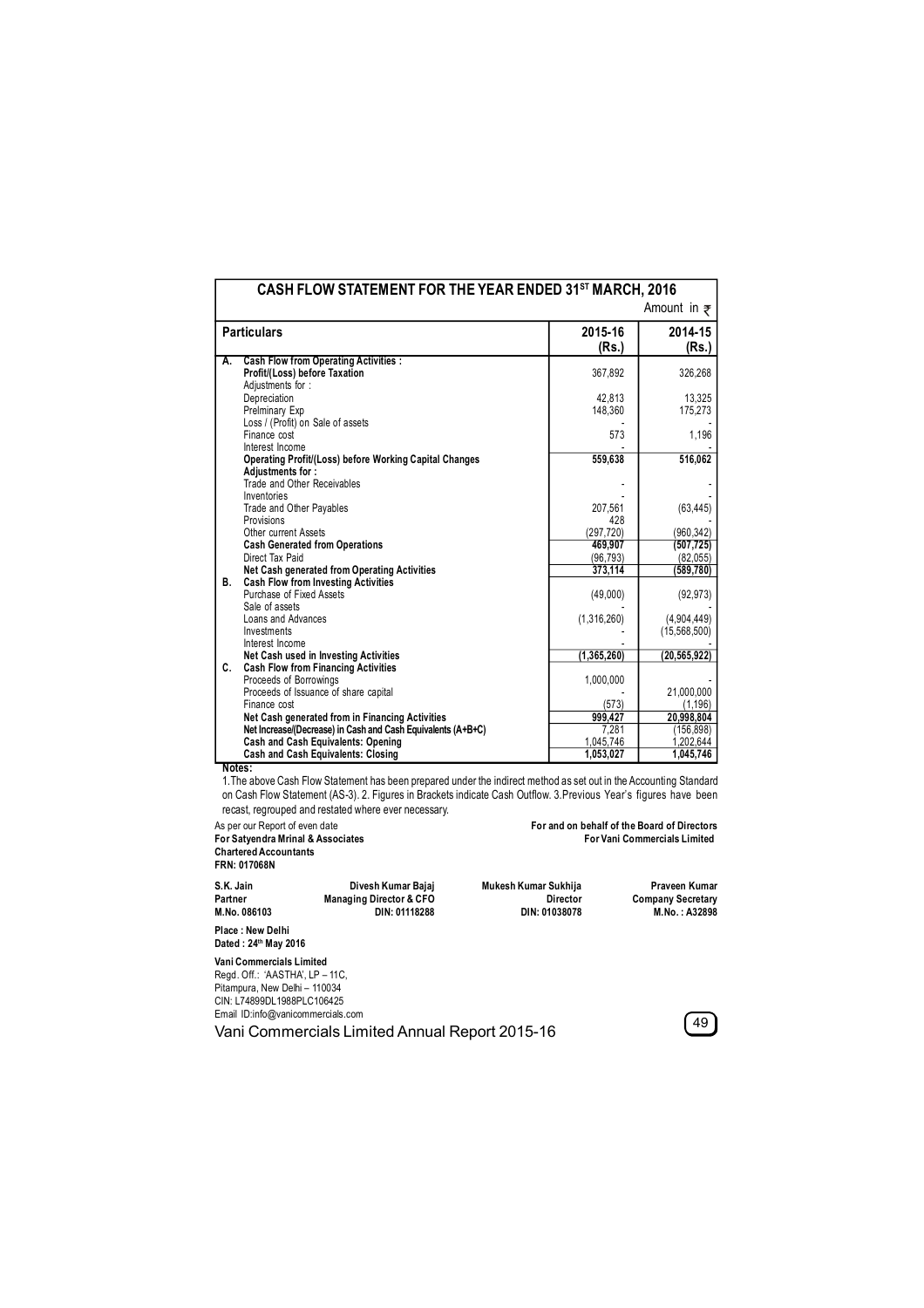### **Notes Forming Part of Financial Statements NOTE: 1**

#### **A. CORPORATE INFORMATION**

The company is a Non-banking Financial Company (NBFC) duly registered with Reserve Bank of India and is engaged in the business of NBFI.

#### **B. SIGNIFICANT ACCOUNTING POLICIES :**

#### **1. BASIS OF PREPARATION**

The accompanying financial statements have been prepared and presented as a going concern, under historical cost convention, on the accrual basis of accounting unless otherwise stated in accordance with the generally accepted accounting principles in India (Indian GAAP) and comply with the Accounting Standards specified under Section 133 of the Companies Act, 2013 (The Act), read together with paragraph 7 of the Companies (Accounts) Rules, 2014 and relevant provision of the Companies Act, 2013.

The accounting policies have been consistently applied by the Company and are consistent with those used in the previous year.

All assets and liabilities have been classified as current or non-current as per the Company's normal operating cycle, and other criteria set out in the Schedule III of the Companies Act, 2013. Based on the nature of products and the time between the acquisition of assets for processing and their realisation in cash and cash equivalents, the Company has ascertained its operating cycle as up to twelve months for the purpose of current/non-current classification of assets and liabilities.

## **2. USE OF ESTIMATES**

The preparation of financial statements in conformity with Indian GAAP requires the management to make judgements, estimates and assumptions that affect the reported amounts of revenues, expenses, assets and liabilities, and disclosure of contingent liabilities, at the end of the reporting period. Although, these estimates are based on the management's best knowledge of current events and actions, uncertainty about these assumptions and estimates could result in the outcomes requiring a material adjustment to the carrying amounts of assets or liabilities in future periods.

Significant estimates used by the management in the preparation of these financial statements include the useful life of fixed assets and intangible assets and provisions for doubtful debts/advances. Difference, if any, between the actual results and estimates are recognized in the period in which the results are known/ materialized.

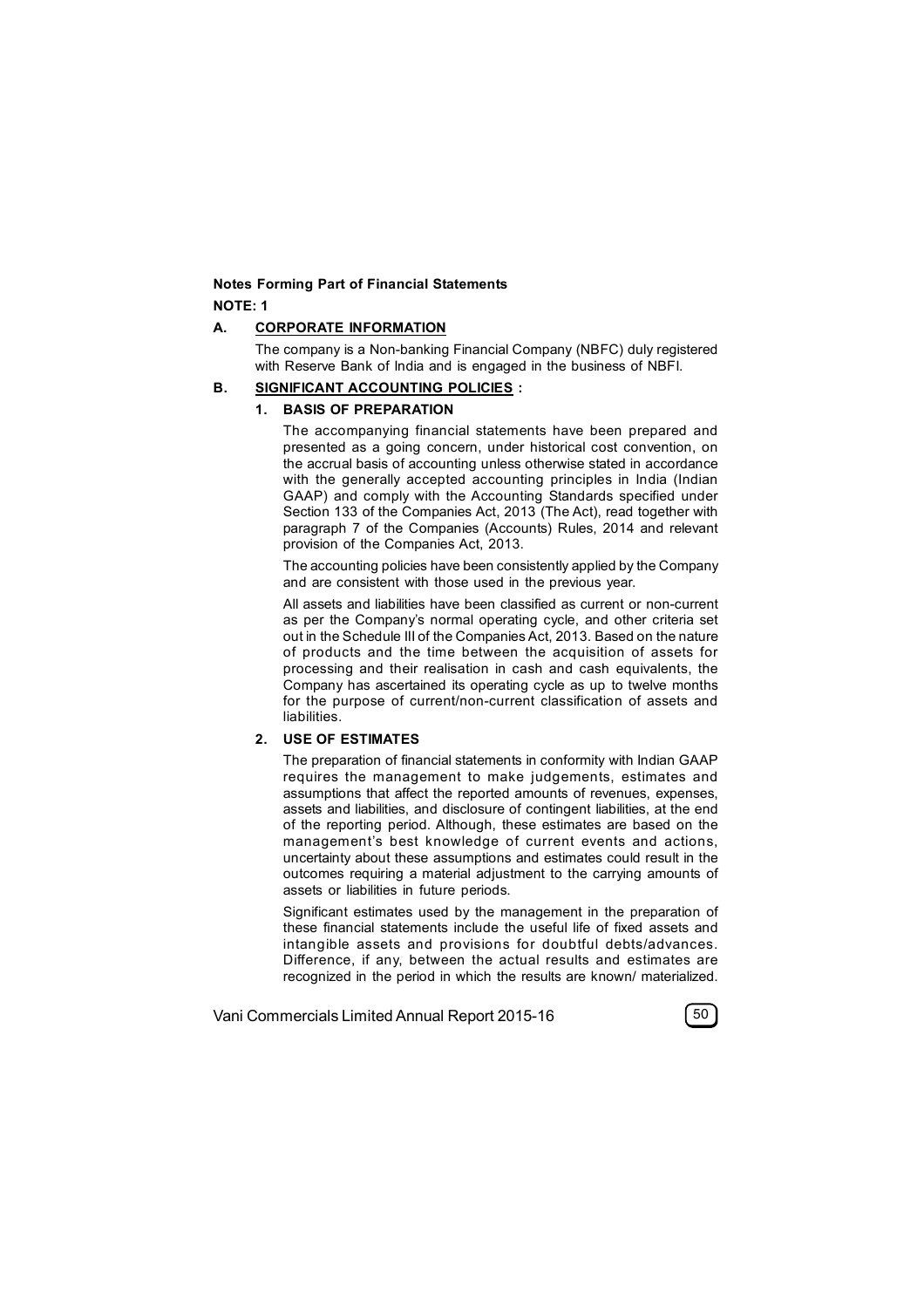#### **3. PROVISIONS FOR STANDARD/NON PERFORMING ASSETS**

The Company makes provision for Finance receivables based on the prudential norms issued by the RBI relating to income recognition, asset classification and non-performing assets as early implemented by the Company.

The Company makes a provision on all outstanding standard assets as per the prudential norms/guidelines issued by the RBI.

#### **4. FIXED ASSETS AND DEPRECIATION**

Fixed assets are recorded at cost of acquisition and installation including freight, duties, levies less accumulated depreciation. Cost of acquisition includes rates, taxes, and any other directly attributable cost for bringing the asset to its working condition for intended use.

Depreciation on Tangible Fixed Assets is provided on Written Down Value method using the rates arrived at based on the useful lives as specified in the Schedule II of the Companies Act, 2013, or estimated by the management. The Company has used the following useful life to provide depreciation on its fixed assets.

| <b>Assets</b>                                                                                       | Useful Life as Prescribed by<br><b>Schedule II of the Companies</b><br>Act, 2013 |
|-----------------------------------------------------------------------------------------------------|----------------------------------------------------------------------------------|
| <b>Factory Building</b>                                                                             | 30 years                                                                         |
| Plant & Machinery (other than<br>continuous process plant not<br>covered under specific industries) | 15 years                                                                         |
| Furniture & Fittings                                                                                | 10 years                                                                         |
| Motor Cycles, scooters and<br>other mopeds                                                          | 10 years                                                                         |
| Vehicles (Motor Cars)                                                                               | 8 years                                                                          |
| <b>Office Equipments</b>                                                                            | 5 years                                                                          |
| Computer, printers & data<br>processing units                                                       | 3 years                                                                          |
| Electrical Installations                                                                            | 10 years                                                                         |

**A: Assets where useful life is same as Schedule II**

#### **B: Assets where useful life differ from Schedule II**

Fixed Assets, individually costing less than Rupees five thousand, are fully depreciated in the year of purchase.

#### **C. Depreciation**

Depreciation on the Fixed Assets added/disposed off/discarded during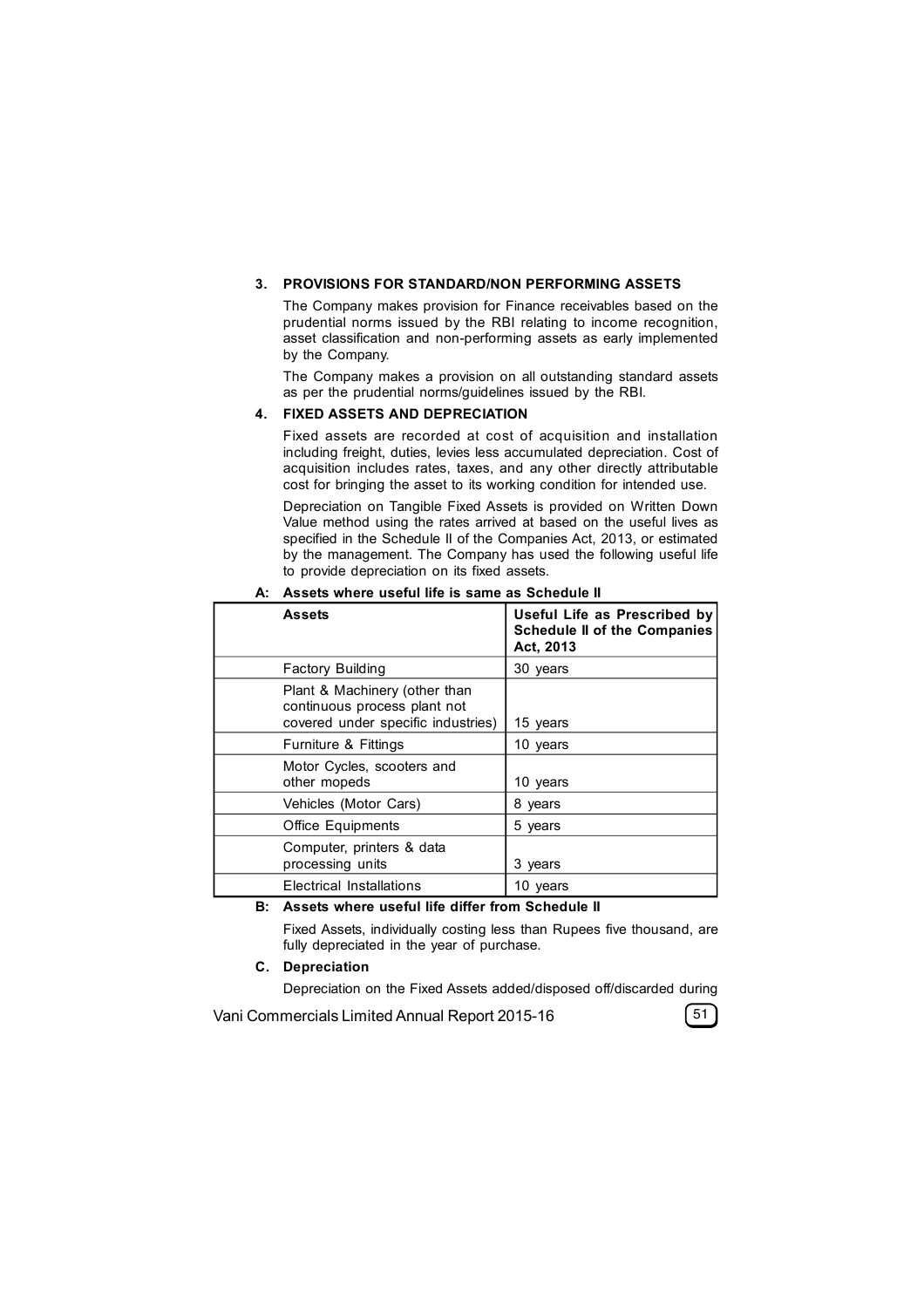the year is provided on pro-rata basis with reference to the date of addition/disposal/discarding and in the case of capitalisation of any asset, depreciation is charged from the date the same is ready/put to use to the Statement of Profit and Loss.

#### **5. INTANGIBLE ASSETS AND AMORTISATION**

Intangible Assets are stated at acquisition cost, net of accumulated amortisation and accumulated impairment losses, if any. Intangible assets are amortised on a straight-line basis over their estimated useful lives.

The Company amortises miscellaneous expenditure representing the Company's formation expenses over a period of 5 years. Further, the cost of Direct Listing of Equity Shares on BSE Limited has also been included in the same.

#### **6. BORROWING COSTS**

Borrowing Costs attributable to acquisition and construction of qualifying assets are capitalised as a part of the cost of such assets up to the date when such assets are ready for its intended use. Other borrowing costs are charged to the Statement of Profit and Loss in the period in which they are incurred.

#### **7. TRANSLATION OF FOREIGN CURRENCY ITEMS**

The Company has not dealt with any foreign currency transaction during the Financial Year.

#### **8. INVESTMENTS**

Investments, which are readily realisable and intended to be held for not more than one year from the date on which such investments are made, are classified as current investments. All other investments are classified as long-term investments.

Investments are recorded at cost on the date of purchase, which include acquisition charges such as brokerage, stamp duty, taxes, etc. Current Investments are stated at lower of cost and net realisable value. Long-term investments are stated at cost after deducting provisions made, if any, for other than temporary diminution in the value.

#### **9. REVENUE RECOGNITION**

Revenue is recognised to the extent that it is probable that the economic benefits will flow to the Company and can be reliably measured.

Interest income is recognized on a time proportion basis taking into account the amount outstanding and the rate applicable.

Dividend income on investments is accounted for on receipt of the same.

All expenses and income to the extent considered payable and receivable respectively unless specifically stated be otherwise, are accounted for on mercantile basis.

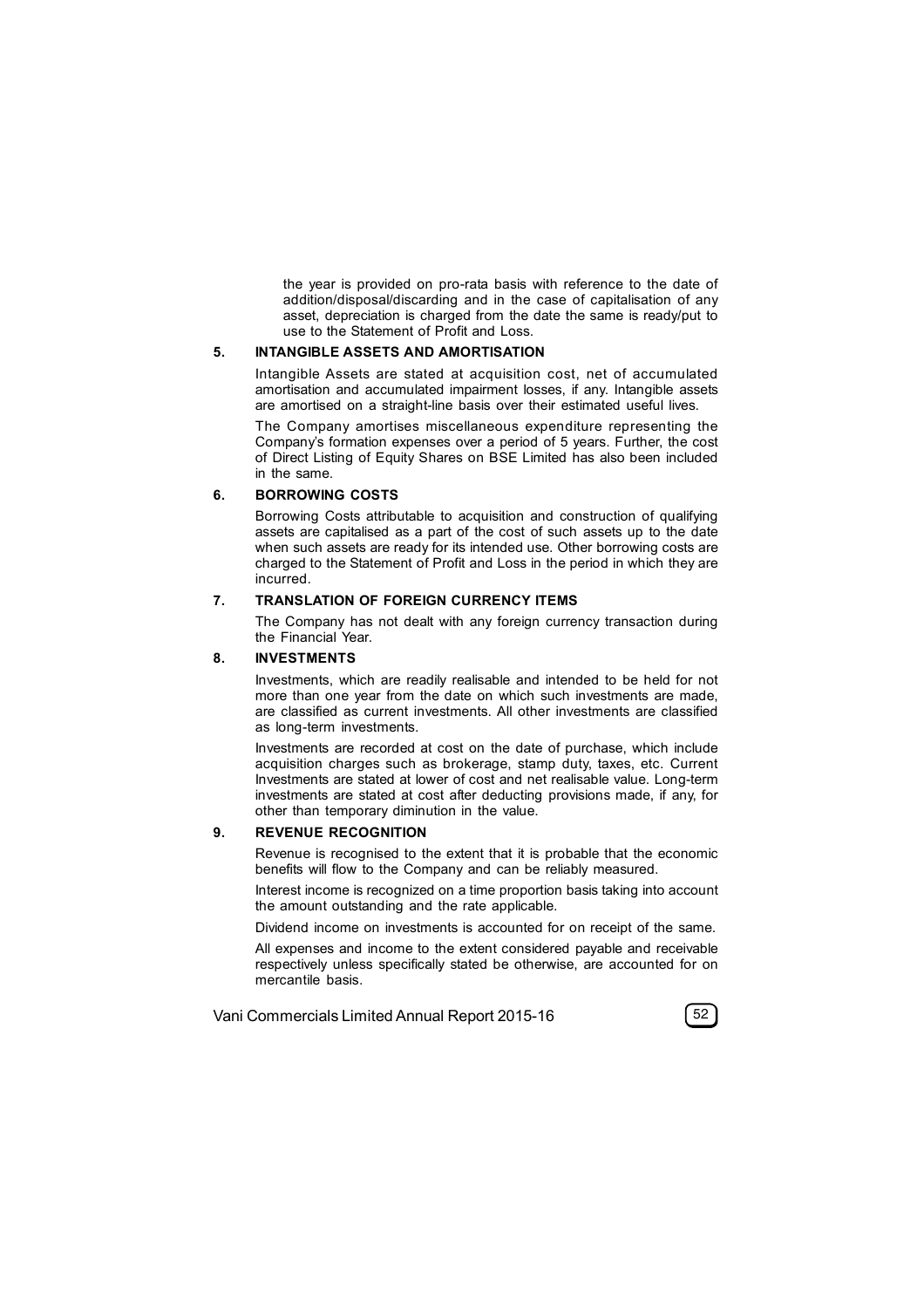#### **10. RETIREMENT AND OTHER EMPLOYEE BENEFITS**

#### **(a) Provident Fund**

Provision of Provident Fund is not applicable to the Company.

### **(b) Gratuity**

No provision for gratuity has been made as there is no amount due towards Gratuity payable.

#### **(c) Compensated Leaves**

Unutilized leave of staff lapses as at the year end and is not encashable. Accordingly, no provision is made for compensated Leaves.

### **11. TAXATION**

Tax expense comprises of current and deferred tax.

### **Current Tax**

Provision for current tax is made after taking into consideration benefits admissible under the provisions of the Income-tax Act, 1961. Minimum Alternative Tax (MAT) credit is recognized where there is convincing evidence that the same can be utilized in future.

Current tax assets and current tax liabilities are offset when there is a legally enforceable right to set off the recognized amounts and there is an intention to settle the asset and the liability on a net basis.

#### **Deferred Tax**

The deferred tax for timing differences between the book and tax profits for the year is accounted for, using the tax rates and laws that have been substantively enacted as of the Balance Sheet date. Deferred tax assets arising from timing differences are recognised to the extent there is reasonable certainty that these would be realised in future.

The carrying amount of deferred tax assets are reviewed at each Balance Sheet date. The Company writes down the carrying amount of a deferred tax asset to the extent that it is no longer reasonably certain, that sufficient future taxable income will be available against which deferred tax asset can be realised. Any such write-down is reversed to the extent that it becomes reasonably certain, that sufficient future taxable income will be available.

In case of unabsorbed losses and unabsorbed depreciation, all deferred tax assets are recognised only if there is virtual certainty supported by convincing evidence that they can be realised against future taxable profit. At each Balance Sheet date, the Company reassesses the unrecognised deferred tax assets.

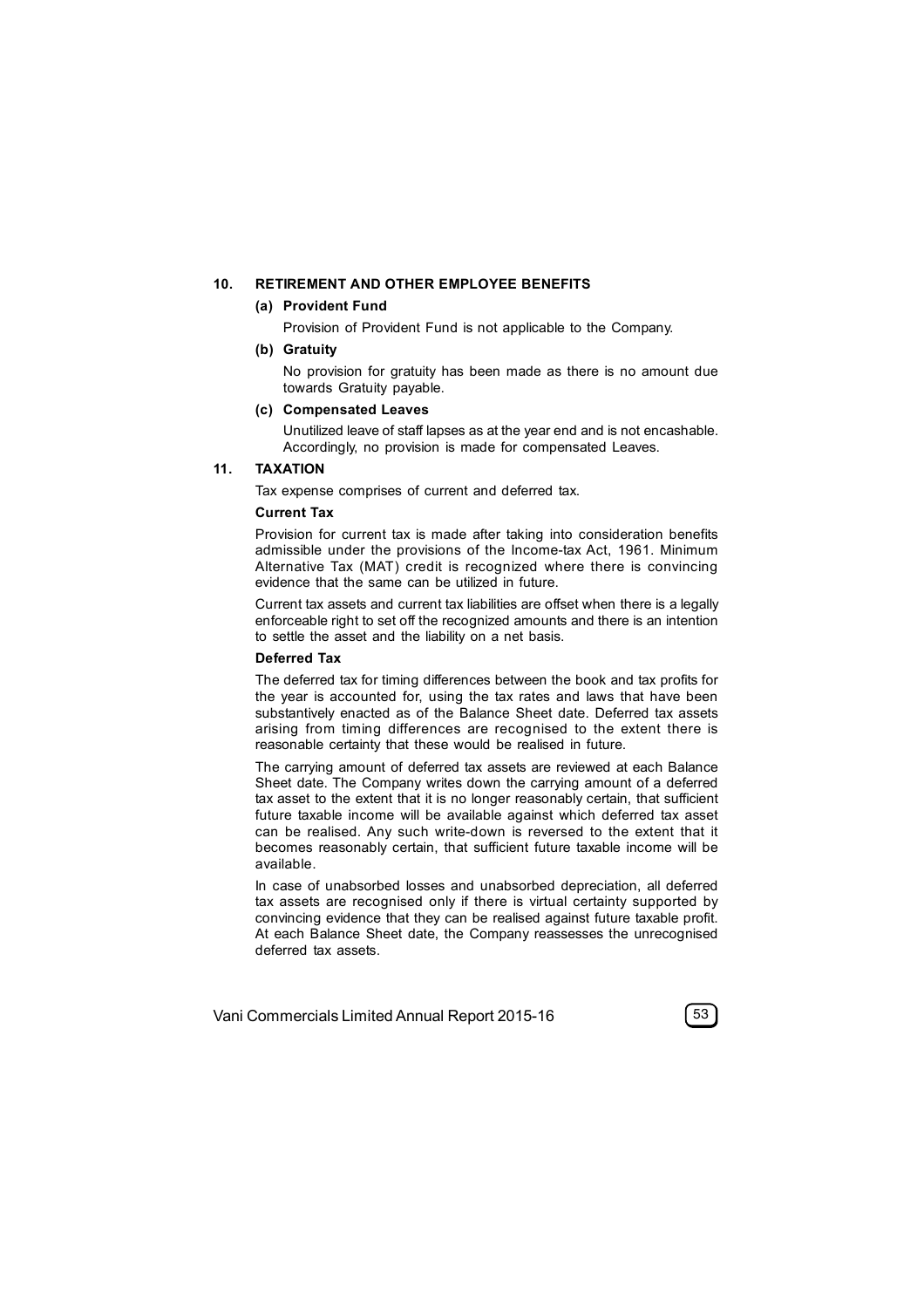#### **12. CASH FLOW STATEMENT**

Cash flows are reported using the indirect method, whereby the net profit before tax is adjusted for the effects of transactions of a non-cash nature, any deferrals or accruals of past or future operating cash receipts or payments and item of income or expenses associated with investing or financing cash flows. The cash flows from operating, investing and financing activities of the Company are segregated.

#### **13. EARNINGS PER SHARE**

Basic earnings per share are calculated by dividing the net profit for the year attributable to equity shareholders (after deducting preference dividends and attributable taxes, if any) by the weighted-average number of equity shares outstanding during the period. The weighted-average number of equity shares outstanding during the period and for all periods presented is adjusted for events such as bonus issue; bonus element in a rights issue to existing shareholders; share split; and reverse share split (consolidation of shares) that have changed the number of equity shares outstanding, without a corresponding change in resources.

For the purpose of calculating diluted earnings per share, the net profit or loss for the year attributable to equity shareholders and the weightedaverage number of shares outstanding during the period are adjusted for the effects of all dilutive potential equity shares.

#### **14. CONTINGENT LIABILITIES AND PROVISIONS**

Contingent Liabilities are possible but not probable obligations as on Balance Sheet date, based on the available evidence.

Provisions are recognised when there is a present obligation as a result of past events, and it is probable that an outflow of resources will be required to settle the obligation, in respect of which a reliable estimate can be made.

Provisions are not discounted to its present value and are determined based on best estimate required to settle the obligation at the Balance Sheet date.

#### **C. OTHER SIGNIFICANT NOTES :**

- 1. There are no dues to micro and small-scale enterprises as per The Micro, Small and Medium Enterprises Development Act, 2006 based on information available with the Company.
- 2. The management has confirmed that adequate provisions have been made for all the known and determined liabilities and the same is not in excess of the amounts reasonably required.
- 3. No expenses have been admitted other than those reflected in financial **Statements**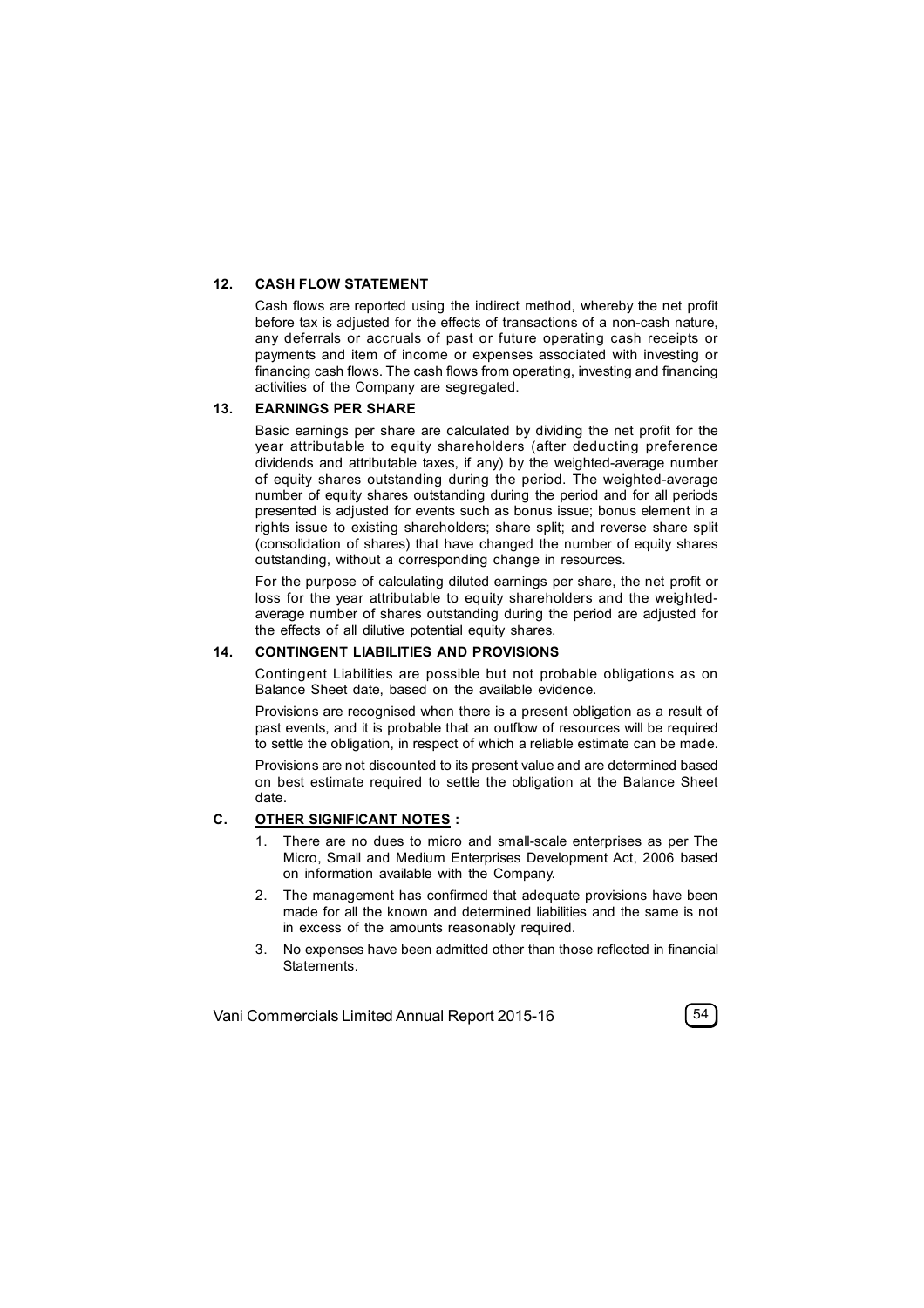### **VANI COMMERCIALS LIMITED**

Regd. Off : 'AASTHA' LP-11C PITAMPURA, NEW DELHI-110034

#### **Notes on Finacial Statements for the Year ended 31st March 2016**

Previous year figures have been regrouped/re-calssified, wherever necessary to conform to current year presentation .

### **2. SHARE CAPITAL**

| <b>Share Capital</b>                                                             | 31.03.2016    |               | 31.03.2015    |               |
|----------------------------------------------------------------------------------|---------------|---------------|---------------|---------------|
|                                                                                  | <b>Number</b> | Amount        | <b>Number</b> | Amount        |
| Authorised<br>Equity Shares of Rs.10/- each                                      | 5,050,000     | 50,500,000.00 | 5,050,000     | 50,500,000.00 |
| Issued<br>Equity Shares of Rs.10/- each                                          | 4,119,800     | 41,198,000.00 | 4,119,800     | 41,198,000.00 |
| Subscribed & Paid up<br>Equity Shares of Rs.10/- each fully paid                 | 4,119,800     | 41.198.000.00 | 4.119.800     | 41.198.000.00 |
| Subscribed but not fully Paid up<br>Equity Shares of Rs.10/- each not fully paid | 4.119.800     | 41.198.000.00 | 4.119.800     | 41,198,000.00 |
| Total                                                                            | 4.119.800     | 41.198.000.00 | 4.119.800     | 41.198.000.00 |

2.2. The reconciliation of the number of shares outstanding is set our below :-

| <b>Particulars</b>                                                               | <b>Equity Shares</b> |            |
|----------------------------------------------------------------------------------|----------------------|------------|
|                                                                                  | <b>Number</b>        | Amount     |
| Shares outstanding at the beginning of the year<br>Shares Issued during the year | 4,119,800            | 41,198,000 |
| Shares bought back during the year<br>Shares outstanding at the end of the year  | 4,119,800            | 41.198.000 |

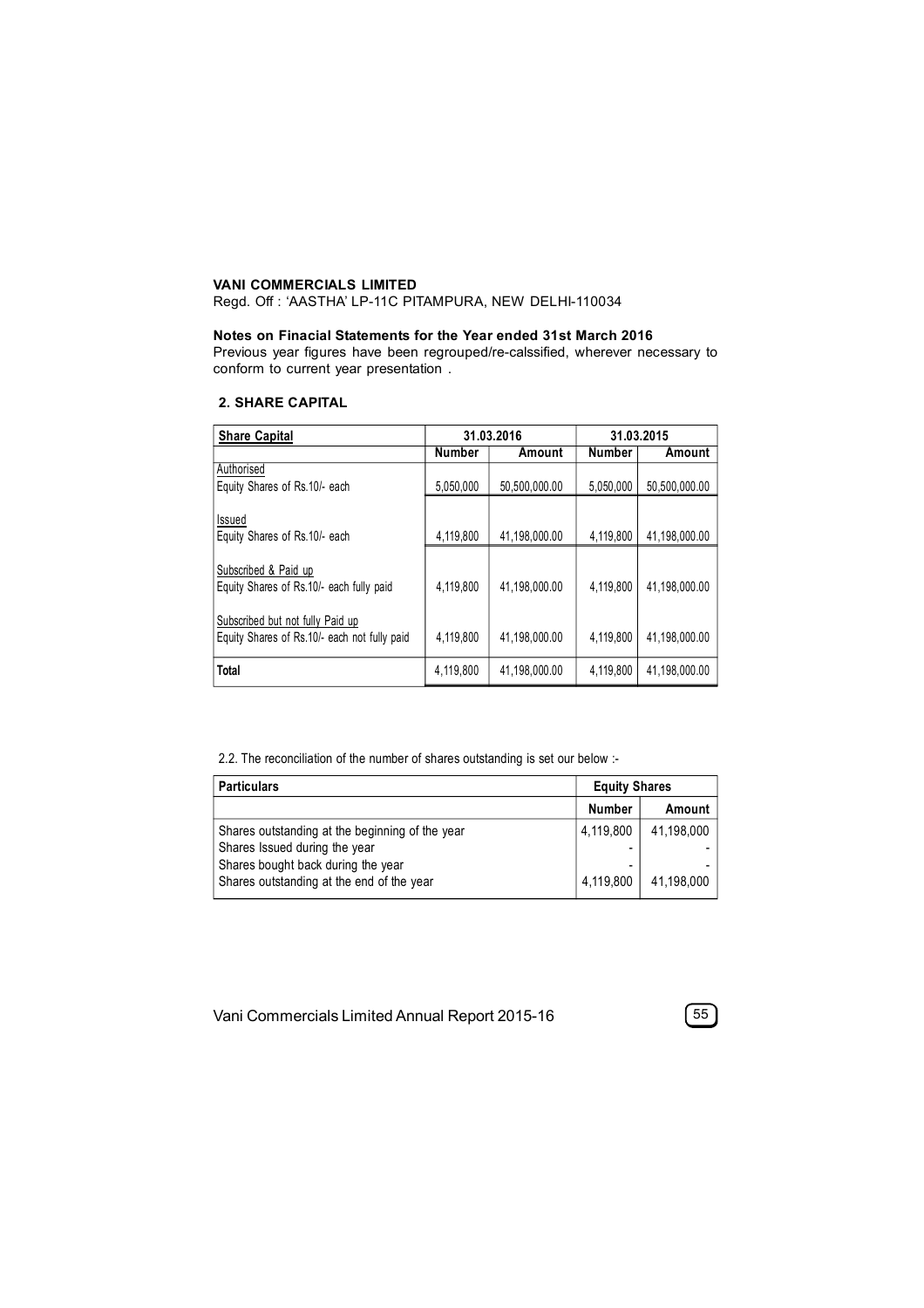2.3. The detail of shareholders holding more than 5% shares :-

| <b>NAME OF SHARE HOLDER</b>       | 31.03.2016             |                | 31.03.2015             |                |
|-----------------------------------|------------------------|----------------|------------------------|----------------|
|                                   | NO. OF                 | % OF           | NO. OF                 | % OF           |
|                                   | <b>SHARES HELD</b>     | <b>HOLDING</b> | <b>SHARES HELD</b>     | <b>HOLDING</b> |
| NAU NIDH FINANCE LIMITED<br>Total | 1,000,000<br>1,000,000 | 24%<br>24%     | 1,000,000<br>1,000,000 | 24%<br>24%     |

2.4 Change in capital for the period of 5 yrs immediately preceding the date as at which the Balance Sheet is prepared due to :-

| <b>Particulars</b>                            | Year (Aggregate No. of Shares) |         |         |          |          |
|-----------------------------------------------|--------------------------------|---------|---------|----------|----------|
|                                               | 31.3.12                        | 31.3.13 | 31.3.14 | 31.03.15 | 31.03.16 |
| <b>Equity Shares:</b>                         |                                |         |         |          |          |
| Fully paid up pursuant to contract(s) without |                                |         |         |          |          |
| payment being received in cash                |                                |         |         | ٠        |          |
| Fully paid up by way of bonus shares          |                                |         |         | ۰        |          |
| Shares bought back                            |                                |         |         |          |          |

2.5. Details of Unpaid calls : NIL (Prvs yr : NIL)

| Unpaid Calls        | Amount                   |
|---------------------|--------------------------|
| <b>By Directors</b> | -                        |
| By Officers         | $\overline{\phantom{0}}$ |

2.6. The company do not have any preference share capital

2.7. All equity shares of the company rank parri passu with regards to the rights, preferences & restrictions attaching them.

2.8. Forfeited shares (amount originally paid up) : NIL

2.9. The company does not have any holding company.

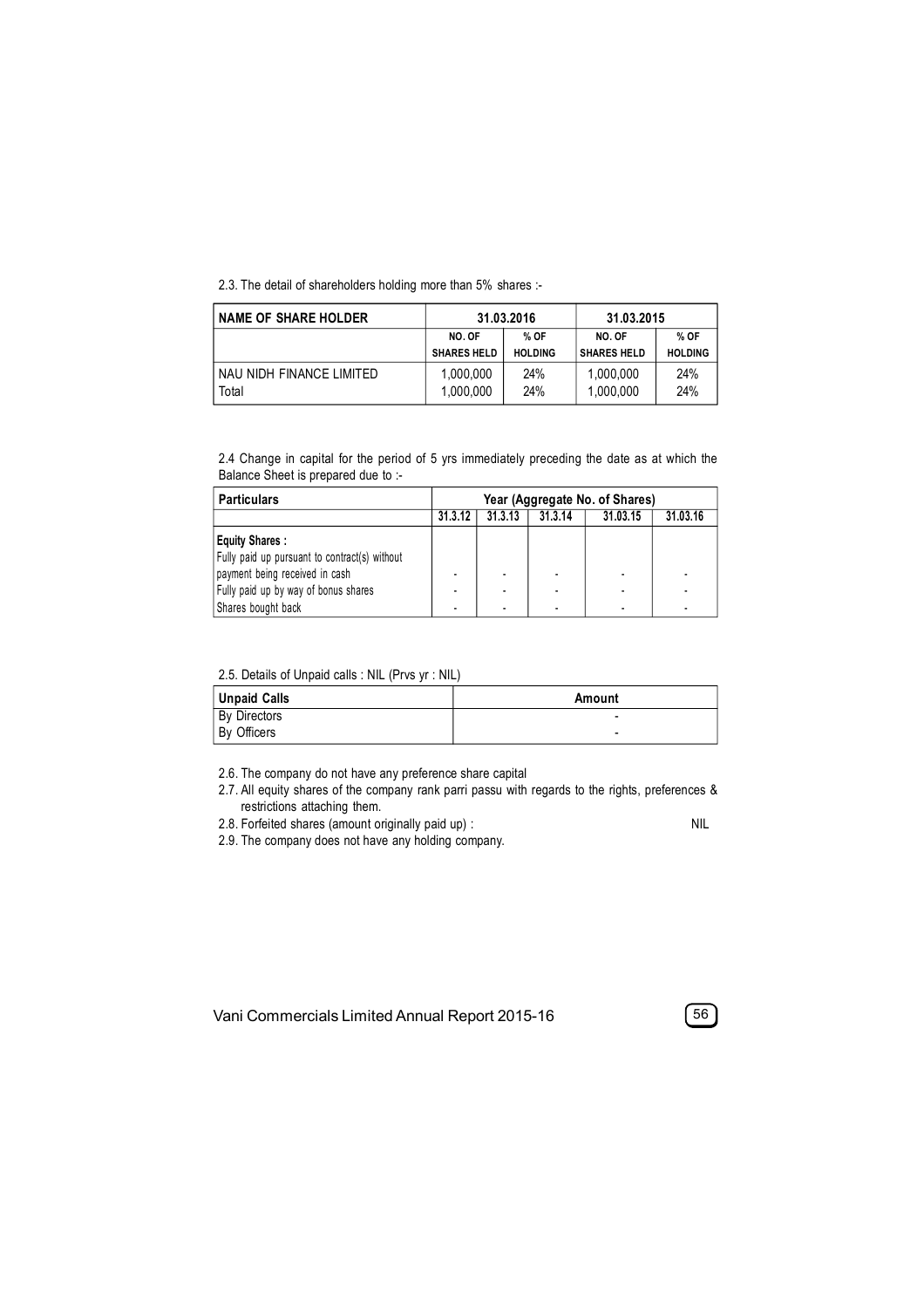## **3. RESERVES & SURPLUS**

| <b>Particulars</b>                             | 31.03.2016    | 31.03.2015   |
|------------------------------------------------|---------------|--------------|
|                                                | Amount        | Amount       |
| A. Securities Premium Account                  |               |              |
| <b>B.</b> Capital Reserve                      |               |              |
| C. Special Reserve (NBFC)                      |               |              |
| Opening Balance                                | 106,160.00    | 89.749.60    |
| Add: additions during the year                 | 44.002.00     | 16,410.40    |
| Closing Balance                                | 150,162.00    | 106,160.00   |
| D. Surplus                                     |               |              |
| Opening balance                                | (258, 744.00) | (485,060.00) |
| (+) Net Profit/(Net Loss) For the current year | 220.008.00    | 242.727.00   |
| (+) Transfer from Reserves                     |               |              |
| (-) Proposed Dividends/Interim Dividends       |               |              |
| (-) prov for tax for prvs years                |               |              |
| (-) Transfer to Reserves : special reserve     | (44,002.00)   | (16,411.00)  |
| Closing Balance                                | (82,738.00)   | (258,744.00) |
| Total                                          | 67.424.00     | (152,584.00) |

## **4. LONG TERM BORROWINGS**

| <b>Particulars</b>                                                                                                                                   | 31.3.20.16<br><b>Non Current</b><br>Amount | 31.3.2016<br>Current<br>Amount | 31.3.2015<br><b>Non Current</b><br>Amount | 31.3.2015<br>Current<br>Amount |
|------------------------------------------------------------------------------------------------------------------------------------------------------|--------------------------------------------|--------------------------------|-------------------------------------------|--------------------------------|
| A.Secured                                                                                                                                            |                                            |                                |                                           |                                |
| <b>B.Unsecured</b><br>Term Loans - banks<br>a.<br>- other parties<br>Loans and advances from related parties<br>b.<br>Other loans and advances<br>C. | 1,000,000.00                               |                                |                                           |                                |
| <b>Total B</b>                                                                                                                                       | 1,000,000.00                               |                                |                                           |                                |
| In case of continuing default as on the balance sheet date in repayment of loans and interest with respect to above                                  |                                            |                                |                                           |                                |
| 1. Period of default<br>2. Amount<br>Total Long Term Borrowings (A+B)                                                                                | 1,000,000.00                               |                                |                                           |                                |

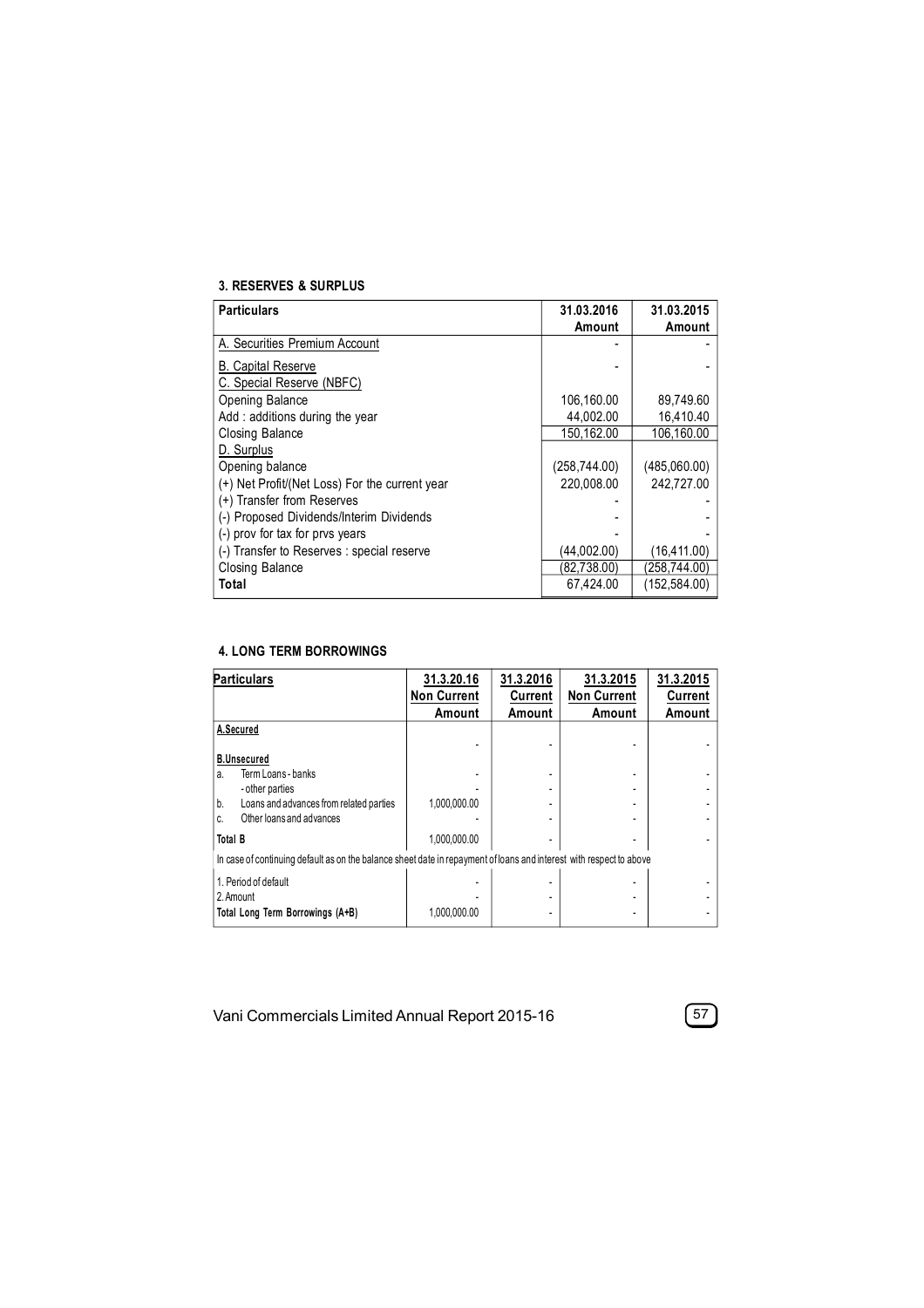4.1. Loans and advances from related parties : Includes Unsecured loan taken from Directors of the company

# **5. DEFERRED TAX LIABILITY (Net)**

|    | <b>Particulars</b>                                          | 31.03.2016<br>Amount | 31.03.2015<br>Amount |
|----|-------------------------------------------------------------|----------------------|----------------------|
| a. | <b>Deferred Tax Liability</b>                               |                      |                      |
| b. | <b>Related to Fixed Assets</b><br><b>Deferred Tax Asset</b> | 1.095.00             | 1,486.00             |
|    | Disallowances under Income Tax Act, 1961                    |                      |                      |
|    | Total                                                       | 1,095.00             | 1,486.00             |

## **6. LONG TERM PROVISIONS**

| <b>Particulars</b>                                                                                                                                                            | 31.03.2016<br>Amount   | 31.03.2015<br>Amount |
|-------------------------------------------------------------------------------------------------------------------------------------------------------------------------------|------------------------|----------------------|
| (a) Provision for employee benefits<br><b>Others</b><br>(b)<br>Provision for standard assets of NBFCs<br>Opening Balance<br>Add: additions during the year<br>Closing Balance | 51,482.00<br>51,482.00 |                      |
| Total                                                                                                                                                                         | 51,482.00              |                      |

### **7. TRADE PAYABLES**

|    | <b>Particulars</b>              | 31.03.2016<br>Amount                      | 31.03.2015<br>Amount |
|----|---------------------------------|-------------------------------------------|----------------------|
| a. | <b>Trade Payables</b><br>Others | 45.000.00<br>$\qquad \qquad \blacksquare$ | 40,000.00            |
|    | Total                           | 45,000.00                                 | 40,000.00            |

### **8. OTHER CURRENT LIABILITIES**

|            | <b>Particulars</b>                                       | 31.03.2016<br>Amount                   | 31.03.2015<br>Amount |
|------------|----------------------------------------------------------|----------------------------------------|----------------------|
| (a)<br>(b) | Current maturities of long-term debt<br>Other payables * | $\overline{\phantom{0}}$<br>869.468.00 | 666.907.00           |
|            | Total                                                    | 869,468.00                             | 666,907.00           |

\* Includes statutory dues, security deposit and advance from customers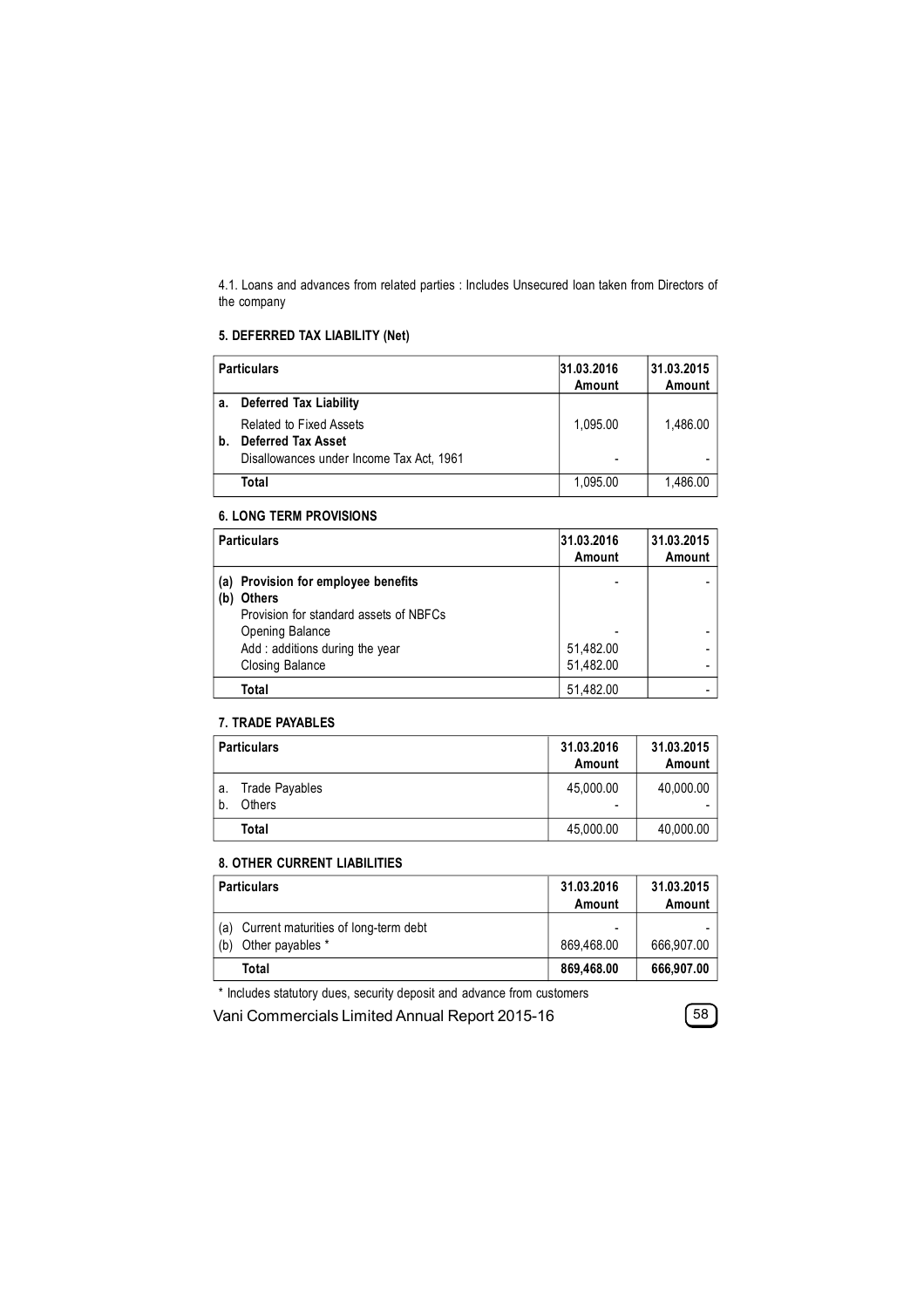# **9. SHORT TERM PROVISIONS**

| ∣ Particulars                                                        | 31.03.2016<br>Amount | 31.03.2015<br>Amount |
|----------------------------------------------------------------------|----------------------|----------------------|
| Provision for employee benefits<br>(a)<br>Others (Audit fees)<br>(b) | -<br>45.166.00       | 44.738.00            |
|                                                                      |                      |                      |
| Total                                                                | 45.166.00            | 44.738.00            |

## **10. FIXED ASSETS**

|                                                         | Gross Block |                            |                     |          |            | <b>Accumulated Depreciation</b> |           |                  |                | <b>Net Block</b> |           |           |         |
|---------------------------------------------------------|-------------|----------------------------|---------------------|----------|------------|---------------------------------|-----------|------------------|----------------|------------------|-----------|-----------|---------|
| Particulars                                             |             | <b>Balancel Additions/</b> | Acquired   Revalua- |          | Balance    | Balance                         | Depre-    | Adjust-          | On             | balance          | Balance   | Balance   | Rate    |
|                                                         |             | as at (Disposals)          | through             | tions    | as at      | as at                           | ciation   | ment due         | dis-           | as at            | as at     | as at     | of      |
|                                                         | 1/4/15      |                            | business            | (impair- | 31/3/16    | 1/4/15                          | for the   | to reval- posals |                | 31/3/16          | 31/3/16   | 31/3/15   | Depre   |
|                                                         |             |                            | combin-             | ments)   |            |                                 | Year      | uations          |                |                  |           |           | ciation |
|                                                         |             |                            | nations             |          |            |                                 |           |                  |                |                  |           |           |         |
| <b>Tangible Assets</b><br>Α<br>OWNASSETS:               |             |                            |                     |          |            |                                 |           |                  |                |                  |           |           |         |
| Land                                                    |             |                            |                     |          |            |                                 |           |                  |                |                  |           |           |         |
| <b>Buildings</b>                                        |             |                            |                     |          |            |                                 |           |                  |                |                  |           |           | 10%     |
| Plant and Equipment                                     |             |                            |                     |          |            |                                 |           |                  |                |                  |           |           | 13.91%  |
| Furniture and Fixtures                                  |             |                            |                     |          |            |                                 |           |                  |                |                  |           |           | 18.10%  |
| Vehicles                                                | 43.373.00   |                            |                     |          | 43.373.00  | 2.768.00                        | 10,535.00 |                  | ä,             | 13.303.00        | 30,070.00 | 40.605.00 | 25.89%  |
| Office equipment                                        |             |                            |                     |          |            |                                 |           |                  | ä,             |                  |           |           |         |
| Computers                                               | 49.600.00   | 49.000.00                  |                     |          | 98.600.00  | 10.557.00                       | 32.278.00 |                  | ٠              | 42.835.00        | 55.765.00 | 39.043.00 | 40%     |
| Others (specify nature)                                 |             |                            |                     |          |            |                                 |           |                  |                |                  |           |           |         |
| Sub-Total                                               | 92,973.00   | 49.000.00                  |                     | ä,       | 141.973.00 | 13,325.00                       | 42,813.00 |                  | l              | 56.138.00        | 85.835.00 | 79,648.00 |         |
| LEASEDASSETS:                                           |             |                            |                     |          |            |                                 |           |                  |                |                  |           |           |         |
| Plant and Equipment                                     |             |                            |                     |          |            |                                 |           |                  |                |                  |           |           |         |
| Others (specify nature)                                 |             |                            |                     |          |            |                                 |           |                  |                |                  |           |           |         |
| Sub-Total                                               |             |                            |                     |          |            |                                 |           |                  | ä,             |                  |           |           |         |
| Total A                                                 | 92,973.00   | 49.000.00                  |                     | ä,       | 141,973.00 | 13,325.00                       | 42,813.00 | ٠                | $\blacksquare$ | 56,138.00        | 85,835.00 | 79.648.00 |         |
| Intangible Assets<br>B                                  |             |                            |                     |          |            |                                 |           |                  |                |                  |           |           |         |
| Goodwill                                                |             |                            |                     |          |            |                                 |           |                  |                |                  |           |           |         |
| Others (specify nature)                                 |             |                            |                     |          |            |                                 |           |                  |                |                  |           |           |         |
| <b>Total B</b>                                          |             |                            | ÷.                  | ä,       |            | ä,                              |           |                  | ä,             |                  |           |           |         |
| Total A+B                                               | 92.973.00   | 49,000.00                  |                     | ä,       | 141.973.00 | 13.325.00                       | 42,813.00 |                  | ä,             | 56,138.00        | 85.835.00 | 79,648.00 |         |
| <b>PREVIOUS YEAR</b>                                    |             | 92,973.00                  |                     |          | 92.973.00  |                                 | 13,325.00 |                  |                | 13.325.00        | 79.648.00 |           |         |
| C Capital Work In Progress<br>D Intangible assets under |             |                            |                     |          |            |                                 |           |                  |                |                  |           |           |         |
| Development                                             |             |                            |                     |          |            |                                 |           |                  |                |                  |           |           |         |

Note : Depreciation on fixed assets has been provided as per WDV rates given in the Companies Act, 2 013.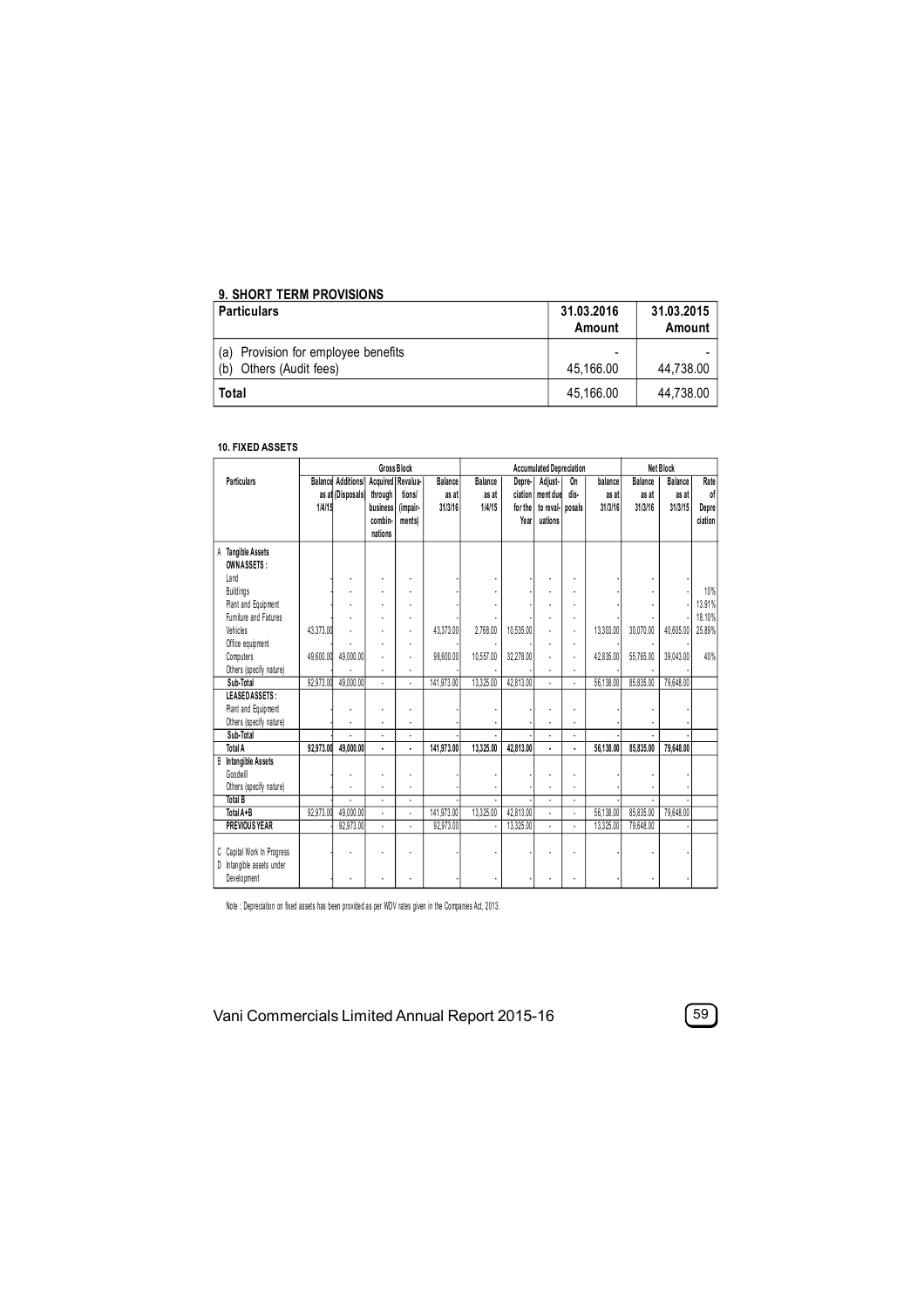## **11.NON CURRENT INVESTMENTS**

| <b>Particulars</b>                                         | 31.03.2016    | 31.03.2015    |
|------------------------------------------------------------|---------------|---------------|
|                                                            | Amount        | Amount        |
| Trade Investments (Refer A below)                          |               |               |
| <b>Investment Properties</b><br>(a)                        |               |               |
| Investment in Equity instruments<br>(b)                    | 19,568,500.00 | 19,568,500.00 |
| Other non-current investments<br>(c)                       |               |               |
| Total (A)                                                  | 19,568,500.00 | 19,568,500.00 |
| Other Investments (Refer B below)                          |               |               |
| (a) Other non-current investments                          |               |               |
| Total (B)                                                  |               |               |
| Grand Total $(A + B)$                                      | 19,568,500.00 | 19,568,500.00 |
| Less: Provision for dimunition in the value of Investments |               |               |
| Total                                                      | 19,568,500.00 | 19,568,500.00 |

| <b>Particulars</b>                                                                                             | 31.03.2016<br>Amount | 31.03.2015<br>Amount |
|----------------------------------------------------------------------------------------------------------------|----------------------|----------------------|
| Aggregate amount of quoted investments (Market value of<br>Rs. 1,53,75,250/- (Previous Year Rs. 1,53,89,228/-) | 19.568.500.00        | 19.568.500.00        |
| Aggregate amount of unquoted investments (Previous Year '                                                      | -                    |                      |

## **12. LONG TERM LOANS & ADVANCES**

(Unsecured and Considered Good)

| Particulars                                                       | 31.03.2016<br>Amount | 31.03.2015<br>Amount |
|-------------------------------------------------------------------|----------------------|----------------------|
| Loans and advances to related parties<br>Other loans and advances | 20.592.777.00        | 18.816.517.00        |
| Total                                                             | 20,592,777.00        | 18.816.517.00        |

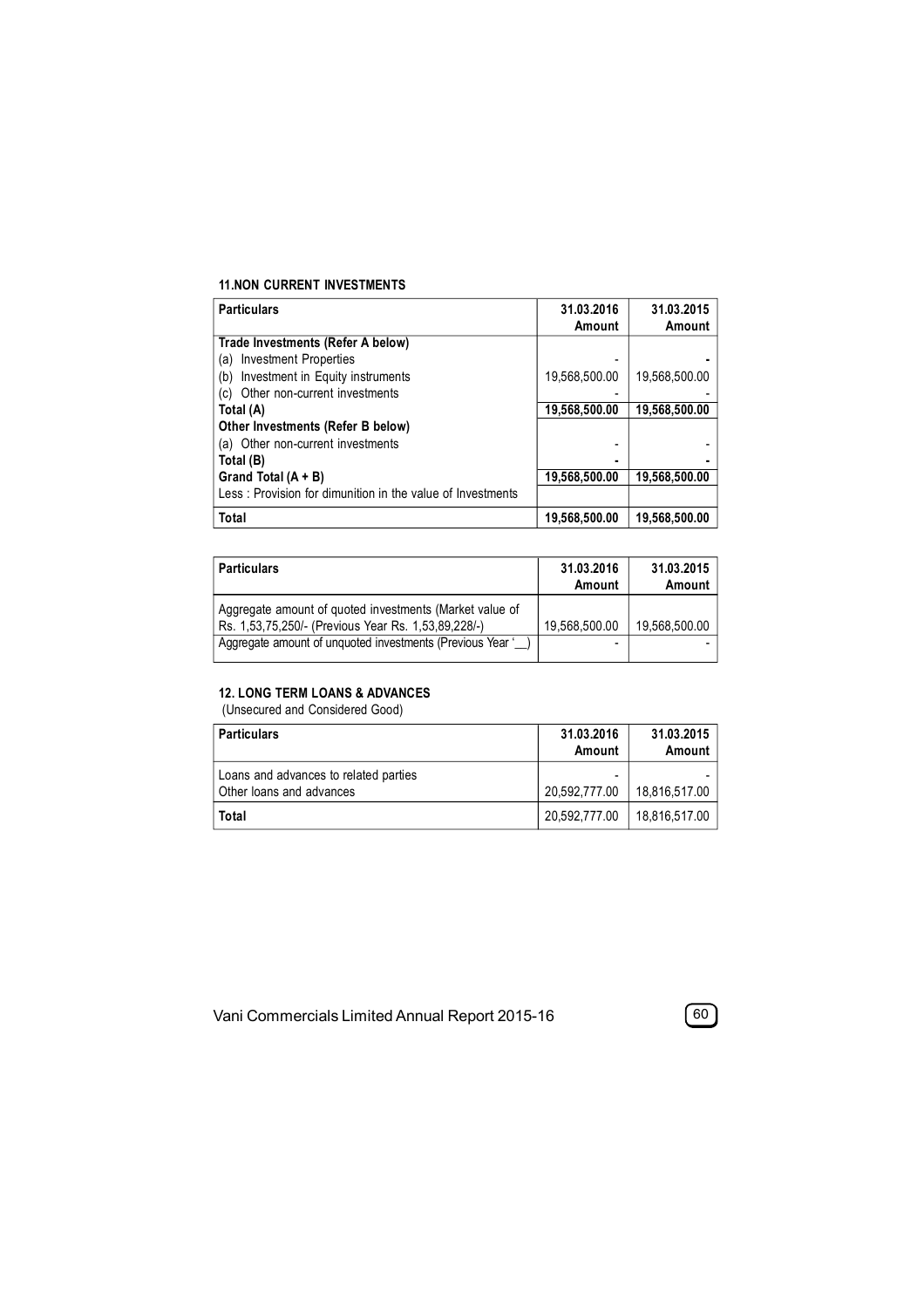## **12.1 Loans and advances due by directors / officers or any of their related party**

| <b>Particulars</b>                             | 31.03.2016<br>Amount | 31.03.2015<br>Amount |
|------------------------------------------------|----------------------|----------------------|
| Directors *<br>Other officers of the Company * |                      |                      |
| Firm in which director is a partner *          | -                    |                      |
| Private Company in which director is a member  | -                    |                      |
| Total                                          |                      |                      |

## **13. OTHER NON CURRENT ASSETS**

(Unsecured and Considered Good)

| Particulars                                                                                                                                                         | 31.03.2016<br>Amount | 31.03.2015<br>Amount |
|---------------------------------------------------------------------------------------------------------------------------------------------------------------------|----------------------|----------------------|
| Long term trade receivables (incld. trade receivables<br>on deferred credit terms)<br>Others (Preliminery Expenses to be Not w/off)<br>Debts due by related parties | 296,720.00           | 445.080.00           |
| Total                                                                                                                                                               | 296,720.00           | 445,080.00           |

## **13.1 Debts due by directors / officers or any of their related party**

| <b>Particulars</b>                                                       | 31.03.2016<br>Amount | 31.03.2015<br>Amount |
|--------------------------------------------------------------------------|----------------------|----------------------|
| Directors *                                                              |                      |                      |
| Other officers of the Company *<br>Firm in which director is a partner * |                      |                      |
| Private Company in which director is a member                            |                      |                      |
| Total                                                                    |                      |                      |

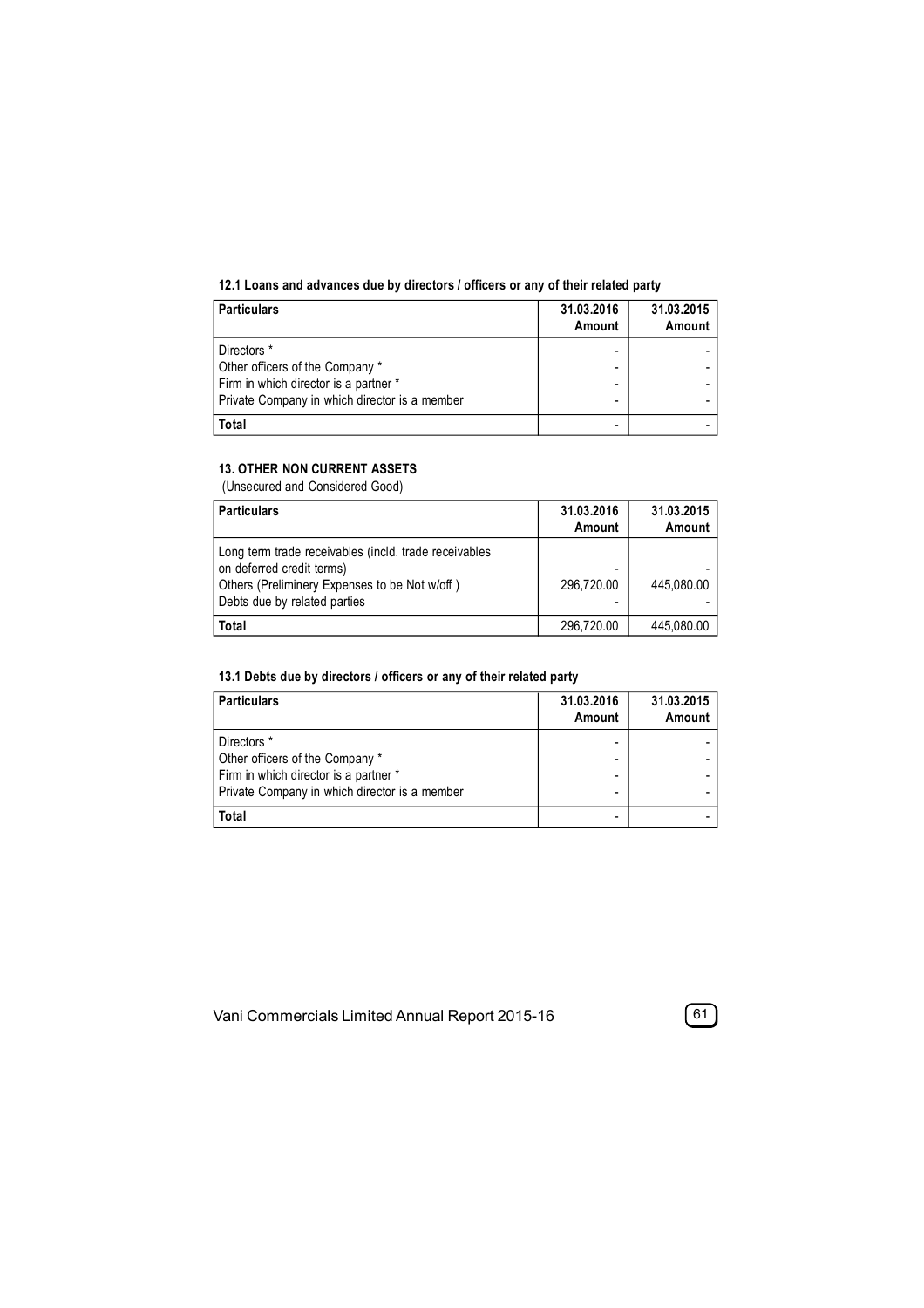### **14. CASH AND CASH EQUIVALENTS**

| <b>Particulars</b>       | 31.03.2016   | 31.03.2015   |
|--------------------------|--------------|--------------|
|                          | Amount       | Amount       |
| Balances with banks      | 752.309.00   | 322.926.00   |
| Cash in hand             | 102.718.00   | 722.820.00   |
| Others (Cheques in hand) | 198,000.00   |              |
| Total                    | 1,053,027.00 | 1,045,746.00 |

\*Deposits with banks include, deposit of Rs. NIL (Prev.Yr : Rs.NIL) with maturity of more than 12 months.

## **15. SHORT TERM LOANS & ADVANCES**

(Unsecured and Considered Good)

| <b>Particulars</b>                                                | 31.03.2016<br>Amount | 31.03.2015<br>Amount |
|-------------------------------------------------------------------|----------------------|----------------------|
| Loans and advances to related parties<br>Other loans and advances | 340.000.00           | 800.000.00           |
| Total                                                             | 340,000.00           | 800,000.00           |

## **15.1 Loans and advances due by directors / officers or any of their related party**

| <b>Particulars</b>                            | 31.03.2016<br>Amount     | 31.03.2015<br>Amount |
|-----------------------------------------------|--------------------------|----------------------|
| Directors *                                   |                          |                      |
| Other officers of the Company *               |                          |                      |
| Firm in which director is a partner *         | -                        |                      |
| Private Company in which director is a member | $\overline{\phantom{0}}$ |                      |
| Total                                         |                          |                      |

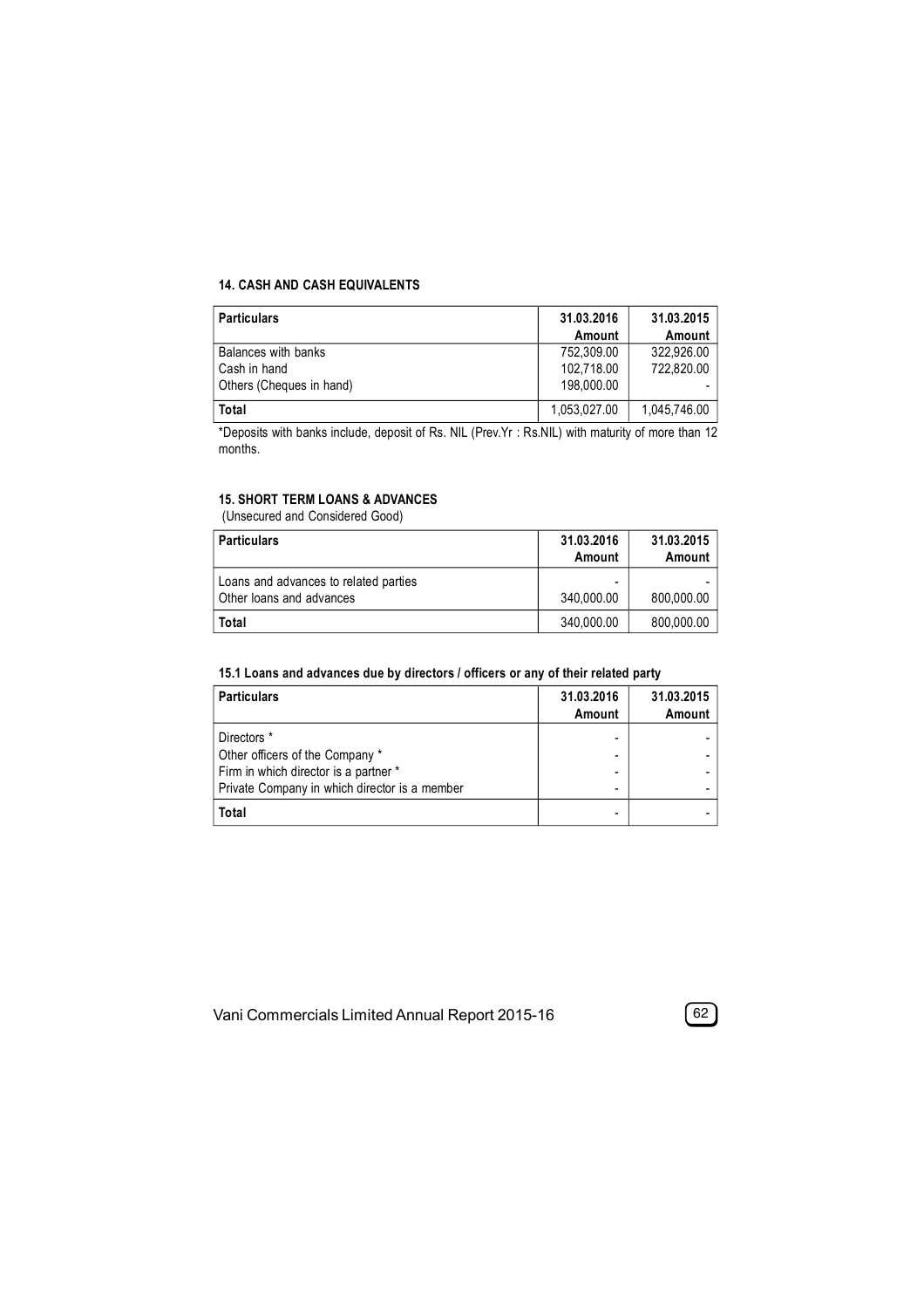#### **16. OTHER CURRENT ASSETS (specify nature)**

| <b>Particulars</b>                               | 31.03.2016<br>Amount | 31.03.2015<br>Amount |
|--------------------------------------------------|----------------------|----------------------|
| Interest Accrued on Investments / FDRs<br>Others | 1.340.776.00         | 1.043.056.00         |
| Total                                            | 1.340.776.00         | 1.043.056.00         |

17. Contingent liabilities and commitments (to the extent not provided for): NIL (Previous Year NIL)

- 18. The management confirms that adequate provisions have been made for all the known and determined liabilities and the same is not in excess of the amounts reasonably required.
- 19. No expenses have been admitted other than those reflected in financial Statements.
- 20. Disclosure as to relisable value :

In the opinion of the Board, all assets other than fixed assets and non current investments, have a realisable value in the ordinary course of business which is not different from the amount at which it is stated, except as stated below:

| Name of Assets | Realisable Value | Value in Balance Sheet | <b>Opinion of Board</b> |
|----------------|------------------|------------------------|-------------------------|
|                |                  | <b>NIL</b>             |                         |

21. The balances of sundry creditors, sundry debtors and other parties are subject to confirmation.

- 22. The Company has no subsidiaries.
- 23. During the year under reference the Company did not have any employee(s) drawing remuneration equal to or more than the prescribed limits.
- 24. As per prudential Norms for Income Recognition issued by RBI for NBFC's assets have been duly classified into the category of Non-Performing assets and others. However, there are no non-performing assets/assets doubtful of recovery as on the date of Balance Sheet.

#### **25. REVENUE FROM OPERATIONS**

| Particulars                           | 2015-16<br>Amount | 2014-15<br>Amount |
|---------------------------------------|-------------------|-------------------|
| Interest Income from Loans & Advances | 2.834.049.00      | 2.160.955.00      |
| Total                                 | 2.834.049.00      | 2,160,955.00      |

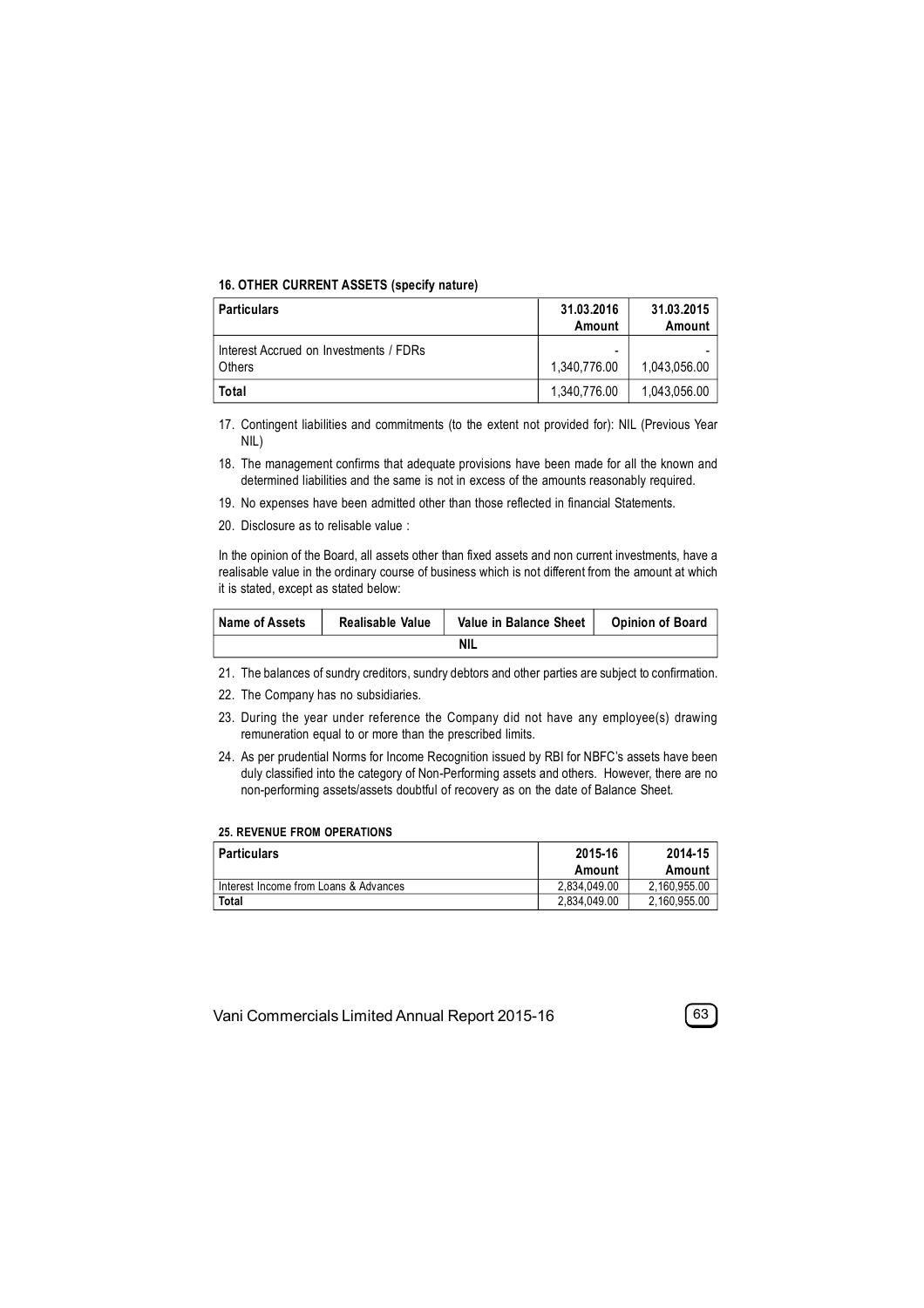#### **26. OTHER INCOME**

| <b>Particulars</b> | 2015-16    | 2014-15    |
|--------------------|------------|------------|
|                    | Amount     | Amount     |
| Interest           | 141.209.00 | 58,835.00  |
| Dividend           | 13.978.00  | 55.910.00  |
| <b>Total</b>       | 155.187.00 | 114.745.00 |

### **27. EMPLOYEE BENEFITS EXPENSE**

| <b>Particulars</b> | 2015-16<br>Amount | 2014-15<br>Amount |
|--------------------|-------------------|-------------------|
| Salary & Wages     | 1.281.450.00      | 545,000.00        |
| <b>Total</b>       | 1,281,450.00      | 545,000.00        |

### **28. FINANCE COSTS**

| <b>Particulars</b>                                                                                                           | 2015-16<br>Amount                  | 2014-15<br>Amount |
|------------------------------------------------------------------------------------------------------------------------------|------------------------------------|-------------------|
| <b>Bank Charges</b><br>Other borrowing costs<br>Applicable net gain/loss on foreign currency<br>transactions and translation | 573.00<br>$\overline{\phantom{0}}$ | 1,196.00          |
| <b>Total</b>                                                                                                                 | 573.00                             | 1,196.00          |

## **29. DEPRECIATION AND AMORTISATION EXPENSES**

| <b>Particulars</b>     | 2015-16<br>Amount | 2014-15<br>Amount |
|------------------------|-------------------|-------------------|
| Depreciation<br>Others | 42.813.00<br>۰    | 13,325.00         |
| Total                  | 42,813.00         | 13,325.00         |

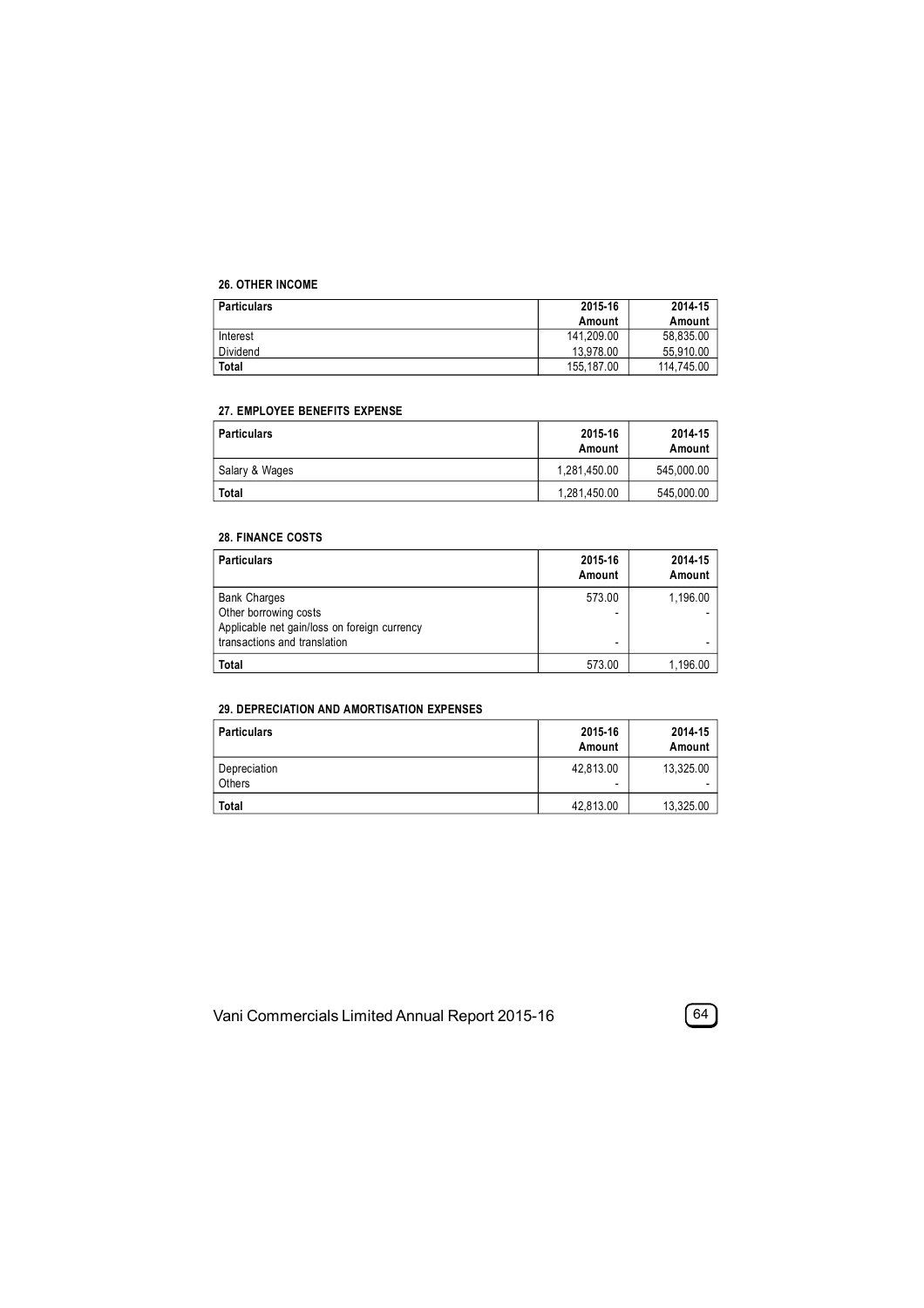#### **30. OTHER EXPENSES**

| <b>Particulars</b>                        | 2015-16<br>Amount | 2014-15<br>Amount |
|-------------------------------------------|-------------------|-------------------|
|                                           |                   |                   |
| <b>Accounting Charges</b>                 | 27,000.00         | 27,000.00         |
| <b>Advertisement Expenses</b>             | 41,494.00         | 35,003.00         |
| Amortisation of expesnes- Prelminary Exp. | 148,360.00        | 175,273.00        |
| Amount W/Off                              | 70,826.00         |                   |
| Cibil Exp                                 |                   | 8,427.00          |
| <b>Computer Expenses</b>                  | 3,874.00          |                   |
| Conveyance                                | 61.873.00         | 42.250.00         |
| Courier & Postage                         | 20,240.00         | 23,670.00         |
| Demat Exp                                 |                   | 1.000.00          |
| Fees To Rta                               | 22,800.00         | 22,472.00         |
| <b>Festival Expenses</b>                  | 52,780.00         |                   |
| <b>Filing Fee</b>                         | 14.400.00         | 27,215.00         |
| Listing Fees & Demat Charges              | 257,043.00        | 251,129.00        |
| Meeting Exp                               | 53.200.00         | 18.000.00         |
| Misc. Expenses                            | 89.880.00         | 50,978.00         |
| News Paper & Periodicals                  | 9.606.00          | 9.053.00          |
| Payments To Auditors                      | 22,900.00         | 22,472.00         |
| Printing & Stationery                     | 62,263.00         | 57,888.00         |
| <b>Professional Fees</b>                  | 19.000.00         | 490,000.00        |
| Rent                                      | 150,000.00        |                   |
| Repair & Maintainence                     | 18,180.00         | 16,425.00         |
| Staff welfare expenses                    | 37.892.00         |                   |
| <b>Travelling Exp</b>                     | 112,897.00        | 107,156.00        |
| <b>Website Expenses</b>                   |                   | 4,500.00          |
| <b>Total</b>                              | 1,296,508.00      | 1,389,911.00      |

### **30.1 PAYMENT TO AUDITORS**

| <b>Particulars</b>               | 2015-16<br>Amount        | 2014-15<br>Amount |
|----------------------------------|--------------------------|-------------------|
| a. auditor                       | 22.900.00                | 22.472.00         |
| b. for taxation matters          |                          |                   |
| c. for company law matters       | $\overline{\phantom{0}}$ |                   |
| d. for management services       | $\overline{\phantom{0}}$ |                   |
| e. for other services            |                          |                   |
| f. for reimbursement of expenses | ۰                        |                   |
| <b>Total</b>                     | 22.900.00                | 22.472.00         |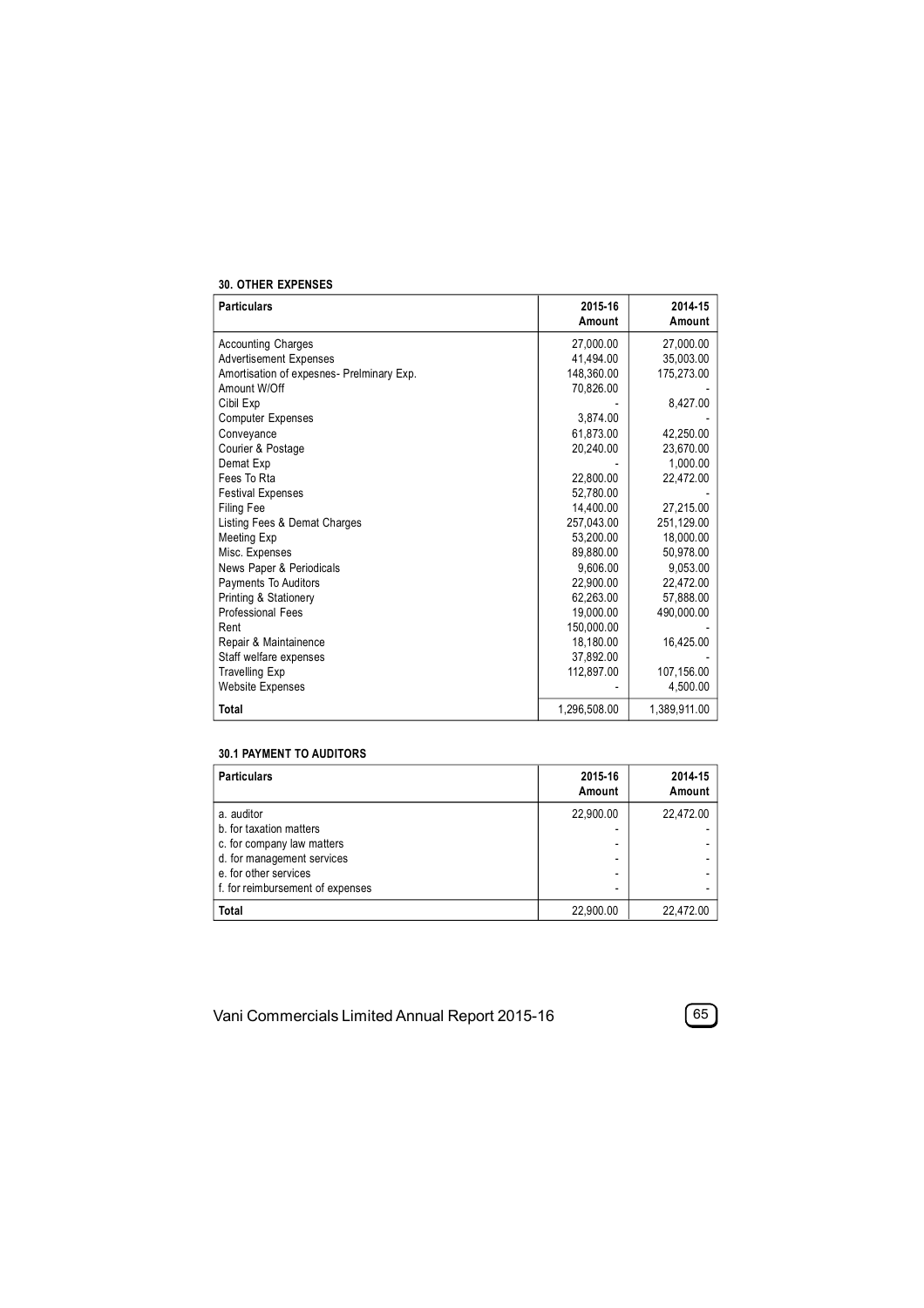#### **31. EARNING PER SHARE**

| <b>Particulars</b>                                                     | 2015-16<br>Amount | 2014-15<br>Amount |
|------------------------------------------------------------------------|-------------------|-------------------|
| Net Profit after tax as per statement of profit & loss attributable to |                   |                   |
| <b>Equity Shareholders</b>                                             | 220.008.00        | 242.727.00        |
| Weighted Average number of equity shares used as denominator           |                   |                   |
| for calculating EPS                                                    | 4,119,800         | 4,119,800         |
| Basic and Diluted EPS (Rs)                                             | 0.05              | 0.06              |
| Face Value per Equity Shares (Rs.)                                     | 10.00             | 10.00             |

### **RELATED PARTY DISCLOSURE**

### **Related parties as per AS 18 with whom transactions have taken place during the year**

### **List of Related Parties & relationship**

| Name of Party                              | Relationship                                    |
|--------------------------------------------|-------------------------------------------------|
| Mr. Divesh Kumar Bajaj                     | Managing Director & CFO                         |
| Mr. Mukesh Kumar Sukhija                   | Director                                        |
| Ms. Pooja Bhatia                           | Director                                        |
| Ranjitgarh Finance Company Private Limited | Mr. Mukesh Kumar Sukhija is the common director |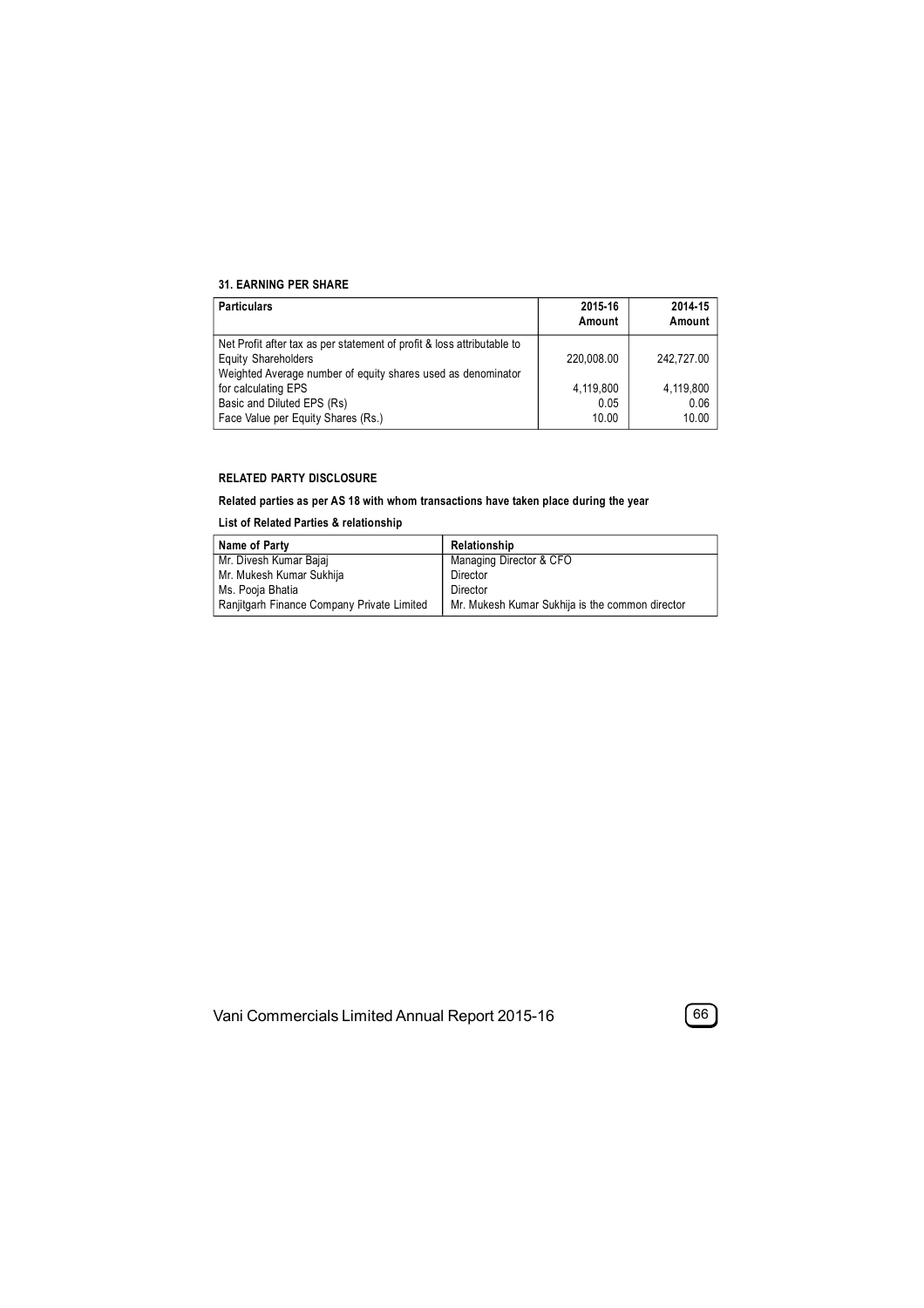## **Income and Expenses**

| Name of related party      | Nature            | Relationship             | 31.03.15                 | 31.03.16     |
|----------------------------|-------------------|--------------------------|--------------------------|--------------|
| Mr. Divesh Kumar Bajaj     | Remuneration      | Managing Director & CFO  | $\overline{\phantom{a}}$ | 800.000.00   |
| Mr. Mukesh Kumar Sukhija   | Rent              | Director                 |                          | 150.000.00   |
| Ranjitgarh Finance Company | Share Application | Mr. Mukesh Kumar Sukhija |                          | 3.500.000.00 |
| Private Limited            | Monev             | is the common director   |                          |              |

#### **Liabilities and Assets**

| <b>Particulars</b>                         | Op. bal | Receipts / Cr | Payments / Dr | CI. Bal      |
|--------------------------------------------|---------|---------------|---------------|--------------|
| Remuneration                               |         |               |               |              |
| Mr. Divesh Kumar Bajaj                     |         |               | 800.000.00    | 800.000.00   |
| Rent                                       |         |               |               |              |
| Mr. Mukesh Kumar Sukhija                   |         |               | 150,000.00    | 150,000.00   |
| <b>Share Application Money</b>             |         |               |               |              |
| Ranjitgarh Finance Company Private Limited |         |               | 3.500.000.00  | 3,500,000.00 |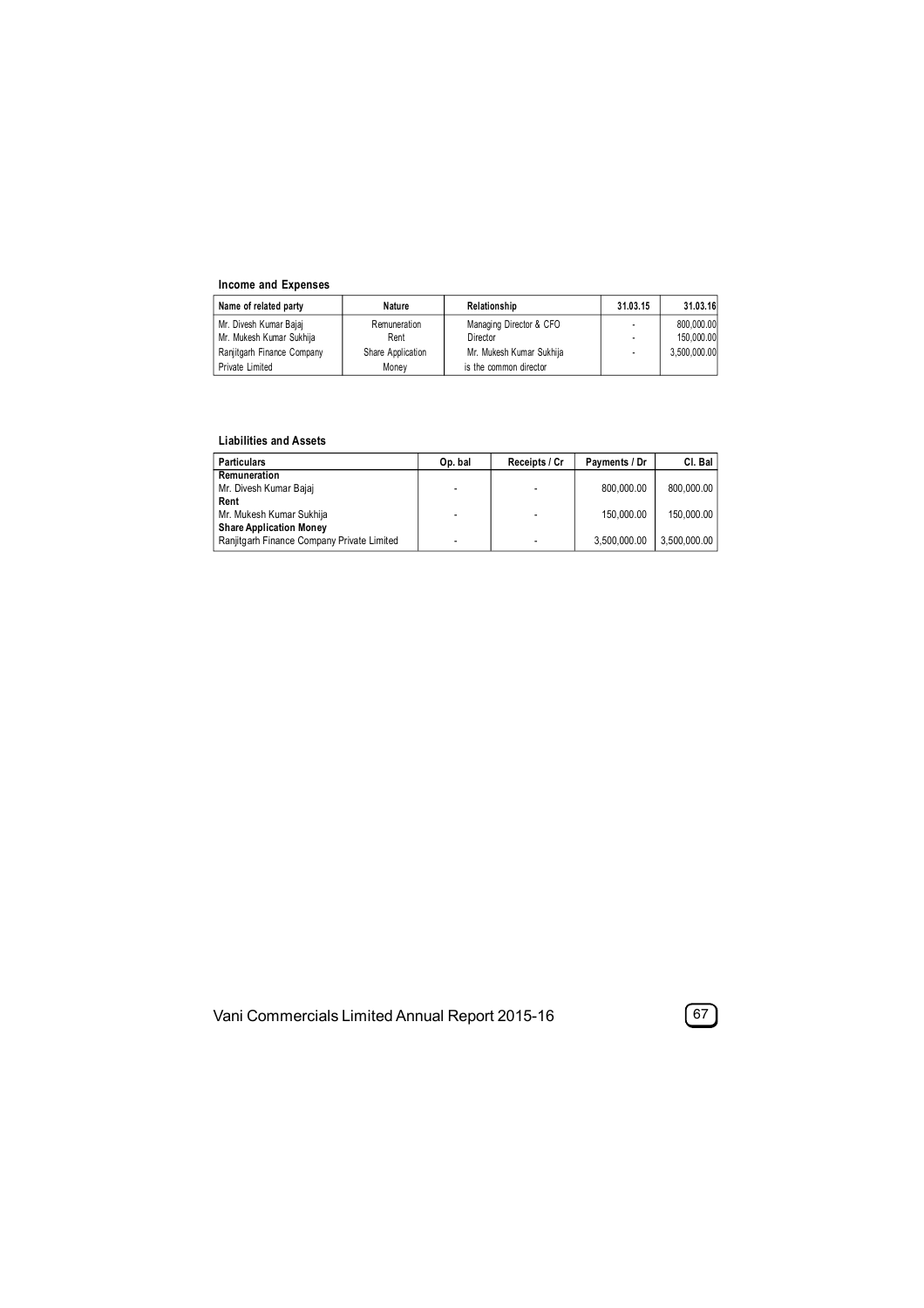#### Vani Commercials Limited

CIN: L74899DL1988PLC106425<br>Regd. Off. : 'Aastha', LP-11C, Pitampura, New Delhi-110034

Tel: 011-2732 4080; Fax: 011-2732 4070; Website: www.vanicommercials.com; Email ID: info@vanicommercials.com

#### **ATTENDANCE SLIP**

Members or their proxies are requested to present this form for admission, duly signed in accordance with their specimen signatures registered with the Company.

| DP Id & Client Id / Regd. Folio No.*    |  |
|-----------------------------------------|--|
| No. of Shares                           |  |
| l Name and Address of the Shareholder I |  |
| Name and Address of the Proxy           |  |

\*Applicable for member holding shares in physical form.

I/We hereby record my/ our presence at the Twenty Nineth Annual General Meeting of the Company being held on Thursday, 29<sup>th</sup> September 2016 at 11:30 a.m. at Twist 'n' Turn Banquet, 226-227, Shop-in Park Mall, Shalimar Bagh, New Delhi - 110088. Please  $\left(\bigvee\right)$  in the box

| Member | <b>Proxy</b> |  |  |
|--------|--------------|--|--|
|        |              |  |  |

Signature of Member/ Proxy

Vani Commercials Limited

CIN: L74899DL1988PLC106425

Regd. Off.: 'Aastha', LP-11C, Pitampura, New Delhi-110034

Tel: 011-2732 4080; Fax: 011-2732 4070; Website: www.vanicommercials.com; Email ID: info@vanicommercials.com

#### FORM - MGT - 11 - PROXY FORM

[Pursuant to Section 105(6) of the Companies Act 2013 and Rule 19(3) of Companies (Management and Administration) Rules, 2014]

CIN: L74899DL1988PLC106425 Name of the Company: Vani Commercials Limited Registered Office: 'Aastha', LP-11C, Pitampura, New Delhi-110034 Name of the Members(s):  $\mathbf{A}$  and  $\mathbf{A}$ 

| Registered Address.  |  |
|----------------------|--|
| Email ID:            |  |
| Folio No./Client Id: |  |
| DP ID:               |  |

|    | Name     |            | Address: |                    |
|----|----------|------------|----------|--------------------|
|    | Email ID | Signature: |          | or failing him/her |
|    | Name     |            | Address: |                    |
|    | Email ID | Signature: |          | or failing him/her |
| 3. | Name     |            | Address: |                    |
|    | Email ID | Signature: |          | or failing him/her |

As my /or our proxy to attend and vote (on a poll) for me/us and on my/our behalf at the Twenty Nineth Annual General Meeting of the company scheduled to be held on the Thursday, 29<sup>th</sup> September, 2016 at 11:30 a.m. at Twist 'n' Turn Banquet, 226-227, Shop-in Park Mall, Shalimar Bagh, New Delhi - 110088 and at any adjournment thereof in respect of such resolutions as are indicated below:

1. Adoption of Financial Statement & reports thereon for the F.Y. ended 31st March, 2016.

2. Re-appointment of Mr. Divesh Kumar Bajaj who retires by rotation.

3. Appointment of M/s Satyendra Mrinal & Associates as Statutory Auditor of the Company.

| Signature of shareholder | Signature of Proxy holder(s)                                                                               |
|--------------------------|------------------------------------------------------------------------------------------------------------|
|                          | Note: This form of proxy in order to be effective should be duly completed and deposited at the registered |
|                          | office of the Company, not being less than 48 hours before the commencement of the meeting                 |

Vani Commercials Limited Annual Report 2015-2016



68

Affix Revenue